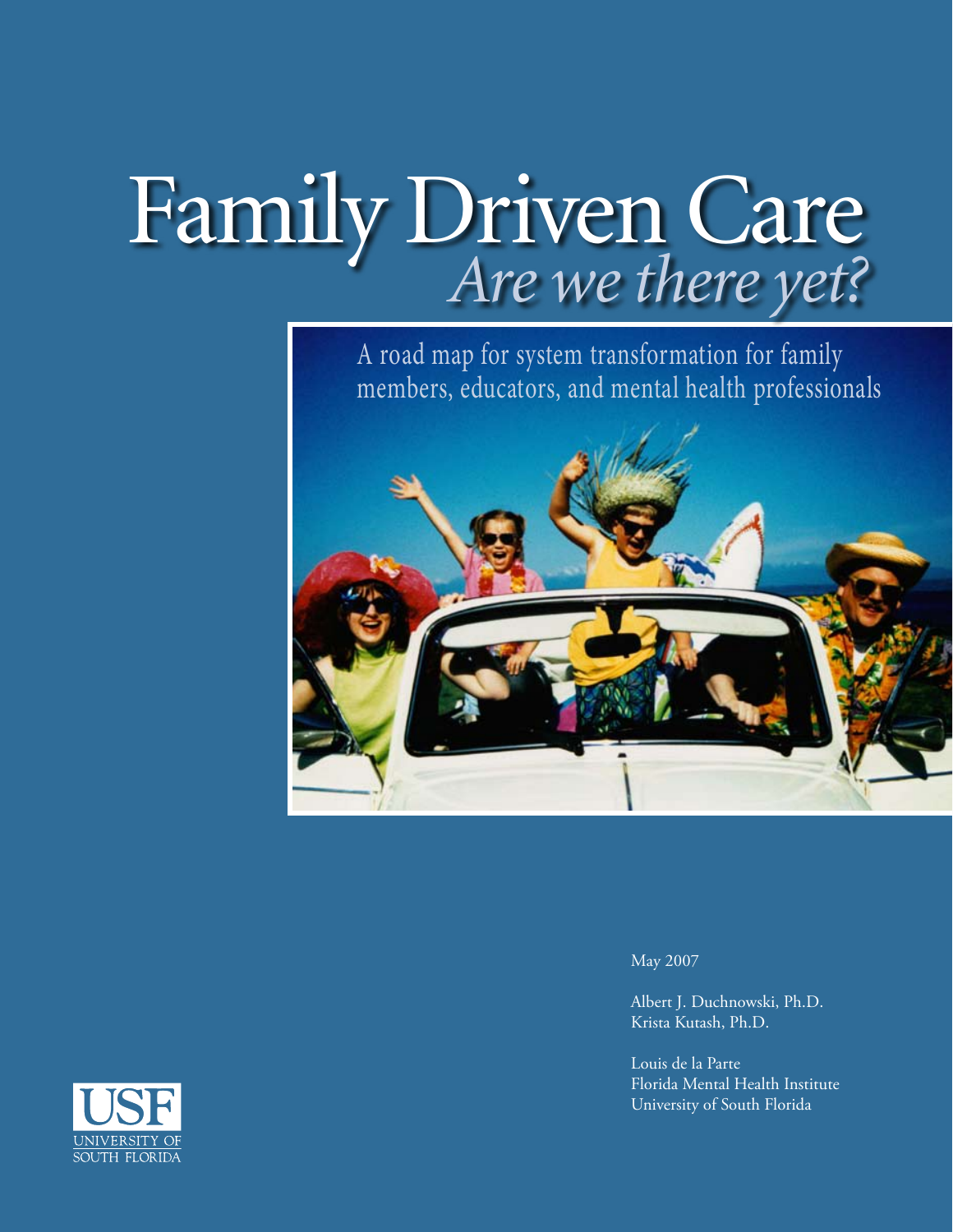This publication was produced by the Research and Training Center for Children's Mental Health at the Louis de la Parte Florida Mental Health Institute, University of South Florida. It was supported by the Florida Department of Children and Families and the Florida Department of Education.

> © May 2007 Louis de la Parte Institute Pub #245

Dept. of Child & Family Studies, Louis de la Parte Florida Mental Health Institute, University of South Florida Tampa, Florida

#### Recommended citation:

Duchnowski, A. J., & Kutash, K., (2007). *Family-driven care.* Tampa, FL: University of South Florida, The Louis de la Parte Florida Mental Health Institute, Department of Child & Family Studies.

#### For more information

See the Web site http://cfs.fmhi.usf.edu This publicaion is available as a free download at http://cfs.fmhi.usf.edu/resources/ publications/fam\_driven\_care.pdf

This document may be reproduced in whole or part without restriction provided the Department of Child and Family Studies, Louis de la Parte Florida Mental Health Institute, University of South Florida is credited for the work.

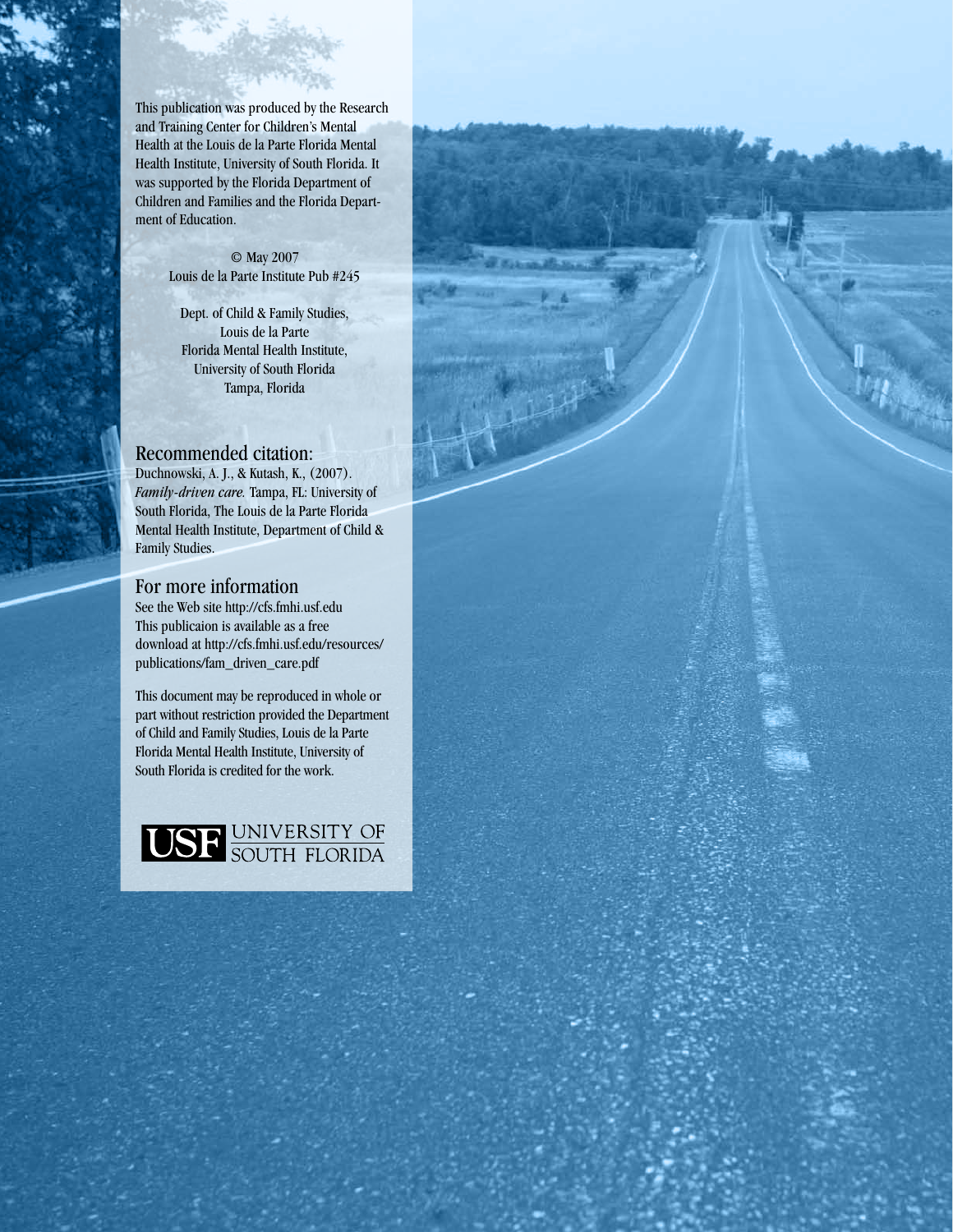# Family Driven Care *Are we there yet?*

# CONTENTS

| Appendices<br>Appendix A: Florida Department of Children and Families:<br>Appendix C: Compendium of Evidence-Based Behavioral Health Programs Listed |  |
|------------------------------------------------------------------------------------------------------------------------------------------------------|--|
|                                                                                                                                                      |  |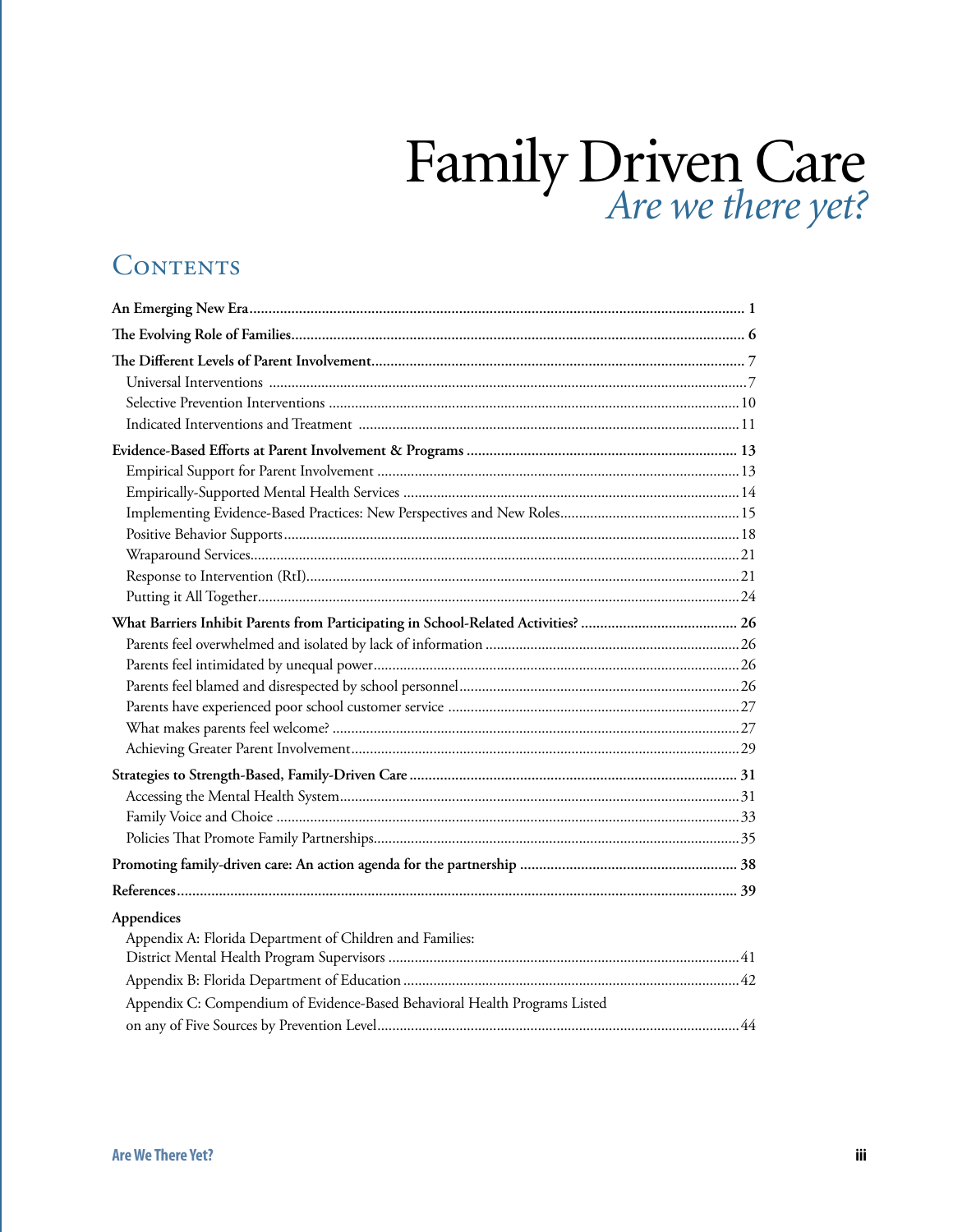

#### **Figures**

| Figure 4. Supporting positive emotional/behavioral functioning: a team-based model  25 |  |
|----------------------------------------------------------------------------------------|--|
|                                                                                        |  |

#### **Tables**

| Table 2. |                                                                                                                                   |  |
|----------|-----------------------------------------------------------------------------------------------------------------------------------|--|
| Table 3. |                                                                                                                                   |  |
| Table 4. |                                                                                                                                   |  |
| Table 5. | National sample of parents whose children are in special education  11                                                            |  |
| Table 6. | National sample of parents whose children are in special education                                                                |  |
| Table 7. | National sample of parents whose children are in special education<br>and their report on satisfaction with special education  12 |  |
| Table 8. | Strength of association betweentypes of parent involvement                                                                        |  |
| Table 9. |                                                                                                                                   |  |
|          |                                                                                                                                   |  |
|          |                                                                                                                                   |  |
|          | Table 12. The role of staff and parents at the universal selective                                                                |  |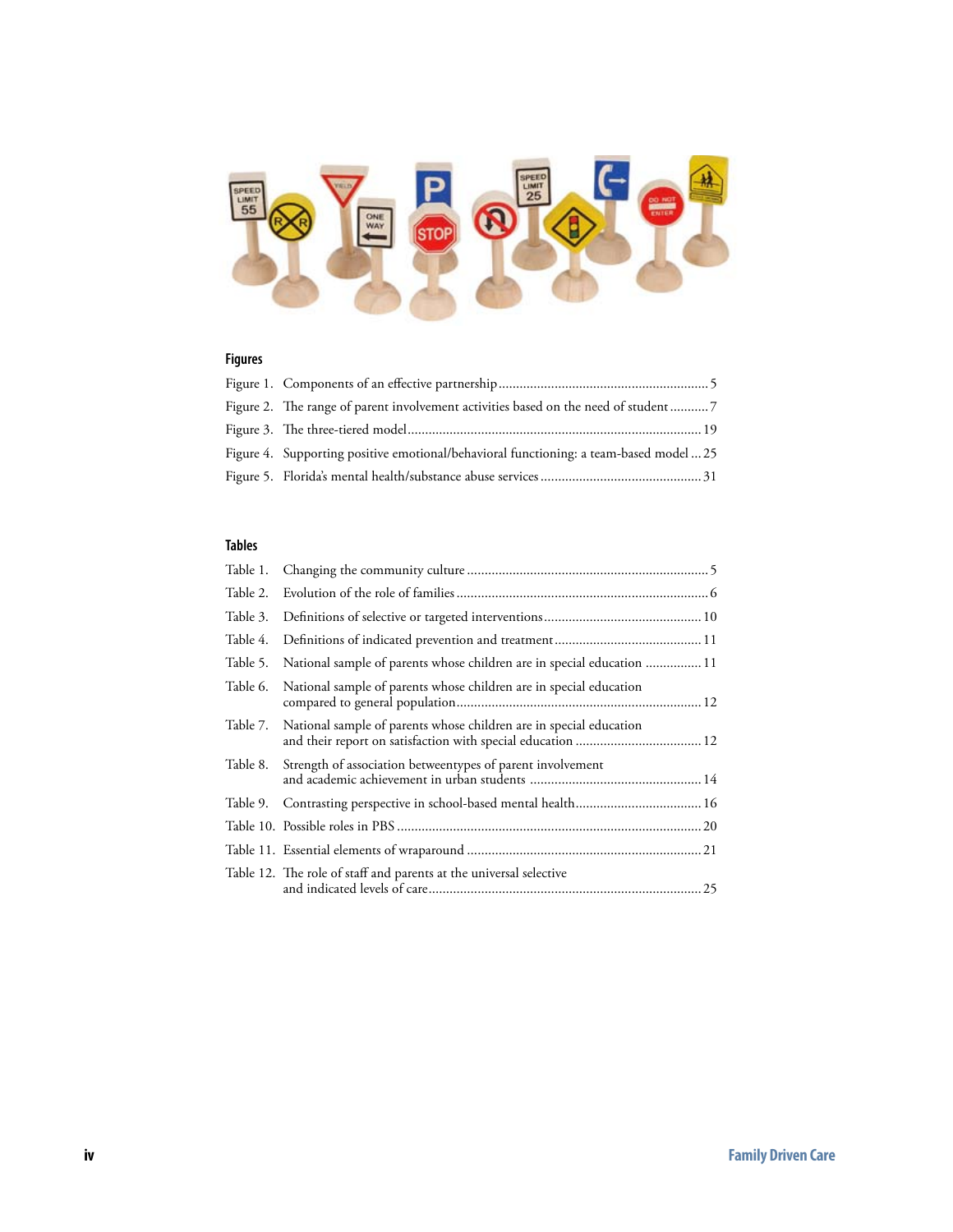

# Family Driven Care *Are we there yet?*

## AN EMERGING NEW ERA

A number of challenges related to the welfare and functioning of America's families and their children are confronting the institutions charged with facilitating the achievement of an adequate quality of life for America's families and opportunities for the successful transition into adulthood for the present generation of children. For example, in spite of wide-spread efforts to reform America's schools, graduation rates and achievement levels of students continue to be disappointing. Despite the progress made in developing effective methods of preventing and treating emotional disturbances in children, the number of children in need of services continues to rise and the outcomes for these children continue to be the poorest compared to children with other disability conditions.

While these conclusions are synthesized from national data, the situation in Florida can be described as even more challenging than for most other states. With its burgeoning population, the mobility of its families and children, the severe shortage of trained professionals in all social service agencies, including teachers, and the resulting stress on public resources, the quality of life in Florida could be considered to be at-risk.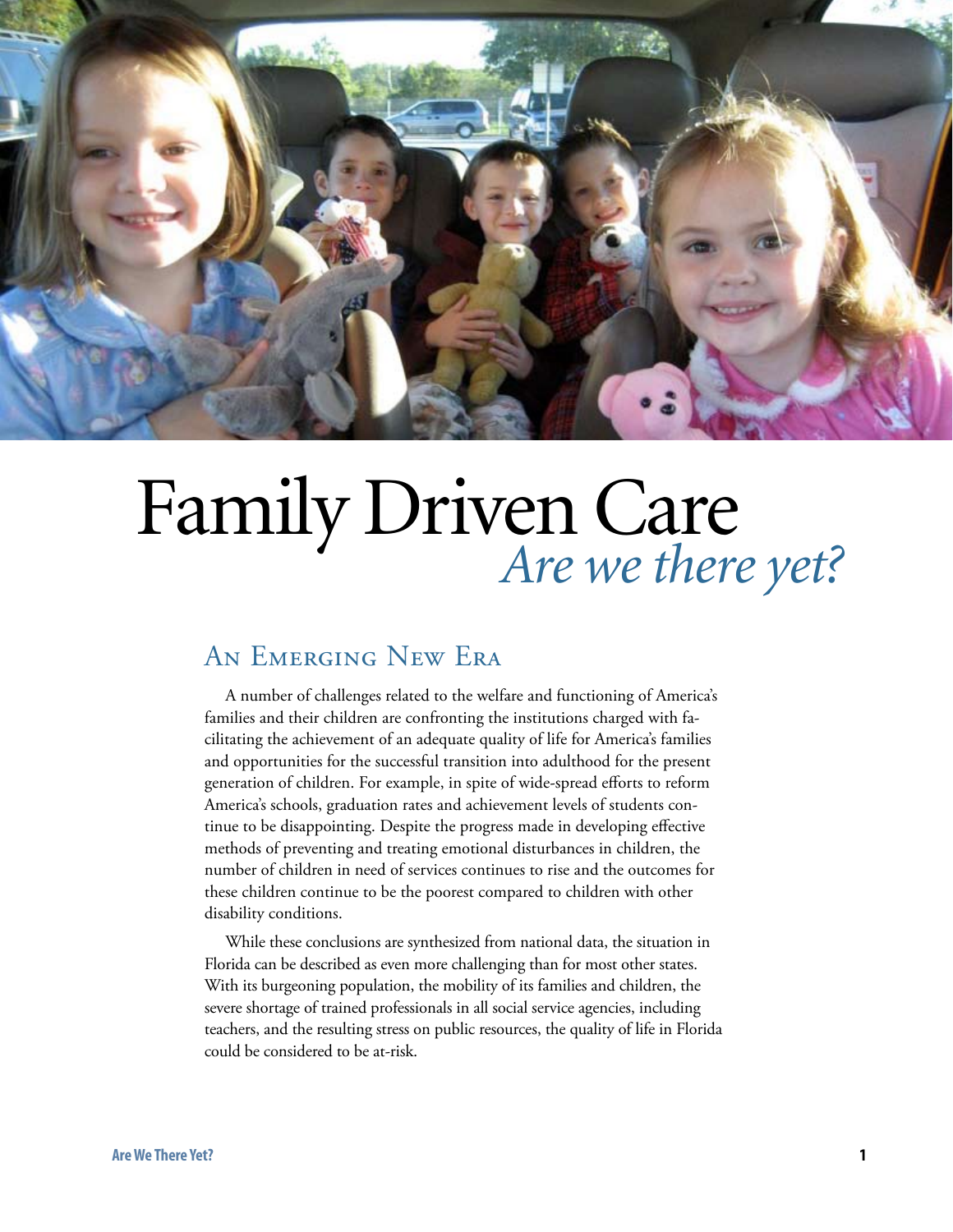While the ultimate solution to these challenges may be the responsibility of the governor, the cabinet, and the legislature, all of us who work with children and families need to be aware of the most current information that provides frameworks and strategies to improve conditions within our sphere of influence. Likewise, Florida's families need to recognize and accept their role in achieving progress for themselves and their children.

**A Call for Partnerships.** National legislation and reports from several commissions and officials offer potential strategies that can be implemented locally to facilitate the process of reversing these negative trends. The No Child Left Behind Act (NCLB), Individuals with Disabilities Education Act (IDEA), the Report on the Nation's Mental Health by the U.S. Surgeon General, and the recent report of the President's New Freedoms Commission have all addressed the challenges presented above. While they all offer a host of proposed solutions, there are some common threads linking the initiatives and forming a blueprint for change. Each of these initiatives highlights the potential of schools to join in a "system transformation" process of reform and to serve as the hub for the deployment of resources to implement change. In addition, each initiative promotes the increased development of effective collaboration between all community agencies charged with contributing to the well-being of children and their families. Finally, each initiative promotes the involvement of families so they may become equal decision-making partners with professionals in determining the programs and treatment of their children. Most recently, this latter strategy has advanced to the conceptualization of system reform as a transformation to family-driven systems of care. That is, the educational and social-emotional programs for children will be most effective if they are family-driven and youth guided. The highest levels of effectiveness will be achieved when the transformation process occurs in a context of a shared vision and the valuing of the strengths of all of the partners.

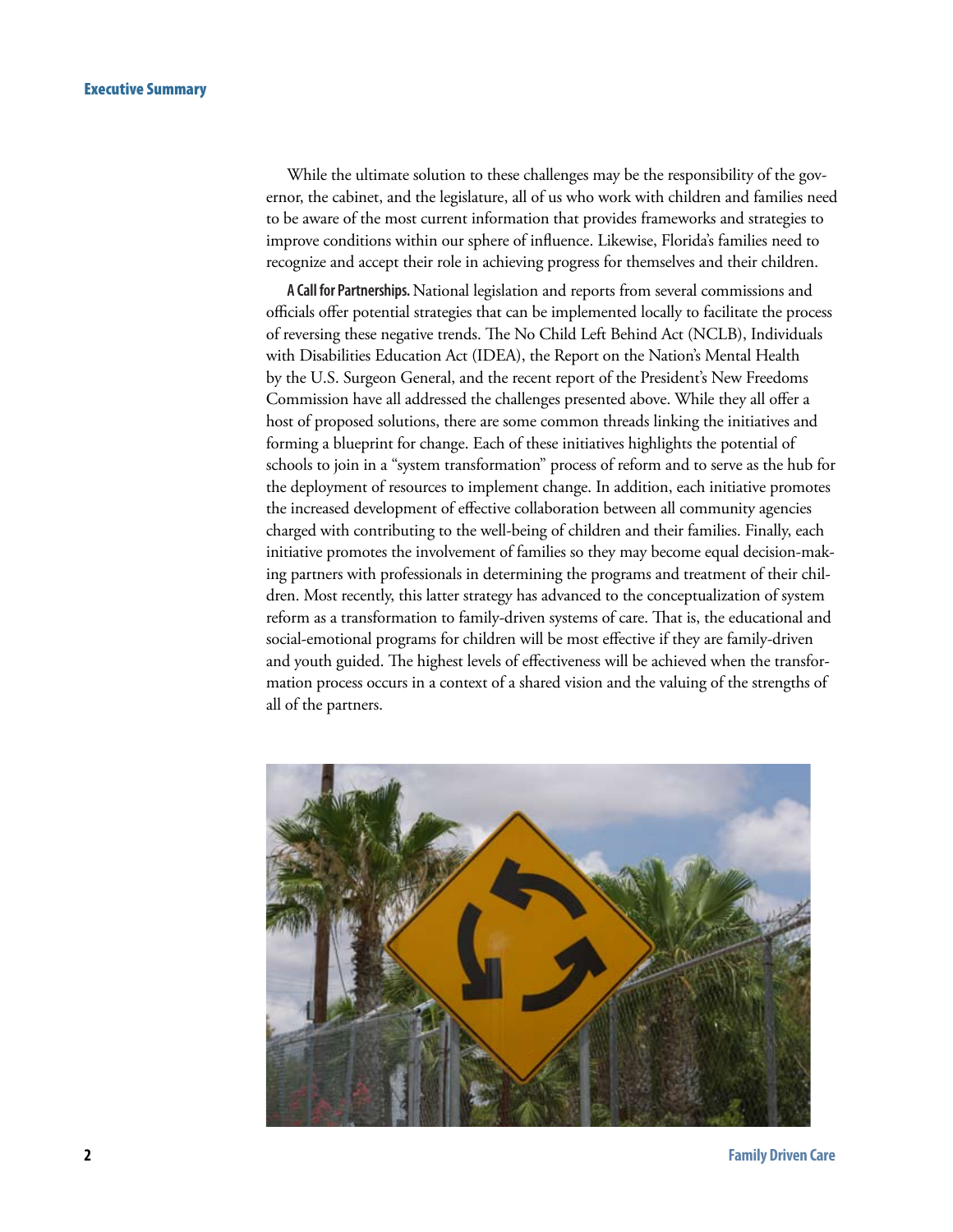# Family Driven Care Are we there yet? MEMBERS, EDUCATORS, AND

A road map for system transformation for family

This report is offered as a guide to assist in Florida's continuing process of transforming the systems of care and support for families that have children with emotional and behavioral challenges into effective systems that are family-driven. It is targeted to family members and middle level administrators in the education and mental health systems. In the education system, these would include building principals, and administrators of special education and pupil services programs. On the mental health side, the guide should assist children's mental health program directors in community mental health centers and other public sector provider agencies.

There are two major aims of this report. The first is to acquaint readers with the concept of family-driven care for children who have emotional and behavioral disturbances. Second, we will present information about evidence-based practices that are effective interventions to help the children and their families. With this information, families, educators, and mental health service providers will be in a better position to plan effective interventions for the children in their care. The report contains several sections that focus on a specific topic but there is a continuing theme that is present in each section: families, educators, and mental health service providers need to collaborate together to bring about the best possible outcomes for the children they all care about. In order to achieve this effective collaboration, there are new strategies to try, new information and skills to learn, and new beliefs and attitudes that must be incorporated by all three partners. Through such efforts, Florida's system of providing care will be transformed into an effective family-driven system.

#### **Definitions of family-driven care.**

Family-driven means families have a primary decision making role in the care of their own children as well as the policies and procedures governing care for all children in their community, state, tribe, territory and nation. This includes:

- choosing supports, services, and providers;
- setting goals;
- designing and implementing programs;
- monitoring outcomes;
- participating in funding decisions; and
- determining the effectiveness of all efforts to promote the mental health and well being of children and youth.

(Osher, Osher, & Blau, 2006)

While the concept of "family-driven care" is new and evolving, there are emerging definitions in the field. The definition (see sidebar) is taken from a working draft of a training guide developed through collaboration between the national office of the Federation of Families for Children's Mental Health and the federal Substance Abuse and Mental Health Services Administration.

The concept of family-driven care is new for most of us although it has roots in both the education and mental health systems. For many years now, IDEA has called for family and student directed Individual Educational Plans (IEP), admittedly with little success. In the mental health field, the System of Care model and "wraparound" services have promoted a planning process for treatment that is family focused. Today, under the transformation initiative, both of these systems are beginning to use "family-driven" language. Transformation that is effective will require attitudinal change, new skills, re-deployment of resources, and time for all of this to occur. Transformation to family-driven care is complex, multidimensional, and in some cases revolutionary. Osher and her colleagues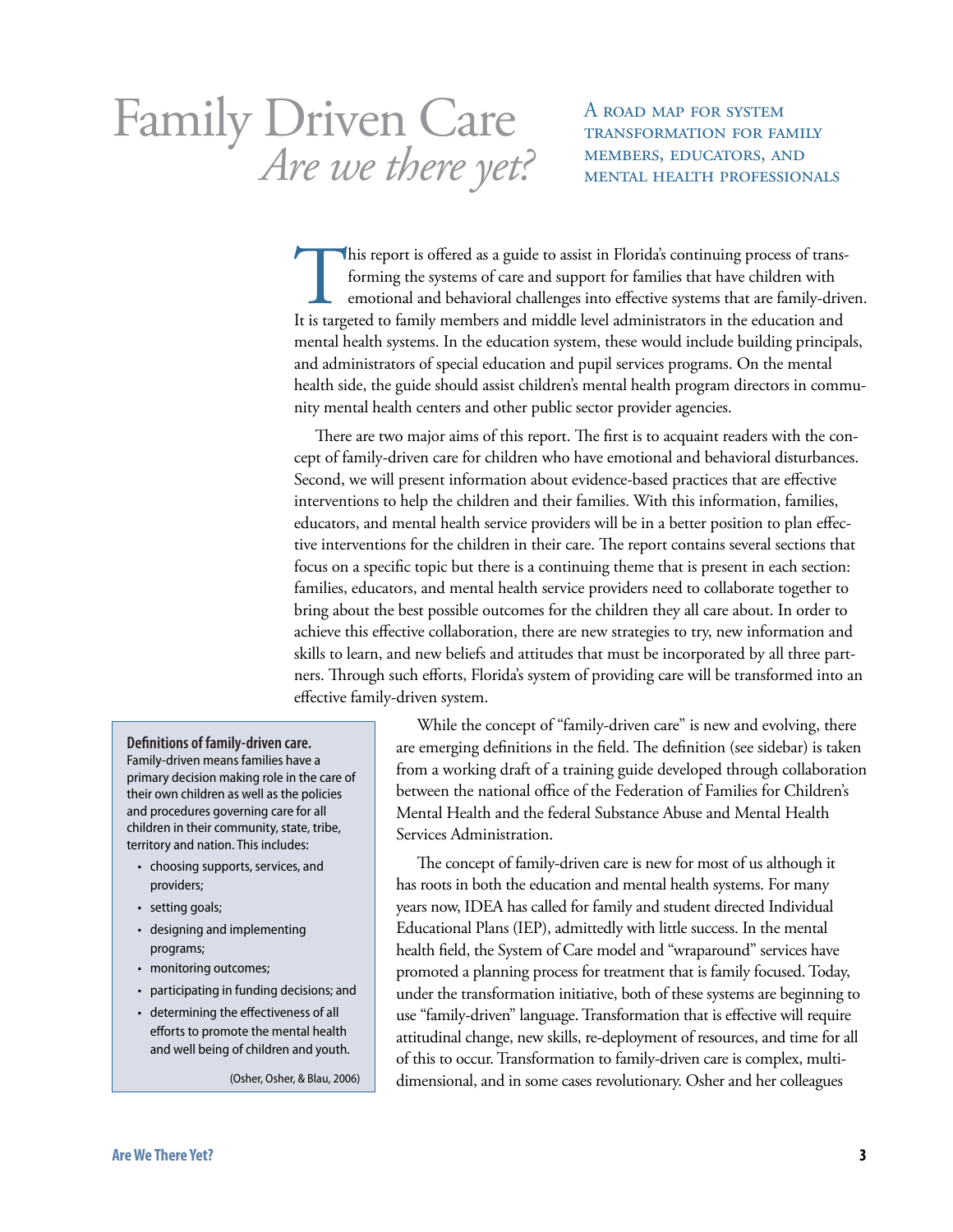(2006) list 10 principles that guide the development of family-driven care and these principles illustrate the multi-faceted nature of the task. For many of us, the adoption of these principles is visionary and definitely revolutionary. But for parents and their children, it is viewed as obligatory.

**Ten guiding principles for family-driven care**

- Families and youth are given accurate, understandable, and complete information necessary to set goals and to make choices for improved planning for individual children and their families.
- Families and youth, providers and administrators embrace the concept of sharing decisionmaking and responsibility for outcomes.
- Families and youth are organized to collectively use their knowledge and skills as a force for systems transformation.
- Families and family-run organizations engage in peer support activities to reduce isolation, gather and disseminate accurate information, and strengthen the family voice.
- Families and family-run organizations provide direction for decisions that impact funding for services, treatments, and supports.
- Providers take the initiative to change practice from provider-driven to family-driven.
- Administrators allocate staff, training, support and resources to make family-driven practice work at the point where services and supports are delivered to children, youth, and families.
- Community attitude change efforts focus on removing barriers and discrimination created by stigma.
- Communities embrace, value, and celebrate the diverse cultures of their children, youth, and families.
- Everyone who connects with children, youth, and families continually advances their own cultural and linguistic responsiveness as the population served changes.

(Osher et al., 2006)

**Why Transformation?** In this age of accountability, the bottom line is that the outcomes for children who have emotional and behavioral disturbances are not acceptable. Several studies have produced the now familiar litany that includes: low academic skills, poor attendance in school, frequent suspensions, frequent attrition from outpatient services, frequent involvement with the juvenile justice system, and transition to the adult mental health and criminal justice systems. Clearly, no single system should be the target of blame and all systems should realize the interdependence that is operating here. For example, schools are held accountable in Florida for demonstrating gains in FCAT scores for all students. Those students who have emotional and behavioral disturbances must take the FCATs and their scores must be counted in the school average. Principals are aware of the traditional low performance of these students, the lack of effectiveness of most interventions, and they realize the effect on the school report card. While some may devise methods to exclude these children from their school, others are searching for better programs. Likewise, mental health administrators are aware of the need for their agencies to provide more effective services for children in need. The goal of transformation to family-driven care is to achieve the outcomes desired by both of these systems.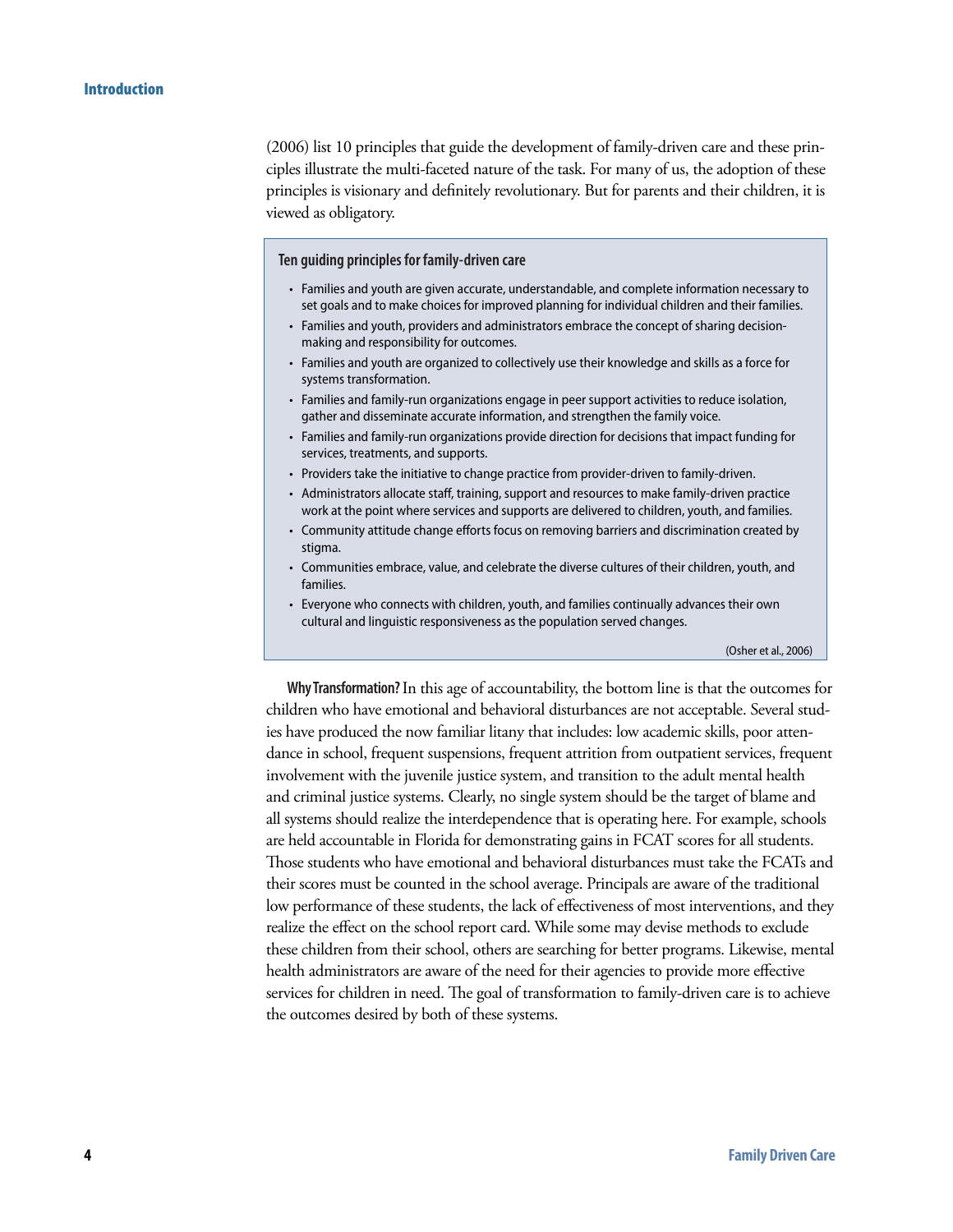**Changing the Culture.** The basic foundation of family-driven care is the partnership between families and the professionals who provide services for their children. To illustrate the potential strength of this partnership, we borrow an example from architecture. A triangle is one of the strongest configurations available when the support framework of a building is planned. In Figure 1 the partnership necessary in implementing familydriven care is presented as a triangle. In this triangle the sides and angles are equal; the supportive power is equally contributed. This partnership can serve as the impetus and support to change the culture that currently exists in most communities. The nature of the change is summarized in Table 1.



In order to achieve this change in the culture, there are strategies that can facilitate the process. These strategies will be amplified in this report along with resources available to support transformation efforts. The strategies include the following:

- The development of authentic collaboration between education and mental health systems
- **Engaging families**
- Supporting families in the transformation process
- Families increasing their involvement with the school
- Families giving their voice in the planning of mental health treatment for their B children
- Increasing the use and effective implementation of evidence-based practices

The implementation of these strategies will be challenging, but there is a growing body of literature documenting successes in many communities including some in Florida. It is time to go to scale and bring about significant improvement in the outcomes for Florida's children.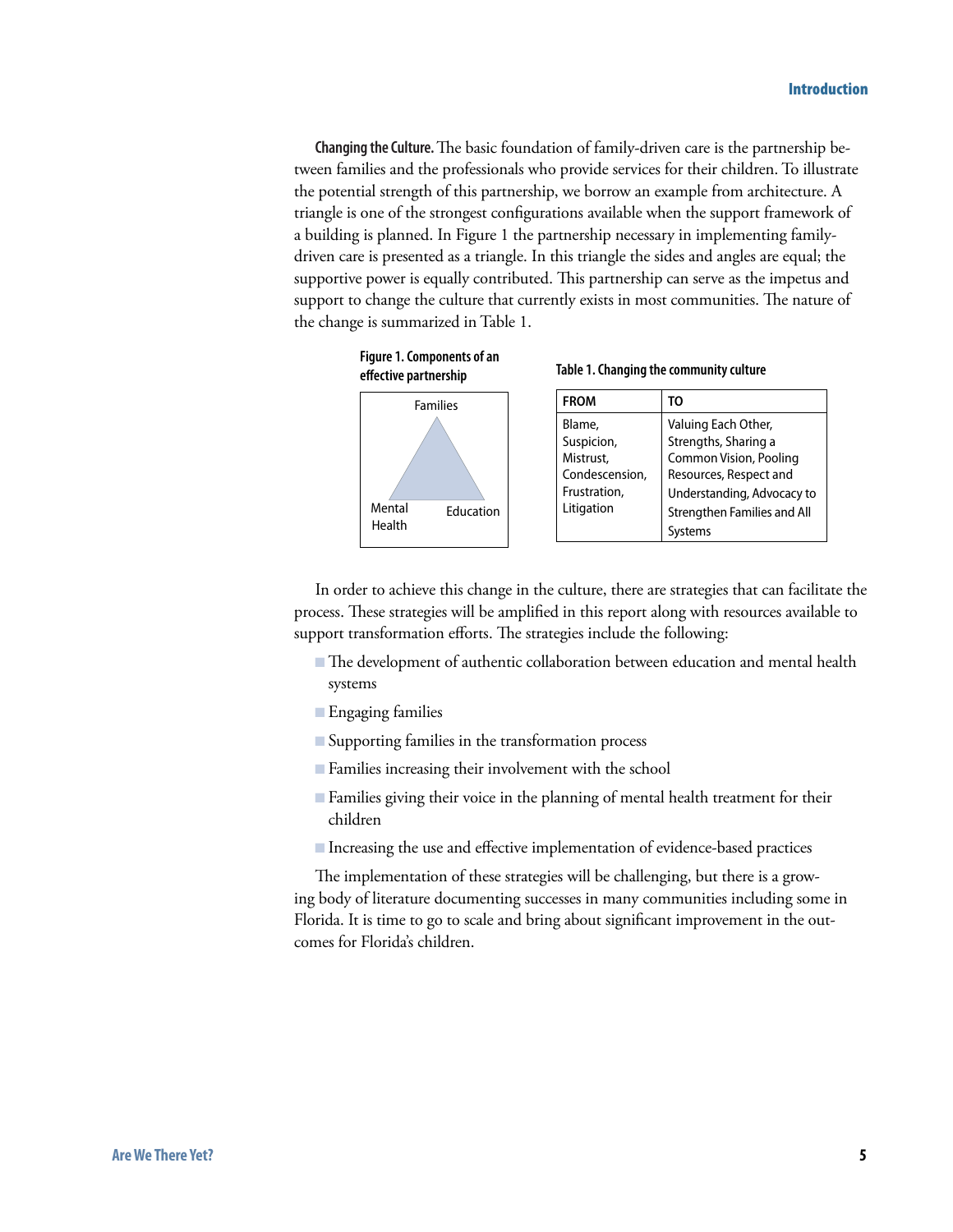## The Evolving Role of Families

#### **Evolving roles of families**

- Cause
- Patient
- Credible informant about their child
- Partner in treatment planning
- Service evaluator and research partner
- Policy maker



A first step in the needed culture change involves the professional component of the partnership. Many education and mental health professionals, during their training, have been presented with faulty information about the causal relationship between parent characteristics and the emotional and behavioral characteristics of their children. Concepts such as "ice-box mother," "schizophrenegenic mother," parents who put their children in double-bind situations where they must fail, etc. do not have supporting evidence and the results of rigorous studies disprove their validity. Unfortunately, the influence of these rejected theories continues to affect how many professionals perceive families.

Professionals need to incorporate into their understanding of families the concept that the roles of families have changed over time and continue to evolve at present. The changing roles have progressed.

These roles have changed due to new research, federal initiatives, and new interventions for children who have emotional and behavioral disturbances. This evolution encompasses the last six decades and is an on-going process.

In Table 2 we see that there are many ways that families act and are perceived. The early beliefs that families caused mental illness in their children or that they all required therapy themselves were challenged by data from new research. This does not deny the possibility that a family may abuse their children or neglect their children because of substance abuse, for example. Or that some parents may experience stress that is related to their child's disability. It does indicate that there are many causes of impaired functioning in children and we must not engage in unproven stereotypical thinking. Table 2 also reveals that new research indicated that parents could give valid and reliable information about their children that may differ from the perceptions of teachers. However, this came to be understood as important assessment information. In the 1980s and 90s the System of Care movement and wraparound programs emerged to help children who have emotional and behavioral disturbances. At this time families began to be accepted as partners in planning effective treatment for their children. More recently families have been trained and given the role of evaluators of programs that are intended to help their children. This has evolved into the current role of families as policy makers through the development of family-driven care.

Just as families have played varied roles over the years in the provision of services for their children, they continue to function with diversity and uniqueness as they become included in the development of family-driven care. In the next section we examine the varied levels of involvement in which families are engaged.

| Mid-1900s  | Family members not involved in child's treatment.                                                                                                                                                                                          |
|------------|--------------------------------------------------------------------------------------------------------------------------------------------------------------------------------------------------------------------------------------------|
| 1950-1960s | Mental health professionals began to question the absence of families from their child's care. "Family therapy" as treatment<br>became increasingly popular.                                                                               |
| 1960-1970s | Families of children with developmental disabilities began advocating for increased family participation in children's health<br>services.                                                                                                 |
| 1980s      | Mental health professionals questioned beliefs that family members were responsible for their child's mental health<br>problems. Parents and supportive professionals continue to advocate for increased family participation in services. |
| 1990s      | Systems of care offer services based on child and family strengths. Collaboration increasingly a goal of participants in<br>system of care.                                                                                                |
| 2000s      | Emergence of Family-Driven Care.                                                                                                                                                                                                           |

#### **Table 2. Evolution of the role of families**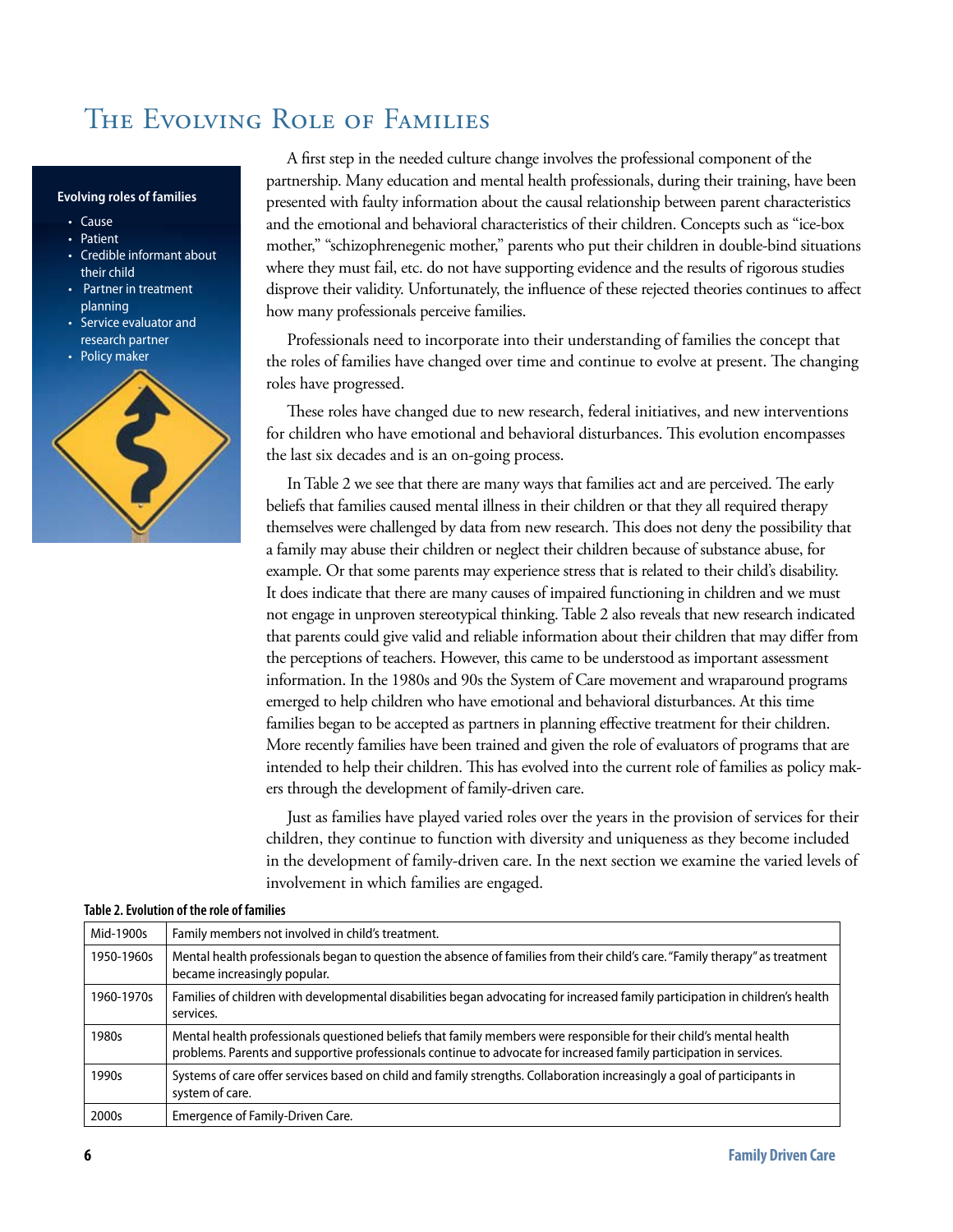## The Different Levels of Parent Involvement



A major point of this report is that the level to which parents can be expected to be involved with the school and mental health system will vary considerably. Some parents are unable to be involved at any level while other parents are able to accept leadership roles. The efforts and strategies of schools to involve parents should vary as well in order to adequately meet the diversity that exists in families. Yet, if transformation of the service delivery system is to occur, staff in both the education and mental health systems should have as a goal to work with parents to help them reach the level of empowerment they desire.

To illustrate the array of school-related activities needed to engage families at all levels of empowerment, a framework is provided in Figure 2. We use the terms universal, selective, and indicated to differentiate the points on a continuum of parent involvement. It is important that school staff embrace that there is a variety of roles for parents to play within schools. A major part of the transformation process will require school staff to explore and establish multiple levels of parent involvement in the school system.

#### **Figure 2. The range of parent involvement activities based on the need of student**



#### **Universal Interventions**

The universal level, which forms the base of the pyramid in Figure 2, includes interventions designed to impact all participants, with no subgroup of particular focus. Thus, universal interventions for parent involvement are activities that parents and schools can engage in that improve the parent-school relationship for all families, not just families with children who have ED. For example, attending an IEP meeting would not be considered an activity at the universal level because only parents with children who have special educational needs participate. In contrast, attending a regularly scheduled parent-teacher conference would be considered a universal intervention because all parents are invited to participate regardless of the child's special needs status. However, even though universallevel activities are available to all families, the extent to which a parent engages in them will vary based on the parent's level of energy and skill, available time, and number of competing demands. It is important that school administrators recognize this variability and understand that they will need to reach out more to some parents than to others.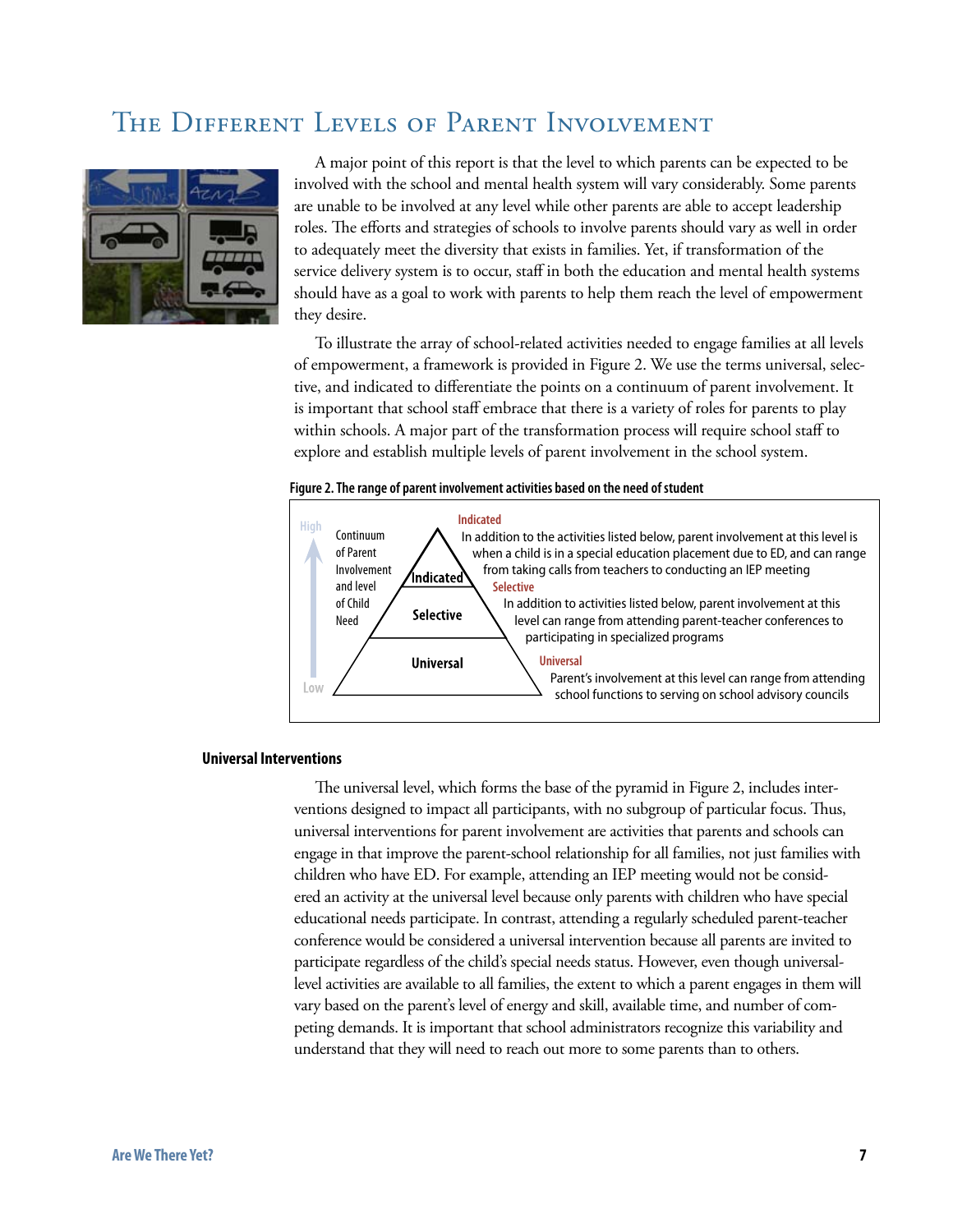#### *Epstein's Six Types of Involvement*

Joyce Epstein and her colleagues (Epstein, Coates, Salinas, Sanders, & Simon, 1997) have developed a framework for thinking about parent involvement in schools. She has identified six types of potential involvement, which are:

| Type 1: Parenting     | Type 4: Learning at Home                 |
|-----------------------|------------------------------------------|
| Type 2: Communicating | Type 5: Decision Making                  |
| Type 3: Volunteering  | Type 6: Collaborating with the Community |

#### **Type 1: Parenting**

This type of involvement focuses on assisting parents in refining their child-rearing skills and assisting schools in better understanding the families they serve. Sample universal practices include:

- Offering information on child development for each age and grade level (e.g., through workshops, books, videos, tip sheets, or computerized messages)
- Offering parent education through trainings, classes, or through use of a lending library
- Developing family support programs that are responsive to family preferences
- Conducting annual surveys for families to share information about their children's goals, strengths, and needs

#### **Type 2: Communicating**

This type of involvement focuses on establishing effective parent-to-school and school-to-parent communication. Sample universal practices include:

- Offering flexible schedules for appointments
- Providing families with language translators when needed
- Holding back-to-school nights throughout the year to sustain contact between parents and teachers
- Establishing a regular schedule of notes, phone calls, email, and other forms of communication based on family preference

#### **Type 3: Volunteering**

This type of involvement focuses on developing opportunities to include families as volunteers through effective recruitment, training, and family-friendly scheduling. Sample universal practices include schools:

- Assessing parent skills, talents, interests, and availability through surveys or other methods
- Providing a parent room or family center where volunteers can gather, work, and network with other volunteers
- Expecting parents to volunteer and offering an array of opportunities
- Recognizing the expertise of parents and utilizing their skills in meaningful ways

*The extent to which parents engage in universal-level activities varies based on their energy and skill levels, available time, and number of competing demands.*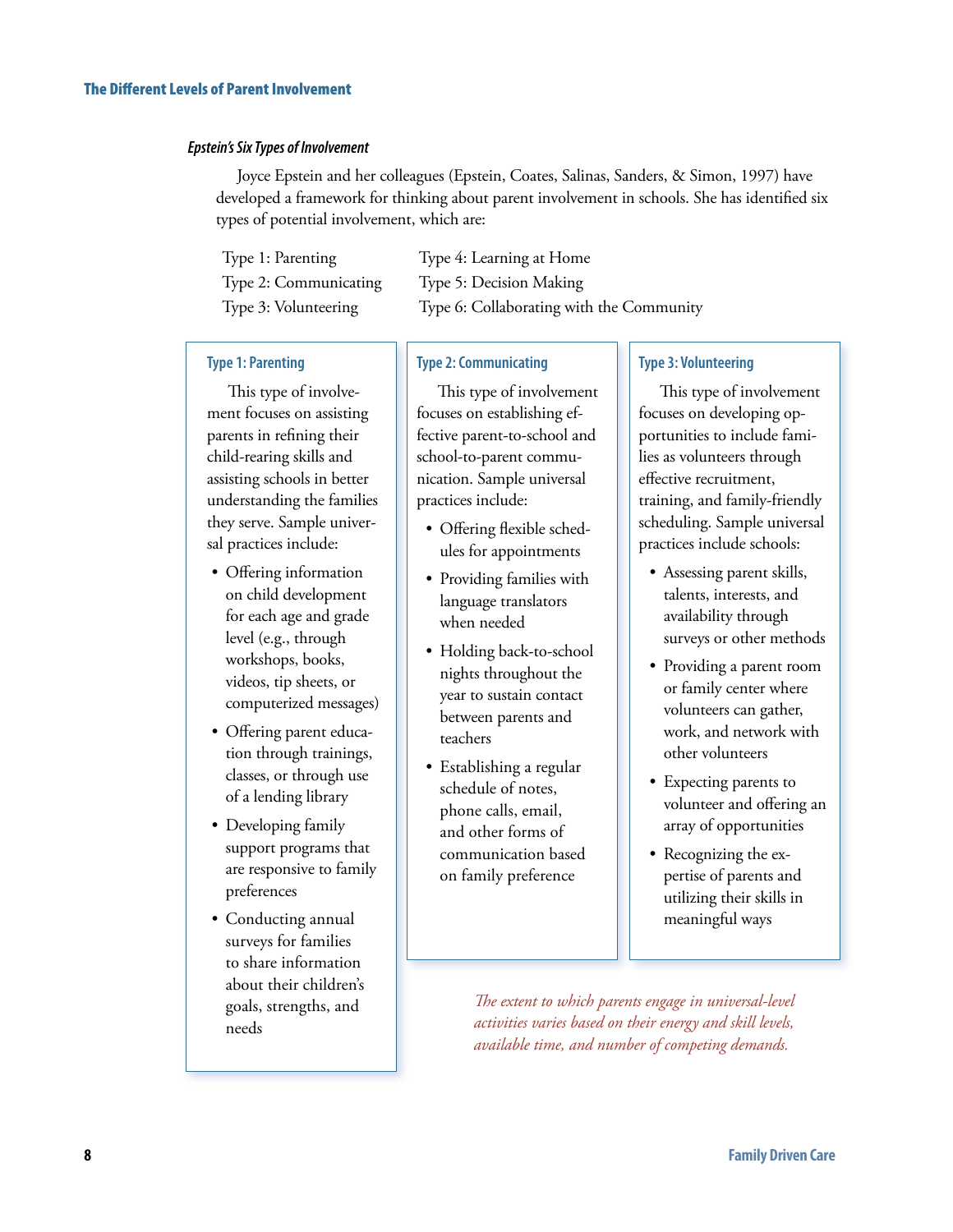While Epstein's framework is a useful tool for parents and schools, it is but one of many resources available on parent involvement. Indeed, a resource guide compiled by the Harvard Family Research Project and available online (http://www.gse.harvard.edu/hfrp/projects/fine/resources/ guide/knowledge\_development.html) has identified over 100 organizations providing free materials about parent involvement in schools. School administrators are encouraged to take advantage of these resources for improving the quality of their parent-school partnerships.

#### **Type 4: Learning at Home**

This type of involvement focuses on creating learning opportunities for families to engage in with their children at home. Sample universal practices include:

- Providing interactive homework opportunities that require students to discuss what they are learning in class
- Establishing a homework hotline
- Providing summer learning packets
- Offering opportunities for families to participate in helping students set academic goals each year

#### **Type 5: Decision Making**

This type of involvement focuses on including families as participants in school decisions through PTA, committees, and other parent organizations. Sample universal practices include:

- Developing opportunities for parent leadership, such as PTAs, committees, and advisory councils
- Providing training to parents to increase their knowledge about educational issues and how to work effectively with schools
- Creating networks to link all families with parent representatives

#### **Type 6: Collaborating with the Community**

This type of involvement focuses on coordinating community resources provided *for* families and schools as well as resources provided to the community *by* families and schools. Sample universal practices include:

- Providing information for families about community health, recreational, social support, and other programs
- Families and schools providing services to the community (e.g., sponsoring a "Give Back Day," participating in recycling projects, or sharing art, music, or dramatic performances with the community)
- Developing school-business partnerships

*A guide compiled by the Harvard Family Research Project has identified over 100 organizations that provide free resources on parent involvement.*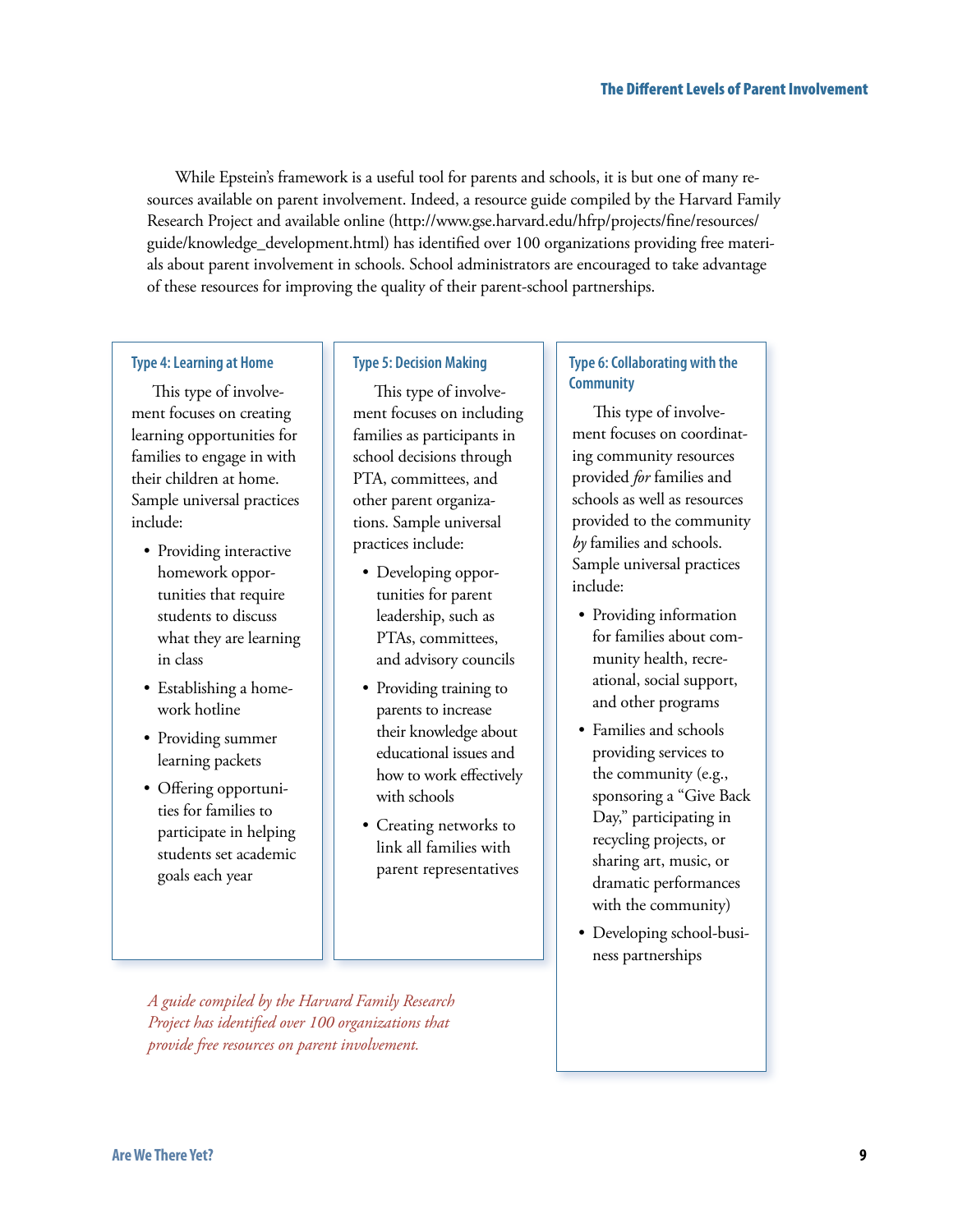#### **Selective Prevention Interventions**

For many parents, their first substantive contact with school personnel on an individual level occurs when their child first starts to show early signs of behavior problems. School staffs reach out to parents in hopes of offering programming that will stop the behaviors before they become more serious. These early intervention efforts are sometimes referred to as selective or targeted interventions (see Table 3). It is at this first encounter that expectations for future relationships between school staff and parents are established. It is a crucial time when parents are hearing for the first time there is something "wrong" with their child and are understandably upset and/or anxious. At the same time, school staff want to "do all they can do" to "fix" the situation with their available resources. There are many selective prevention interventions used with students who demonstrate signs of behavior problems and can be offered in small group sessions for children (social skills curriculums) or in individual sessions with the student (e.g., Functional Family Therapy). Many of these interventions have roles for parents as either participants in parent training activities or as monitors of home behaviors.

#### **Table 3. Definitions of selective or targeted interventions**

**Selective Prevention Strategies** target groups of youth identified because they share a significant risk factor and mount interventions designed to counter that risk (Weisz et al., p. 632, 2005)

**Selective/Targeted Interventions** are used with students who require more than universal strategies but less than intensive individualized interventions. The purpose of selective or targeted interventions is to support students who are at-risk for or are beginning to exhibit signs of more serious problem behaviors. Such interventions can be offered in small group settings for students exhibiting similar behaviors or to individual students. These interventions are considered to be "secondary prevention" (OSEP Technical Assistance Center on PBIS, n.d.).

At this stage of programming for a student, the parent-teacher relationship is critical. The quality of this newly forming relationship is paramount because most of the programming at this stage has a role for teachers or school staff and for parents. Furthermore, most programs "will not work" if the expected roles of the school staff and of parents are not fulfilled.

The most important questions parents can ask are ones which will help them to gain an understanding of the presenting problem and the plan to help correct the problem. Parents should be encouraged to ask, "How is this expected to help my child?" and school staff should be able to clearly articulate the logic of the program and the expected role of the parents in helping to correct the problem behavior. School staff should present a realistic picture of the time and effort parents are expected to expend and parents should be able to express the amount of effort they are realistically able to spend.

School staff are encouraged to develop a home-school communication system with parents as a way to keep parents informed of the progress their child is making. School staff and parents should decide together whether this communication system is by phone, email, or written notes brought home by the student. The communication system reflects the parent's preference rather than the convenience of the school staff. Some par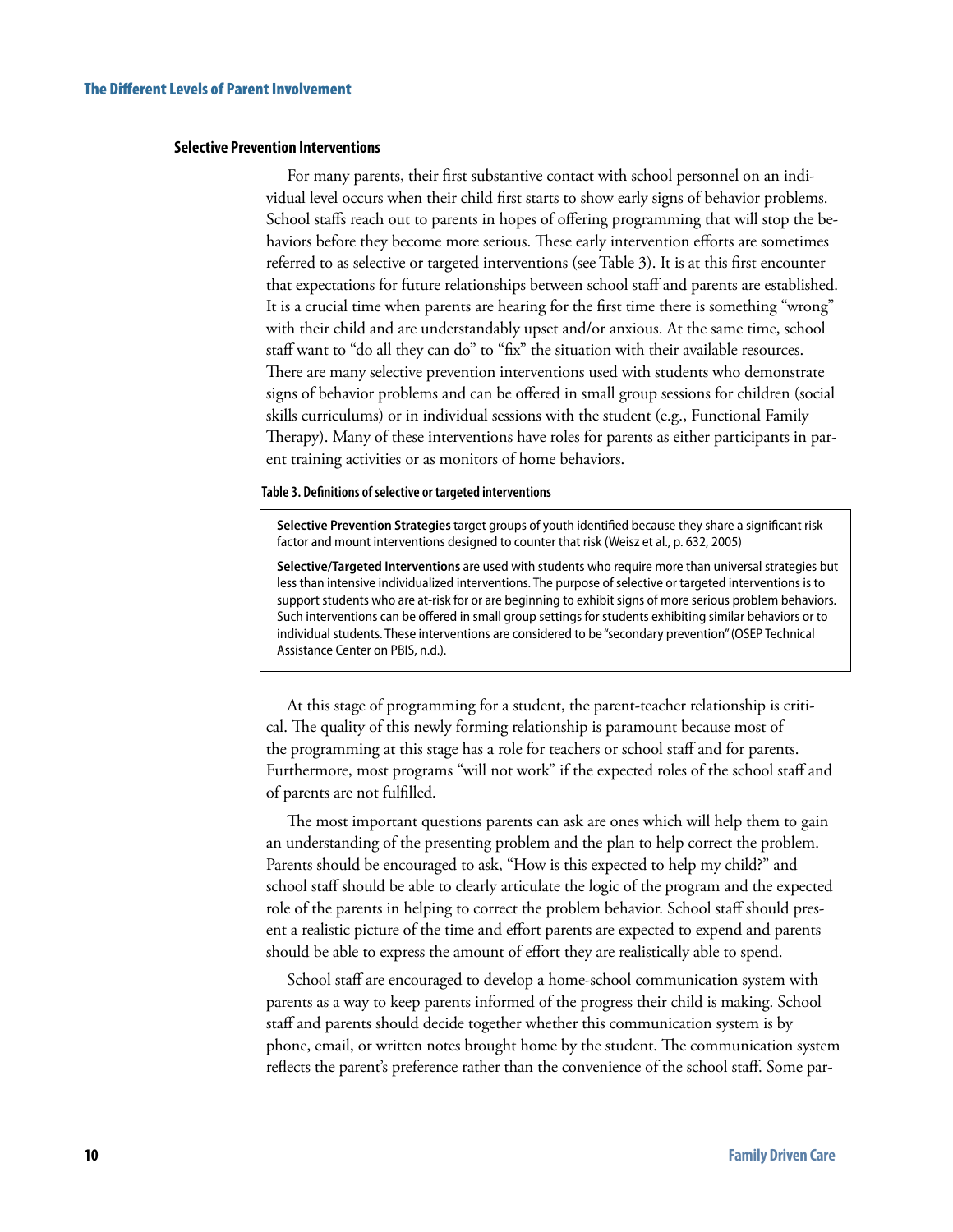ent advocates have suggested that parents begin a "diary" of the school staff and programmatic efforts that are tried with their child as this information may be useful in the future if additional programming is needed.

#### **Indicated Interventions and Treatment**

Children who have not responded to interventions at the selective level and are impaired in both academic and emotional functioning often experience an indicated level of care (see Table 4). Again, at this level of care parent involvement is crucial for improved child functioning, however, the role played by parents is very different from the roles provided in the universal and selective levels of care.

It is this level of care that parents are often introduced to the world of Special Education, which includes the Individuals with Disabilities Act, 504 regulations, the Individual Education Plan and related services.

#### **Table 4. Definitions of indicated prevention and treatment**

**Indicated Prevention Strategies** are aimed at youth who have significant symptoms of a disorder … but do not currently meet diagnostic criteria for the disorder.

Treatment Interventions generally target those who have high symptom levels or diagnosable disorders.

A national survey of parents of children in special education due to ED reveals that their children entered special education services at a very young age (usually around second or third grade). Furthermore, the age at which most students who have ED started special education services is similar to the age children with other disabilities (such as learning disabilities) start special education, however, these students with other disabilities were more likely to receive early intervention services, with only about one-third of the children with ED receiving early intervention services before entering special education (Wagner et al., 2005), see Table 5.

|                                                                                 | Parents with children in: |                                  |     |                              |
|---------------------------------------------------------------------------------|---------------------------|----------------------------------|-----|------------------------------|
|                                                                                 |                           | <b>Elementary/Middle Schools</b> |     | <b>Secondary Schools</b>     |
| Area                                                                            | ED                        | Other<br><b>Disabilities</b>     | ED  | Other<br><b>Disabilities</b> |
| Age child first had<br>difficulties                                             | 4.6                       | 4.4                              | 6.4 | 5.7                          |
| Age first received special<br>education                                         | 7.8                       | 6.7                              | 9.0 | 8.2                          |
| Age first served by<br>professionals                                            | 6.2                       | 5.9                              | 8.1 | 7.2                          |
| % of children who<br>received early<br>intervention or pre-<br>school education | 35%                       | 45%                              | 34% | 59%                          |

**Table 5. National sample of parents whose children are in special education** 

*(adapted from Wagner et al., 2005)*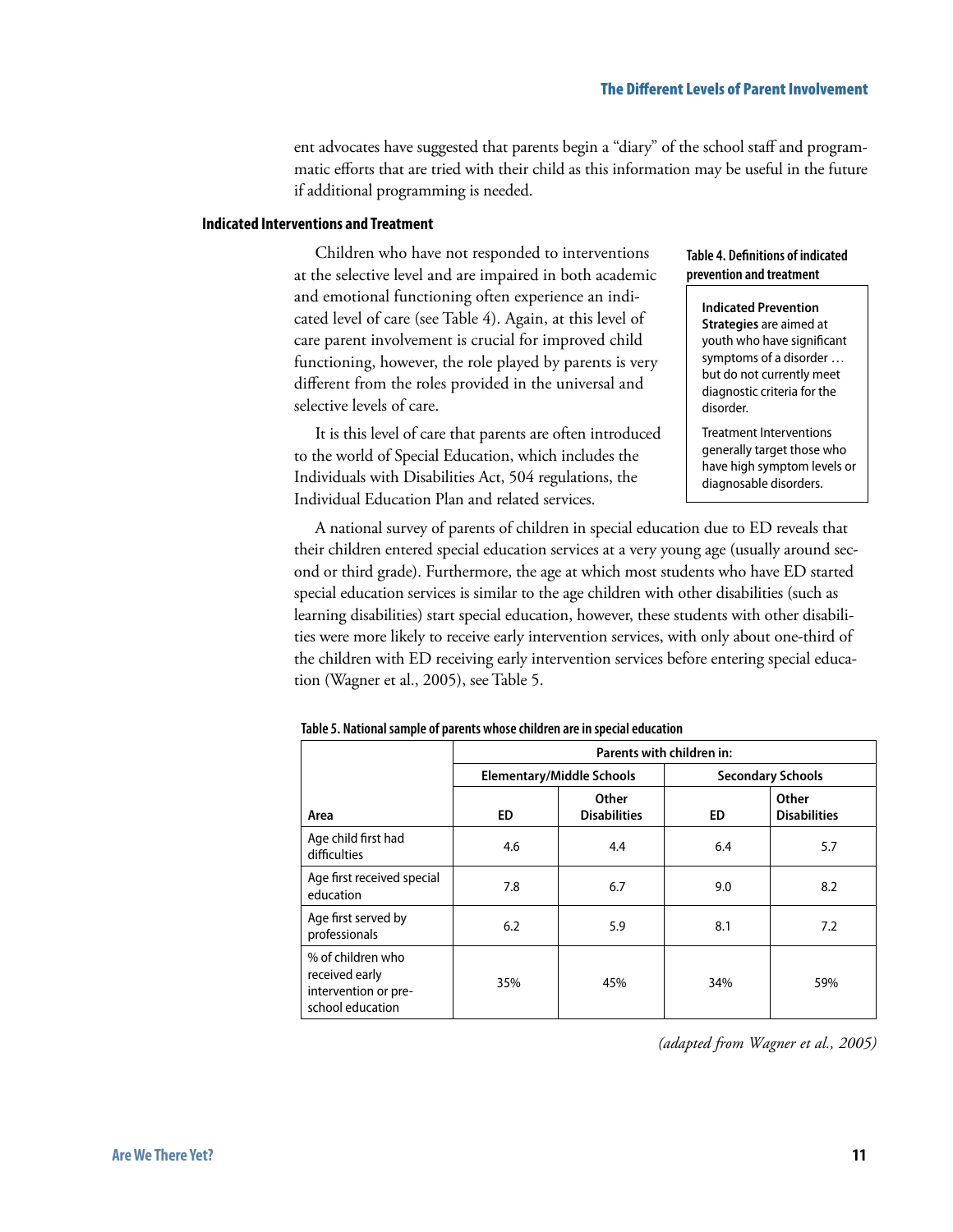Parents who have children with ED and in special education are generally less involved in their child's education and school activities than parents of children with other disabilities. About half to three quarters of the parents with children with ED in elementary and middle schools help their child with homework, attend events at school, and attend parent-teachers conference, although these rates drop drastically when the children attend secondary schools, Table 6.

Overall, parents with children who have ED are satisfied with their children's teachers, schools, and special education services with only 20% somewhat or very dissatisfied. This finding is consistent with other studies that reveal that parents are satisfied with whatever level of services they received. However, about 30% of parents with children with ED in the Secondary schools report it took a great deal of effort to obtain services and this percentage of parents is higher than for parents of children with other disabilities, see Table 7.

#### **Table 6. National sample of parents whose children are in special education compared to general population**

|                                                                        | Parents with children in: |                                    |                                    |                          |                                     |                                    |
|------------------------------------------------------------------------|---------------------------|------------------------------------|------------------------------------|--------------------------|-------------------------------------|------------------------------------|
|                                                                        |                           | <b>Elementary / Middle Schools</b> |                                    | <b>Secondary Schools</b> |                                     |                                    |
| Percentage of parents<br>who:                                          | ED.                       | Other<br><b>Disabilities</b>       | General<br>Population <sup>a</sup> | <b>ED</b>                | <b>Other</b><br><b>Disabilities</b> | General<br>Population <sup>b</sup> |
| Help with homework five or<br>more times a week                        | 48%                       | 56%                                | 16%                                | 18%                      | 22%                                 | 3%                                 |
| Volunteer at school                                                    | 30%                       | 48%                                | 39%                                | 15%                      | 25%                                 | 26%                                |
| Attend a school or class<br>event e.g., science fair,<br>sports event) | 66%                       | 78%                                | 68%                                | 50%                      | 64%                                 | 57%                                |
| Attend a parent-teacher<br>conference                                  | 85%                       | 86%                                | 80%                                | 73%                      | 73%                                 | 52%                                |

<sup>a</sup> Data are for elementary school students (National Center for Education Statistics, 1998). (**adapted from Wagner et al., 2005)**<br><sup>b</sup> Data are calculated for 13- to 17-year-olds from the National Household Education Surve

| Table 7. National sample of parents whose children are in special education and their report on satisfaction with special education |  |  |
|-------------------------------------------------------------------------------------------------------------------------------------|--|--|
|                                                                                                                                     |  |  |

|                                                                                                           | Parents with children in:          |                           |                          |                           |  |
|-----------------------------------------------------------------------------------------------------------|------------------------------------|---------------------------|--------------------------|---------------------------|--|
| % of parents who report<br>being somewhat or very                                                         | <b>Elementary / Middle Schools</b> |                           | <b>Secondary Schools</b> |                           |  |
| dissatisfied with:                                                                                        | ED                                 | <b>Other Disabilities</b> | ED                       | <b>Other Disabilities</b> |  |
| Student's school                                                                                          | 22%                                | 14%                       | 29%                      | 19%                       |  |
| Student's teacher                                                                                         | 15%                                | 10%                       | 19%                      | 14%                       |  |
| Sp. Ed. Services                                                                                          | 20%                                | 12%                       | 22%                      | 15%                       |  |
| % of parents who report<br>putting a 'great deal' of<br>effort into getting service<br>the last 12 months | Not asked                          | Not asked                 | 30%                      | 17%                       |  |

*(adapted from Wagner et al., 2005)*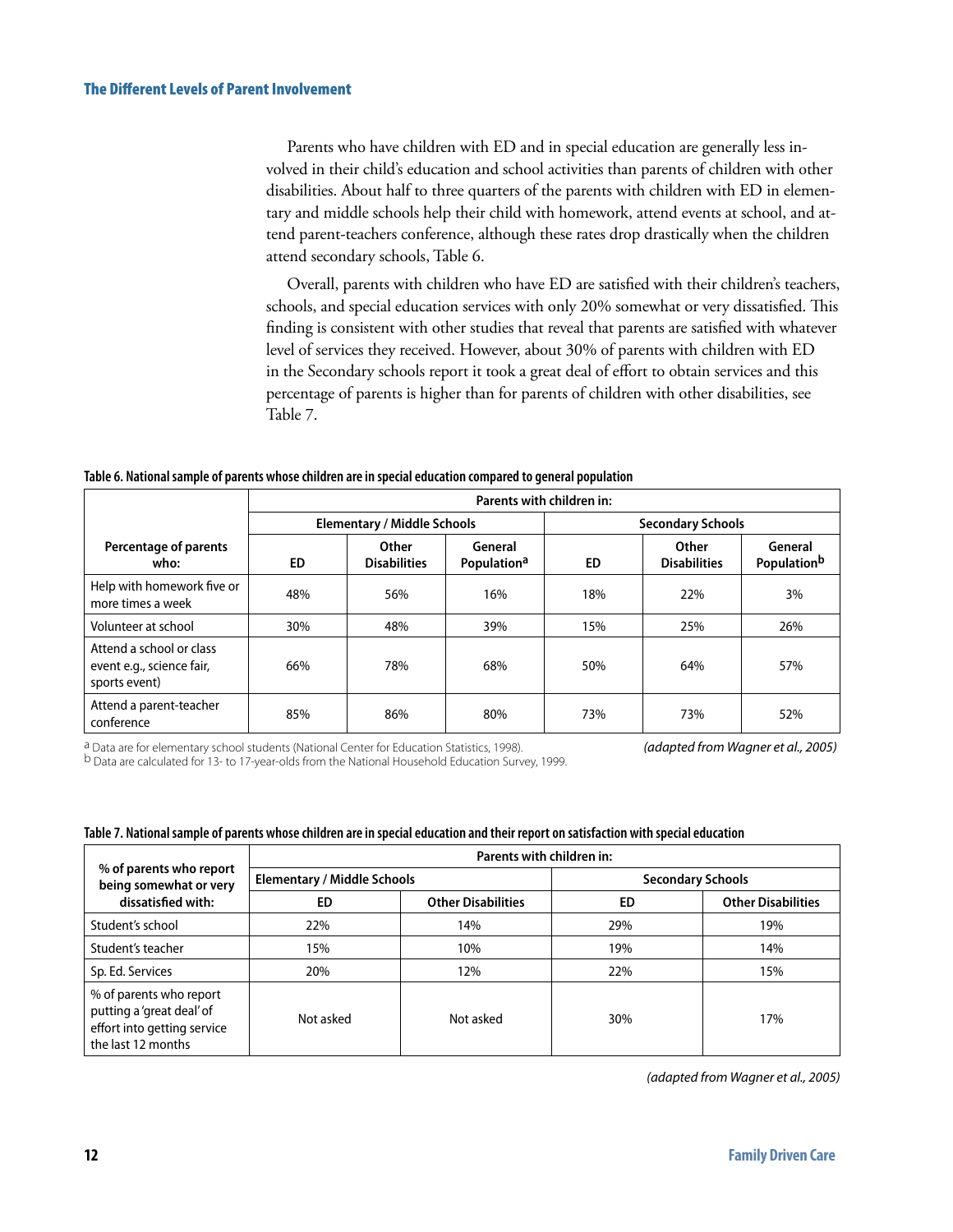## Evidence-Based Efforts at Parent Involvement & Programs



Another major part of the transformation process will be to increase awareness of the empirical and evidence base for parent involvement and the array of services and supports that are available for youth with or at risk for developing emotional disturbances. This section will review the empirical literature on the linkage between parent involvement in the education of their children and academic achievement and mental health services that are empirically-based. This information is provided to stimulate discussions among local stakeholders on what services might be missing and what steps need to be taken in order to have effective systems.

#### **Empirical Support for Parent Involvement**

A recent search for empirical studies examining the effectiveness of parent involvement programs on the academic achievement of urban students resulted in over 10,000 published articles (Jeynes, 2005; Jeynes, 2007). The majority of these articles discussed the importance of parent involvement while only 93 described the results of studies exploring the effectiveness of various types of parent involvement on the academic achievement of elementary and secondary students. The inspection and analysis of these studies not only confirm the importance of parent involvement but also begin to provide insights into which parent involvement activities hold the strongest association with academic achievement in urban students' outcomes.

The overall results of these analyses reveal that for both elementary and secondary urban students, parent involvement is strongly associated with academic achievement. In general, students whose parents who report greater levels of involvement in their child's education exhibit better academic outcomes. This is consistent with our common understanding of parent involvement in suburban as well as rural areas. These studies however, are limited as they use a global measure of parental involvement and do not specify which aspects of parental involvement are associated with increased academic achievement. Additionally, little is known about effective ways to increase the level of involvement in parents who are minimally involved.

Initial results of studies of parent involvement programs aimed at increasing the involvement of parents of elementary urban students reveal that these programs are effective at increasing students' academic achievement (see Table 8). Perhaps more interesting is the type of activities exhibited by parents that are associated with academic achievement. The most effective is parent expectation. The ability to consistently express to their child that academic achievement is important is the parent behavior most strongly associated with academic achievement in children. Parents' attendance and participation in school functions and checking homework are not as strongly associated with their child's academic achievement. Further, it should be noted that the results of these studies about parent involvement in urban schools hold across gender and racial groups. These results have direct implications on how teachers and school staff should conceptualize parent involvement. Efforts aimed at getting parents to attend school functions should be supplemented with efforts to help parents build positive expectations for their children.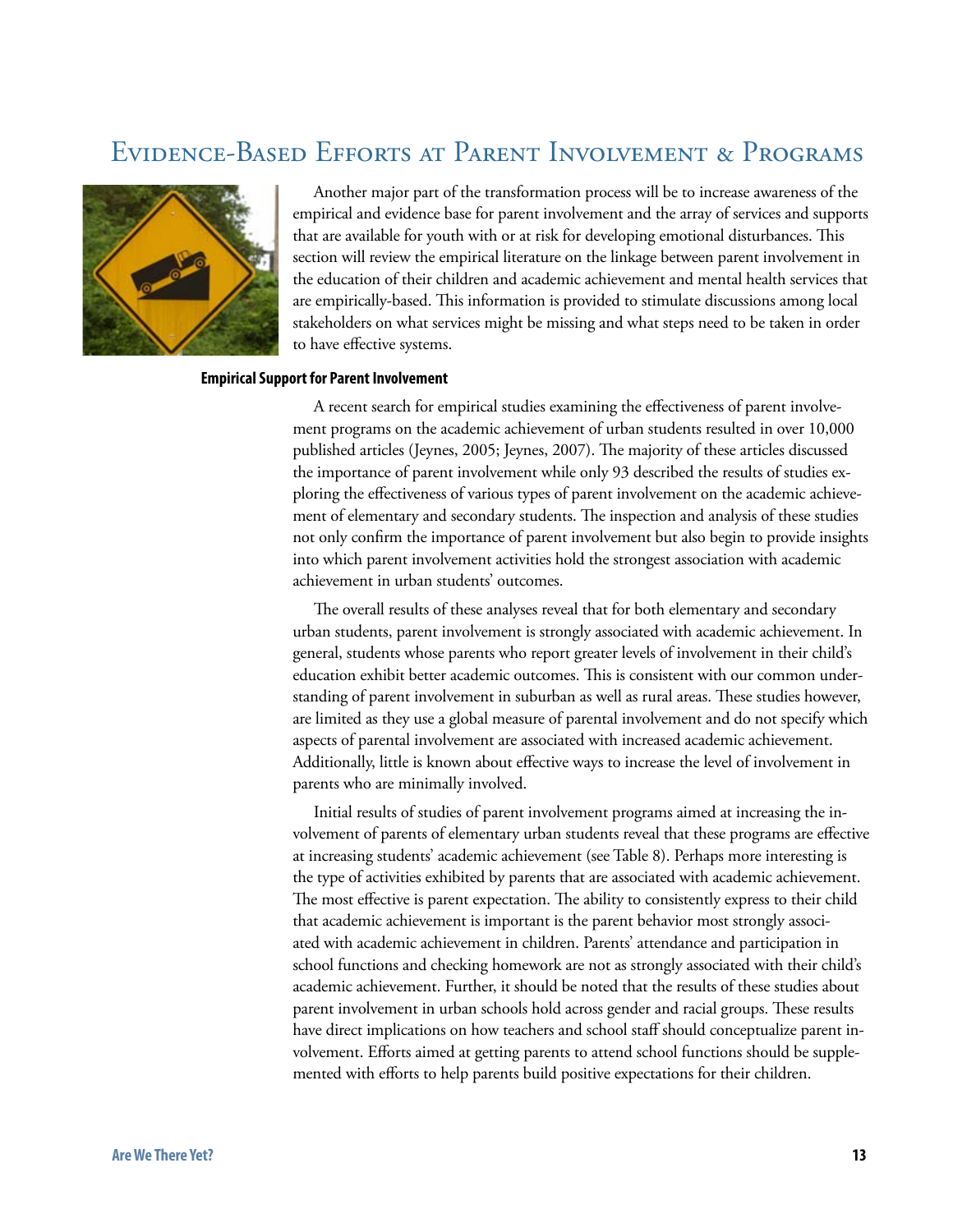| Area                                           | <b>Elementary Students*</b><br><b>Overall Effect Size</b> | <b>Secondary Students **</b><br><b>Overall Effect Size</b> |
|------------------------------------------------|-----------------------------------------------------------|------------------------------------------------------------|
| Global parent involvement                      | .74                                                       | .53 <sup>1</sup>                                           |
| Specific components of parental involvement    |                                                           |                                                            |
| <b>Parent Expectations</b>                     | .58                                                       | .88 <sup>2</sup>                                           |
| Reading to a child                             | .42                                                       |                                                            |
| Communication between parent and child         | .24                                                       | .24                                                        |
| Parental style-supportive                      | .31                                                       | .40                                                        |
| Attendance and participation at school events  | .21                                                       | .11                                                        |
| Checking homework                              | not significant                                           | .32                                                        |
| Programs aimed at improving parent involvement | .27                                                       | .36                                                        |

**Table 8. Strength of association between types of parent involvement and academic achievement in urban students (Jeynes, 2005; Jeynes, 2007)**

1 For those studies that used sophisticated controls the effect size was .38

2 Only significant with grades, not standardized test

\*Elementary Students: 41 studies with the total number of participants exceeding 20,000; results were consistent for both girls and boys and across all racial groups)

\*\*Secondary Students: 52 studies with the total number of participants exceeding 300,000; results were consistent for both girls and boys and across all racial groups

#### **Empirically-Supported Mental Health Services**

There are currently five organizations that list empirically-supported mental health programs for children: (1) Substance Abuse and Mental Health Services Administration (SAMHSA), (2) Collaborative for Academic, Social, and Emotional Learning (CASEL), (3) U.S. Department of Education (USDOE), (4) Prevention Research Center for the Promotion of Human Development at Penn State, and the (5) Center for the Study and Prevention of Violence (CSPV). Each has critically reviewed the literature base and compiled a list of community-based programs mental health programs that could be offered to families with children who have or are at-risk for an emotional disturbance. These five lists have been integrated to reveal all the programs that are recommended by these five organizations. The integrated list can be found in Appendix C. When the final list of programs is reviewed, some interesting trends emerge about the empirical base for mental health services for children and these trends are discussed below.

#### *An Overview of Programs Designated as Empirically-Based*

Of the 92 programs listed in Appendix C, the majority are from SAMHSA (n=56, 61%), and 21 programs (23%) appear in more than one of the five sources. This lack of programs being listed by more than one source is a reflection of the different requirements each source has for being "empirically-based" versus a real difference in the programs. An examination of the programs listed in Appendix C reveals that approximately one-third of the programs listed are designated as targeting substance abuse, trauma, or health problems, while the remaining two-thirds address the regulation of emotions or social functioning. Overall, program approach focuses equally on univer-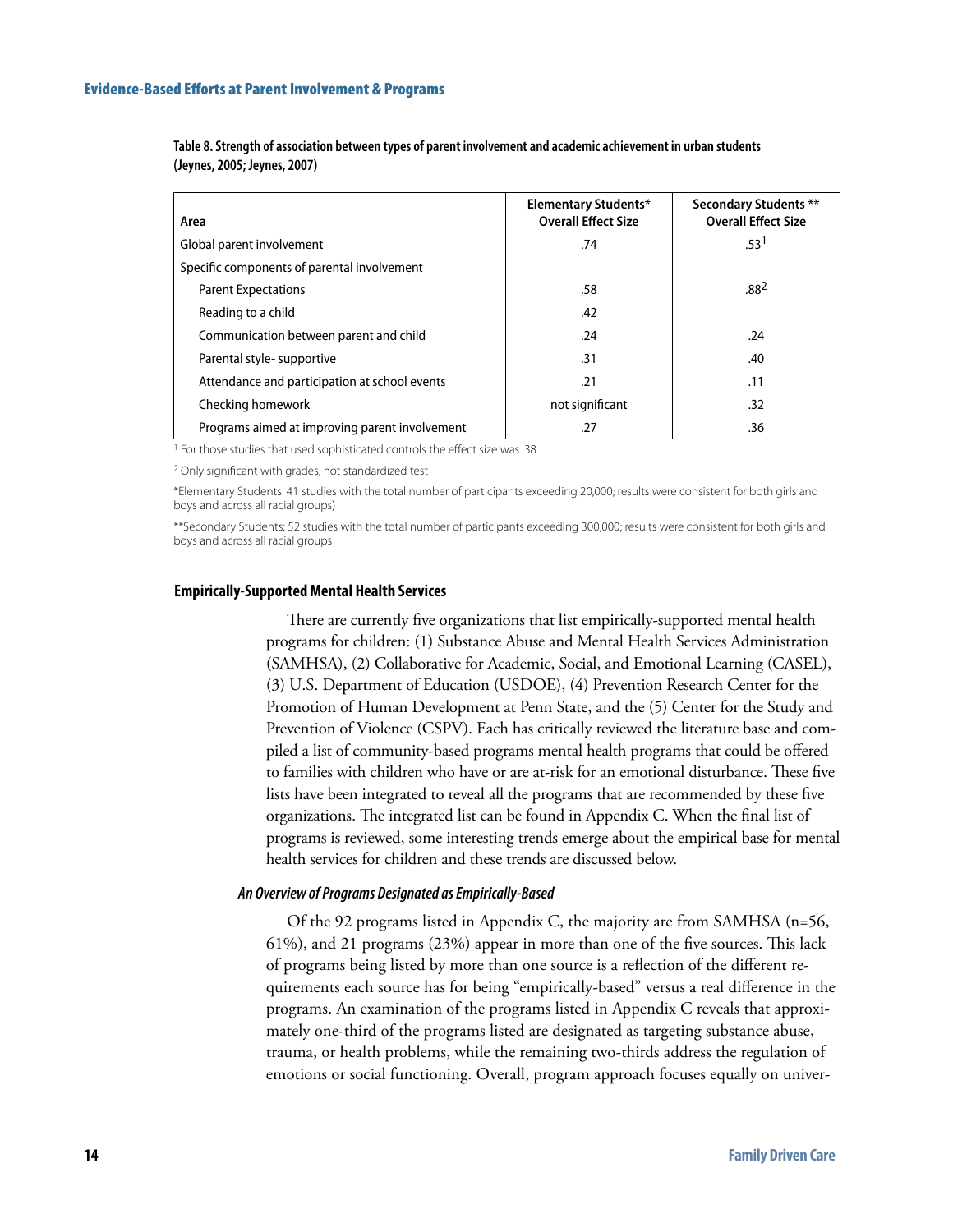#### Evidence-Based Efforts at Parent Involvement & Programs

sal levels of prevention (53% or 48 of 90 programs) and selective/indicated levels of prevention (47% or 42 of 90 programs). Two programs were categorized as focusing on all three levels of prevention.

The majority of the programs (58%) listed in Appendix C take place in schools, while 26% take place in the community, and 16% take place in both the community and schools. It is clear that any discussion of school-based mental health services must also include the role evidence-based programs.

Thirty-five percent of the programs target children 12 years of age or younger, while 24% target children 12 years of age or over. The remaining programs target children covering a wide range of ages including 20% that serve youth who fall within the age range of 5 to 18 years of age while an additional 16% serve youth that fall within 10 to 18 years of age.

A majority of programs (61%) have a family component as part of the program, while a little less than half (47%) have a teacher component. The length of programs listed in Appendix C is equally divided with a third of the programs taking less than 3 months to implement, a third taking between 3 months 9 months to be implemented, while the remaining third require more than 9 months for full implementation.

#### **Implementing Evidence-Based Practices: New Perspectives and New Roles**

The development of empirically supported interventions to provide school-based mental health services for children (SBMH) has been an important advance for the field. However, the pace of scaling up the use of these interventions has not reached the point where evidence-based practice is the rule in the majority of the nation's schools, including those in Florida. In fact, the provision of any type of behavioral or mental health service to our most needy children, those who are served in special education programs because of emotional disturbances, is seriously lacking. Recently, a report on services received by a nationally representative sample of children who have emotional disturbances and are served in special education programs (Wagner, Kutash, Duchnowski, Epstein, & Sumi, 2005) documented the continuing lack of services for this population of students who have disabilities. While over 90% of all schools reported the availability of psychologists and counselors for students, less than 40% of students who have emotional disturbances received any mental health service at all. Only 31% of the elementary students and 45% of secondary students received behavioral support through a behavior support plan. In addition, only 19% of elementary and 22% of secondary students received the services of a social worker and 8% of elementary and 18% of secondary students received any type of family support service. There is a critical need to reduce this gap in services for this group of youth who are in need.

Both the education and mental health systems play an important role in providing SBMH services. However, the two systems have not produced a record of effective collaboration that has led to an extensive network of effective SBMH programs across the country. In order to more clearly identify the roles and influences of the mental health and education systems on SBMH, we have listed some factors in Table 9 described from the perspective of each system and how they may affect SBMH program imple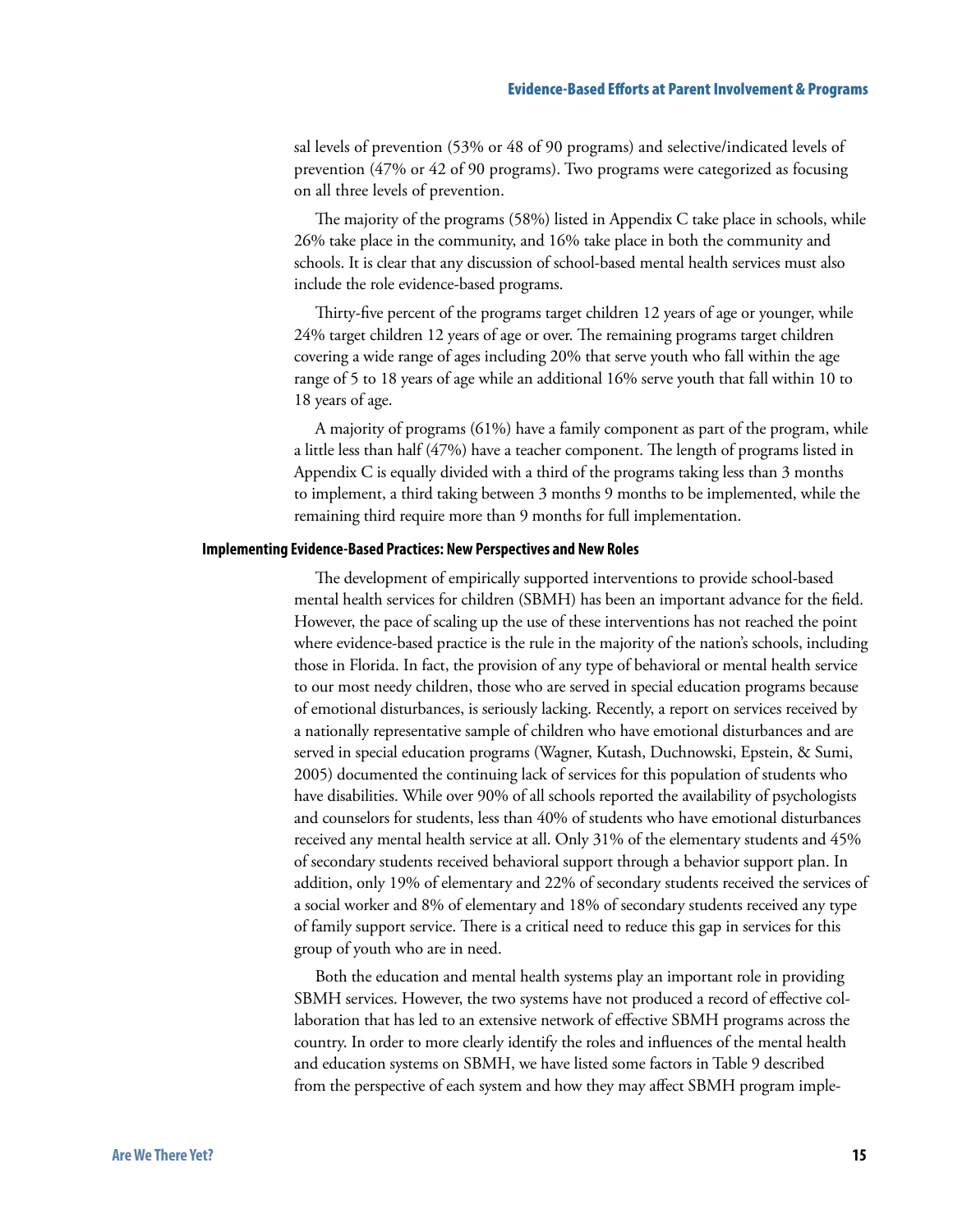mentation. As this table illustrates, there are more areas in which the differing perspective can impede collaboration compared to facilitating the implementation of effective SBMH programs. For example, the systems differ in their primary goal or purpose. The education system aims to improve academic outcomes for children who are experiencing psychosocial barriers that impede their education. Under the regulations of IDEA, children who have emotional disturbances are placed in special education programs if their academic progress is affected by their disability. Related services, that may include mental health services, are provided if the individualized education program (IEP) calls for these services. If academic progress is not considered to be impeded, the school system is not obligated to address emotional problems in children and rarely does, due to limited resources. In the mental health system, the assessment of emotional impairment is the primary determinant of eligibility for service, although the actual receipt of service depends on many factors including the availability of private or public funding. All life domains are considered by the mental system in treatment planning, including educational functioning, but it is not the primary factor in treatment determination.

|                                  | <b>Education System</b>                                                                                                     | <b>Mental Health System</b>                                                                                                                              |  |
|----------------------------------|-----------------------------------------------------------------------------------------------------------------------------|----------------------------------------------------------------------------------------------------------------------------------------------------------|--|
| Overarching Influence            | Individuals with Disabilities Education Act<br>(IDEA)                                                                       | Diagnostic and Statistical Manual (DSM)                                                                                                                  |  |
| Conceptual Framework             | Behavior Disorders, Challenging Behavior,<br><b>Academic Deficits</b>                                                       | Psychopathology, Abnormal Behavior, Impaired<br>Functioning                                                                                              |  |
| Important Theoretical Influences | Behaviorism, Social Learning Theory                                                                                         | Psychoanalytic Approaches, Behavior Theory,<br>Cognitive Psychology, Developmental<br>Psychology, Biological/Genetic Perspectives,<br>Psychopharmacology |  |
| Focus of Intervention            | Behavior Management, Skill Development,<br>Academic Improvement                                                             | Insight, wareness, Improved Functioning                                                                                                                  |  |
| <b>Common Focus</b>              | Improving Social and Adaptive Functioning<br>Importance of and Need to Increase Availability, Access, and Range of Services |                                                                                                                                                          |  |

**Different Language is Used by Each System.** The emergence of distinct conceptual frameworks describing the target behavior for each system has resulted in different terminology that goes beyond simple semantic differences. SBMH from the perspective of the education system is likely to be described as meeting the needs of children who have "behavior disorders or challenging behaviors" or preventing such behaviors. The number of discipline referrals to the office is a major outcome measure along with improved academic achievement, especially in math and reading. Programs and interventions implemented by the mental health system target children who are mentally ill or emotionally disturbed and who meet the criteria for a diagnosis in the current edition of the Diagnostic and Statistical Manual or those children who may be at-risk for mental illness. The emphasis is on diagnosing and treating in order to improve functioning and reduce relapse and reoccurrence. Functioning in school is one domain of interest, along with home and community. One consequence of the difference in vocabulary used in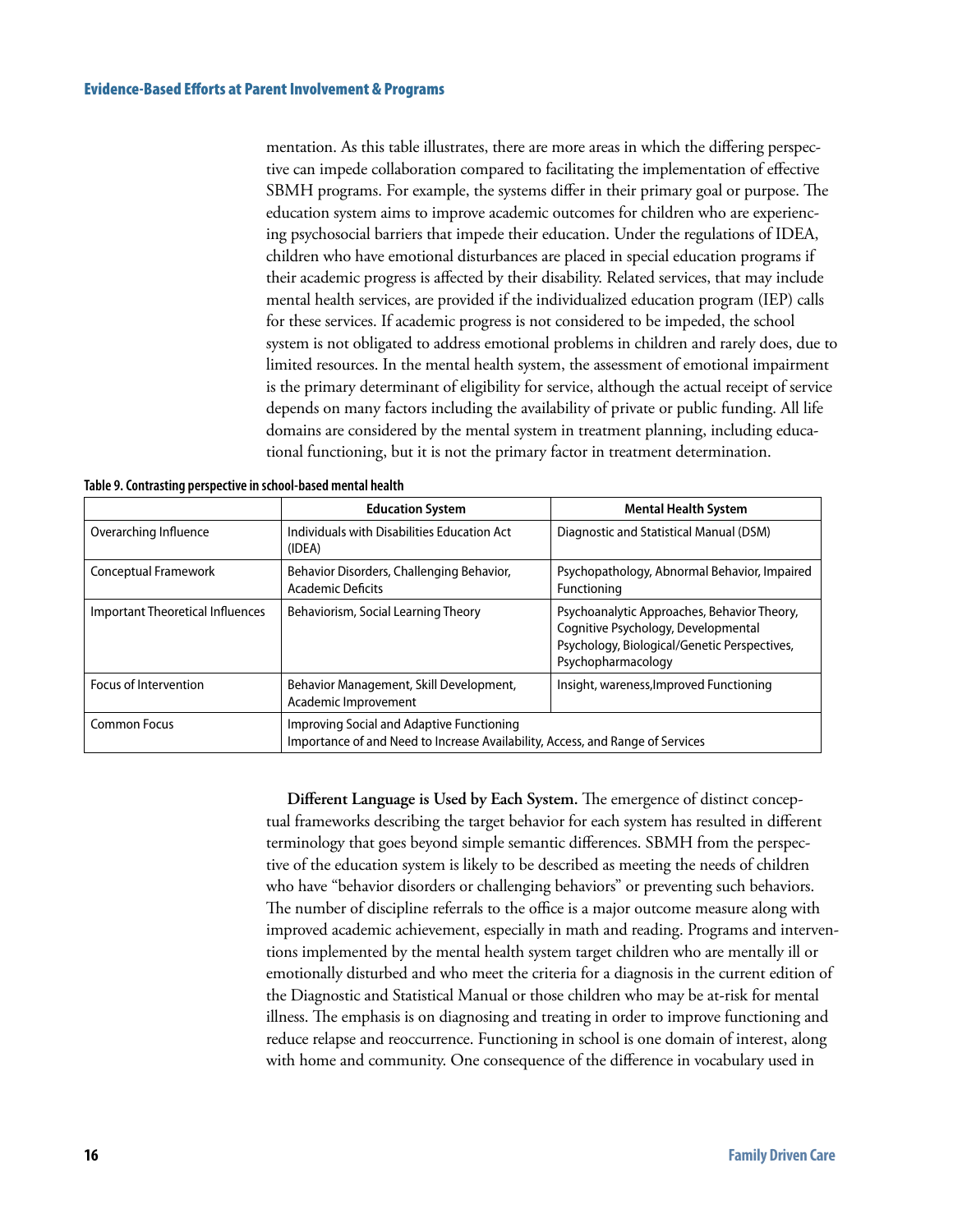each system is the observation that reports of programs and research from the different perspectives are frequently published in journals and texts that are not read by all the disciplines concerned with SBMH. This results in a failure to understand the different approaches to intervention across disciplines and impedes the implementation of comprehensive, effective programs at a level of scale needed for significant improvement in outcomes for the millions of children affected by emotional disturbances.

**Different Theoretical Foundations Influence the Two Systems.** Different perspectives shape and guide the theoretical context in which practitioners in each system have been trained or have developed after their formal training. Clearly, these perspectives filter how they view the world, human behavior, and specific processes such as SBMH. For example, practitioners concerned with children who have emotional disturbances and trained in a College of Education are likely to be influenced by behavioral and social learning approaches. On the other hand, those trained in a psychology department in a College of Arts and Sciences are more likely to have been exposed to a broad array of theories that include psychodynamic, behavioral, cognitive-behavioral, and neurological and bio-chemical premises among others. These theoretical perspectives guide thinking about the nature and goals of interventions as well as indicators of success. As a result, SBMH programs can be found that range from school-wide approaches to promote pro-social behavior as an alternative to aggression at recess to a course in coping with stress that uses cognitive-behavioral interventions to help students cope with irrational thoughts associated with depression.

Both the education system and the mental system have produced interventions aimed at skill training to promote the social and adaptive functioning of children and this may serve as a point for collaboration and the integration of effective services that will lead to improved outcomes for children. Three important processes, **Positive Behavior Supports (PBS), Wraparound,** and **Response to Intervention (RtI)** offer frameworks that are congruent and can serve to help unify the efforts of education staff, mental health practitioners, and families to provide evidence-based practices to improve the functioning of children who have emotional disturbances.

To some degree, the implementation of a synthesis of these three related processes will require a restructuring of how services are provided, what kinds of services are provided, and a mutual understanding of the language, theories, and perspectives by members of each system. As the following sections will illustrate, these three processes require a team approach (that includes families), an emphasis on problem solving, a need to ensure continuous progress, and the use of interventions that are empirically supported and aimed at the development of skills to improve functioning. It is clear that the goals of the national transformation process are consistent with the development and implementation of these types of services.

*Providers who do not embrace these fundamental concepts will probably not play a significant role in the future of mental health services for children in schools or the community.*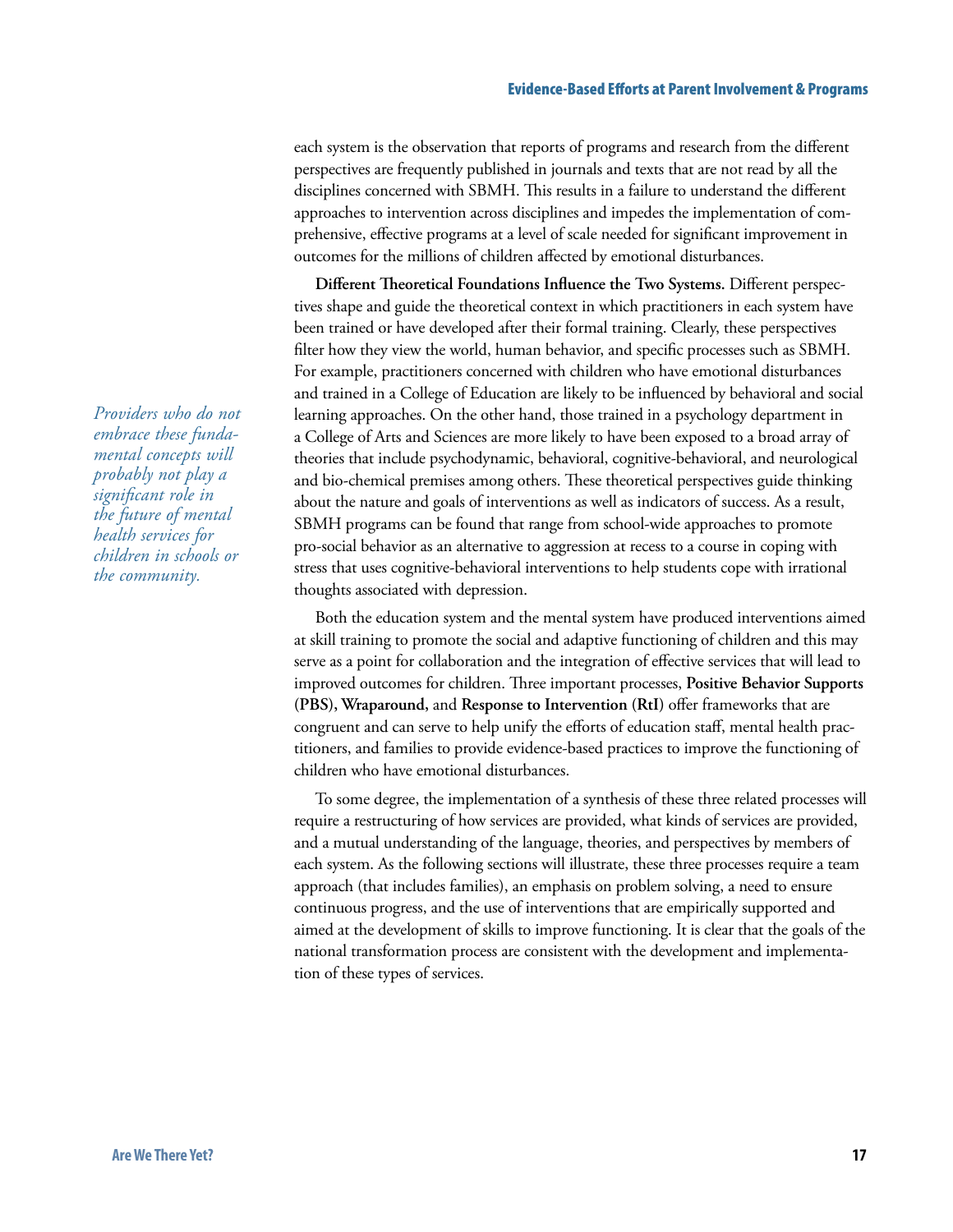#### Evidence-Based Efforts at Parent Involvement & Programs

Essentially, what is needed for the community, made up of children and families, schools, and mental health service providers, is to become an organized team that has three basic features:

- A Common Vision the mission, goal, and purpose of the team that provides support and service to children who have emotional disturbances is shared by all the stakeholders and serves as the basis for decision making and action planning;
- A Common Language communication is informative, efficient, effective, and relevant to all the members of the team, especially families;
- A Common Experience the actions, procedures, and operations are experienced by all the members of the team.

PBS, Wraparound, and RtI can provide a context in which this commonality can develop.

#### **Positive Behavior Supports**

During the last 20 years, positive behavior support (PBS) has emerged from applied behavior analysis (ABA) as "a newly fashioned approach to problems of behavior adaptation" (Dunlap, 2006, p. 58). ABA developed in the 1960s as a science in which instrumental learning principles such as positive reinforcement and stimulus control were used to bring about changes in behavior that were socially important.

In the 1980s and 1990s PBS advanced to offer a broad array of interventions that used the concepts and principles of ABA along with those of other disciplines. PBS originally developed as an alternative to aversive control of extremely serious and often dangerous behaviors of people who were developmentally disabled. In recent years, however, the application of PBS has expanded to include students with and without disabilities in a variety of settings such as school, home, and community. Today, PBS addresses a broad range of academic and social/behavioral challenges and has transformed from a singular focus on individual case planning to systems level implementation especially involving school-wide issues (Sugai & Horner, 2002).

Currently, PBS may be considered a developing applied science "that uses educational and systems change methods (environmental redesign) to enhance quality of life and minimize problem behavior" (Carr et al., 2002, p. 4). When PBS is used to develop an intervention for an individual it is accompanied by a functional behavioral assessment (FBA) to develop an effective behavioral support plan. FBA is defined as "a systematic process of identifying problem behaviors and the events that (a) reliably predict occurrences and non-occurrences of those behaviors and (b) maintain the behaviors across time" (Sugai et al., 1999 p. 13).

The success of PBS with individual cases of problem behavior and the growing body of research supporting the effectiveness of school-wide PBS has prompted the federal Department of Education to support the implementation of PBS in the nation's schools. In fact, IDEA mandates PBS and FBA to be used to reduce challenging behaviors in students who have disabilities. PBS is often described as operating in a three-tiered model (see Figure 3).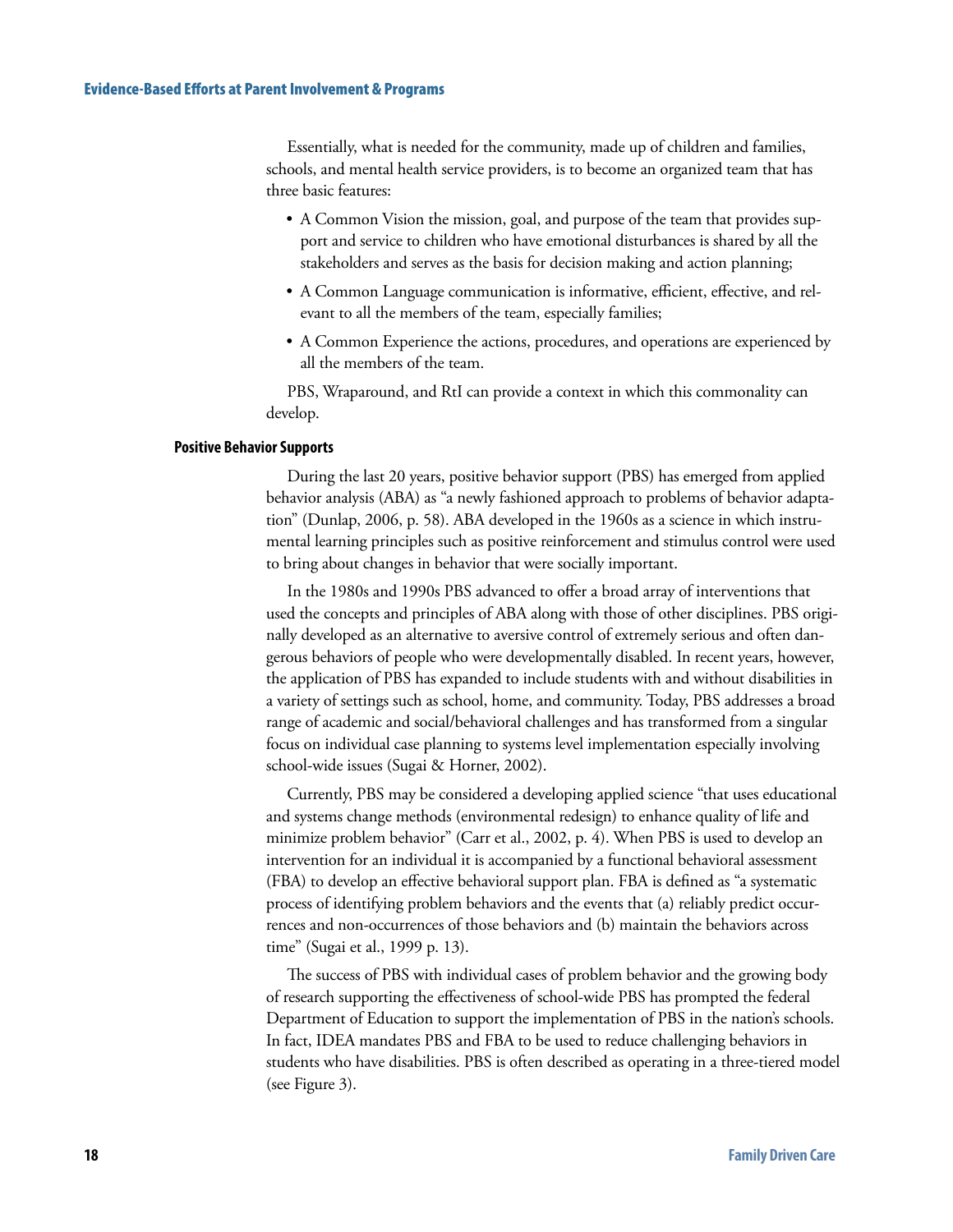



**School-Wide Universal Interventions in PBS.** The purpose of school-wide PBS is to create positive school environments for all students. It is a proactive approach that replaces the need to develop individual interventions for multiple students who engage in similar inappropriate behaviors. Before universal interventions are implemented in a school, several steps need to occur to ensure success. First, a large majority of the school staff, usually 80%, must agree to implement the intervention. A consensus needs to emerge concerning the target behavior(s) for the intervention, i.e., what behavioral needs in the school will be addressed. Then, training has to occur that includes information about the theoretical approach of PBS as well as the methods used in implementation. When a school agrees to implement a PBS universal intervention, the staff is committing to the use of a process, not an isolated intervention.

**Selective/Targeted Interventions in PBS.** Simply stated, in the PBS model selective interventions are used with students who require more than universal strategies but less than intensive individualized interventions. The purpose of selective interventions is to support students who are at-risk for more serious problem behaviors. Implementing a selective intervention begins with an assessment to identify the purpose of the problem behavior through a functional behavioral assessment (FBA). Next, a support plan is developed that may include such interventions as teaching the student a functionally equivalent replacement behavior for the problem behavior or rearranging the environment to reduce the probability of the problem behavior occurring. As illustrated in Appendix C of this report, the mental health system has produced several empirically supported interventions. Many of these interventions such as anger management and bully-proofing programs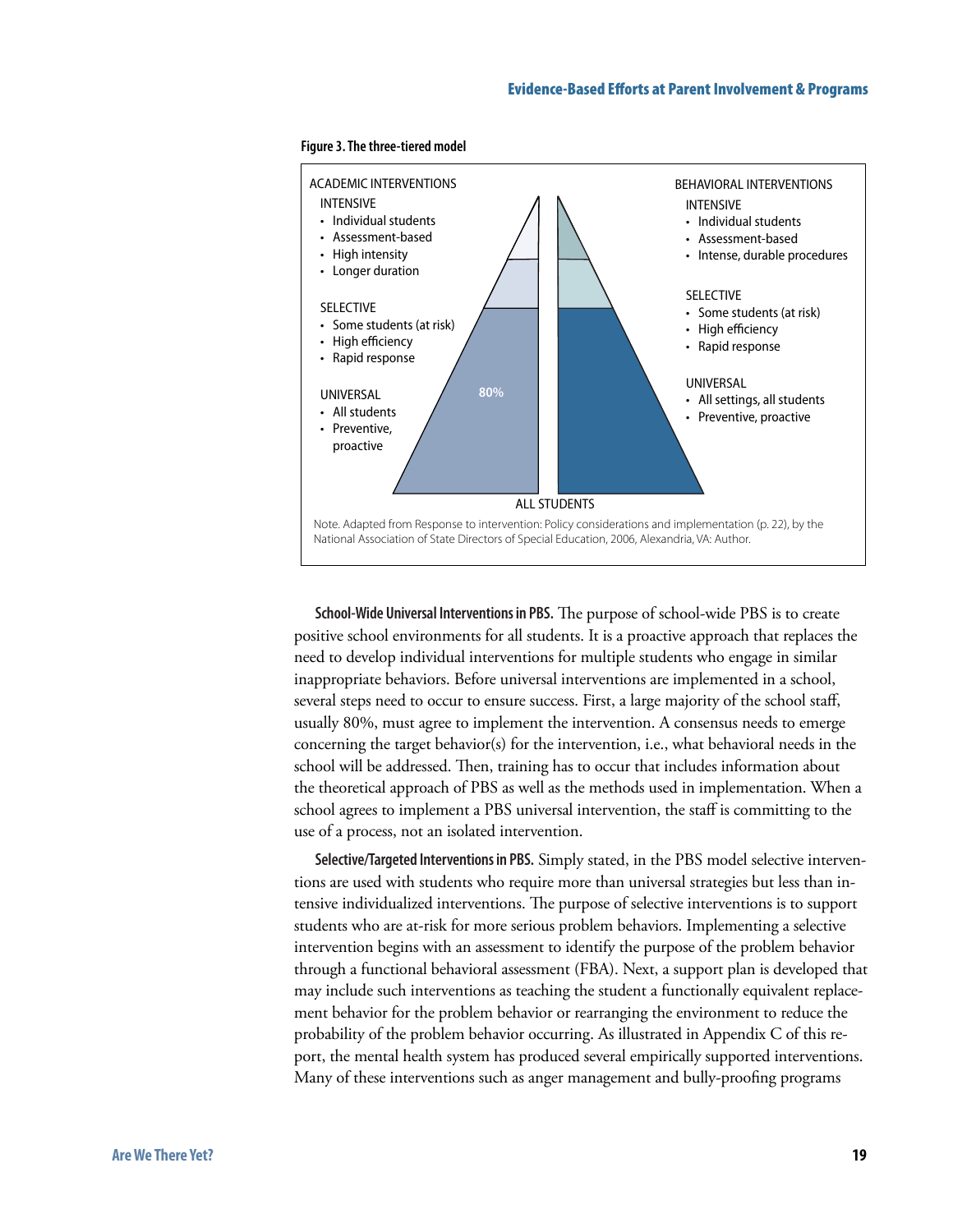#### Evidence-Based Efforts at Parent Involvement & Programs

that can be group administered and are aimed at the selective intervention level. An important departure from traditional mental health assessment techniques is the reliance on an FBA to help determine the need for an intervention at this level.

**Intensive/Indicated Individualized Interventions in PBS.** When problem behaviors are dangerous, highly disruptive, and may result in social or educational exclusion, more intensive interventions are needed. In developing these interventions it should be noted that although the aim is to individualize, the methods of PBS are standardized and follow a specific plan. An FBA will be conducted and a multi-disciplinary team (including families) will meet and develop a plan. The mental health system can offer a variety of evidence-based interventions for consideration by the team (see Appendix C). For example, empirically supported techniques such as cognitive-behavioral therapy are effective interventions for challenging behaviors at this level of intensity and should become a component of a treatment plan. Additionally, at this level of intensity a psychological assessment may be an important complement to the FBA and is another area in which the mental health community should be part of the PBS process.

Overall, PBS has been implemented in numerous schools nation-wide. The PBS model, in summary, emphasizes four perspectives:

- **1.The use of the three-tiered approach.** There is a perspective that the majority of emotional/behavioral challenges can be prevented by establishing an environment that promotes the frequent occurrence of positive behavior in children.
- **2.An instruction emphasis.** Skill development in social and emotional competency are taught in the same way as academic skills and are considered part of the total goal of effective functioning in children.
- **3.A functional perspective.** There is an emphasis on the purpose or function of behavior. The FBA is an effective tool in identifying the function of specific target behaviors.
- **4.A priority for sustainability.** Interventions are sought that provide a large impact from the smallest change. Multiple approaches are used to raise the probability of success and data are collected to monitor progress.

The implementation of PBS requires different levels of involvement and engagement by the three partners that make-up the team. In Table 10 these roles are summarized.

|                     | ED                                                                                       | MН                                                                                                 | <b>Families</b>                                                                                                            |
|---------------------|------------------------------------------------------------------------------------------|----------------------------------------------------------------------------------------------------|----------------------------------------------------------------------------------------------------------------------------|
| Universal           | • Primary role is building school-<br>wide support                                       | • Consultation on identifying<br>target behaviors<br>• Provide health promotion                    | • Be aware of and support school<br>programs                                                                               |
| Selective/Targeted  | • Conduct FBA<br>• Facilitate team meetings<br>• Monitor progress                        | • Enhance assessment with<br>psychological evaluation<br>· Provide evidence-based<br>interventions | • Provide information<br>Identify strengths in home setting                                                                |
| Intensive/Indicated | • Conduct FBA<br>• Report on progress<br>• Facilitate team meeting<br>• Monitor progress | • Psychological assessment<br>Evidence-based intervention                                          | • Provide information<br>• Express opinions about needed<br>intervention<br>• Support intervention at home<br>• Be engaged |

#### **Table 10. Possible roles in PBS**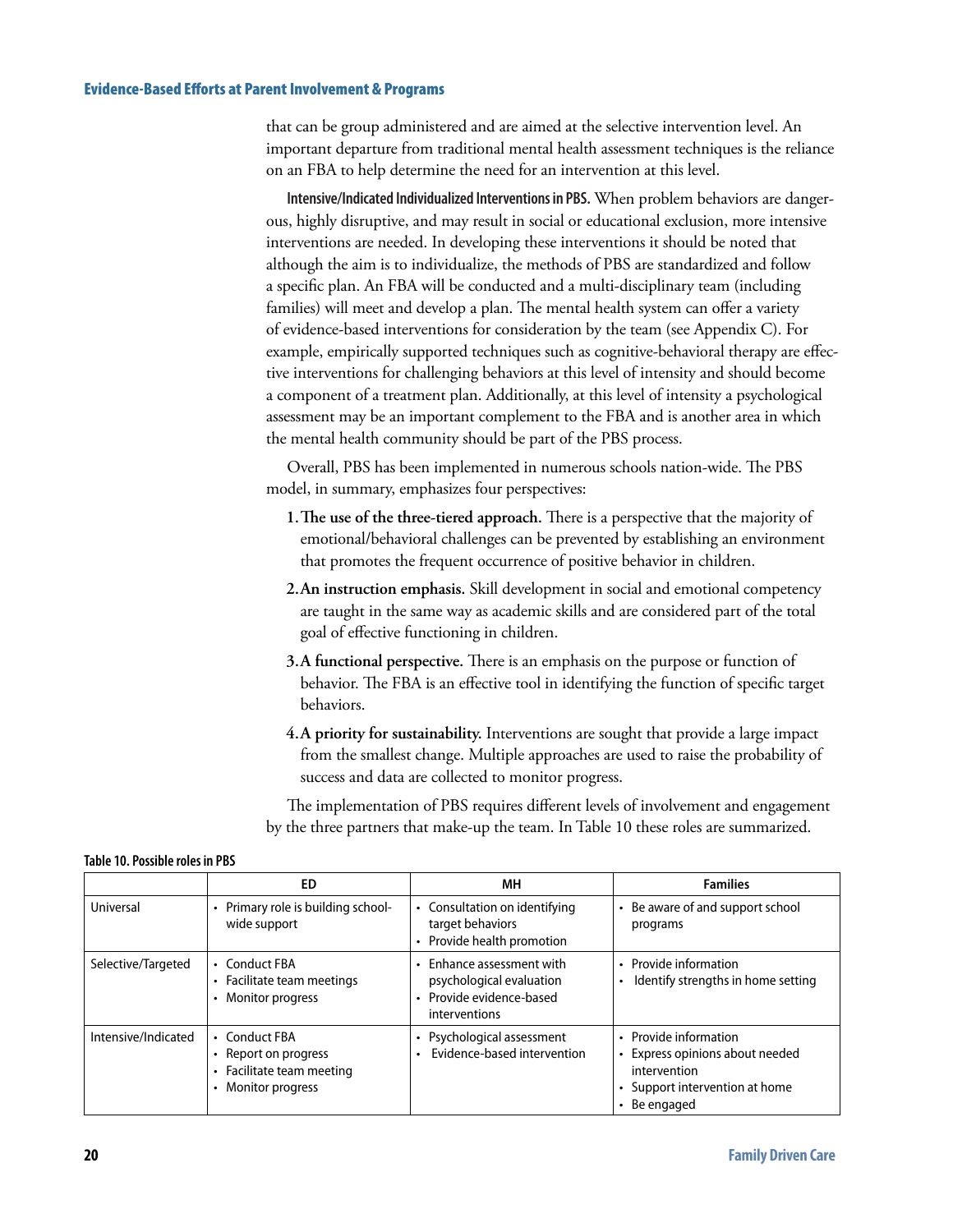#### **Wraparound Services**

#### **Table 11. Essential elements of wraparound**

- Community based
- Team-driven
- Families as partners
- Individualized and strengths-based
- Culturally competent
- Flexible funding
- Balance of formal and informal supports
- Unconditional commitment
- Collaboration
- Outcomes determined and measured

Wraparound is currently one of the most popular service coordination strategies being implemented for children with emotional disturbances. The wraparound process is defined as a strategic planning process that results in a unique set of community services and natural supports that are individualized for a child and family to achieve a positive set of outcomes and is made up of ten essential elements listed in Table 11. Wraparound is a frequently used approach when implementing a PBS oriented intervention at the indicated or intensive level.

As illustrated in these essential elements, the wraparound process is very consistent with the principles of family-driven care. In fact, both PBS and wraparound are based on similar principles that serve as the basis for family-driven care. On the one hand, the use of all these different terms may be confusing but actually it is encouraging to note that all of these processes are now converging on the unifying concept of family-driven care.

The mental health community should be familiar with and comfortable with wraparound since it developed along with the concept of a collaborative, integrated system of care for children who have emotional disturbances. As Table 11 indicates the language of PBS and wraparound are very similar and illustrative of the common vision that exists in the education and mental health communities.

#### **Response to Intervention (RtI)**

The third component of the synthesizing context is Response to Intervention abbreviated as RtI. While RtI is not new, it was incorporated into the 2004 revisions of IDEA, it is currently receiving much attention and there are important links in RtI to family-driven care that make a description of the process important in this report. The integration of mental health services into RtI probably represents the greatest stretch in the attempt to establish a team response to improving emotional/behavioral functioning in children. This is true, to some degree, because RtI was initially developed to assist educators in determining the need to place children into special education programs for students who have learning disabilities. Much of the initial descriptions of RtI made extensive use of language relating to instruction and curriculum. However, the similarities between RtI and PBS, and the general problem solving approach RtI promotes led those educators concerned with children who have emotional/behavioral challenges to realize the importance of RtI in developing interventions for this group of children. Consequently, RtI is now promoted as an important behavioral strategy as well as one for instructional improvement. This has opened the way for the mental health community to fill an important role in implementing RtI for children who are experiencing emotional/behavioral challenges.

**What is RtI?** Response to Intervention (RtI) is an emerging approach in the diagnosis of learning and behavior problems that holds considerable promise. In the RtI model, a student with academic delays or behavior challenges is given one or more research-validated interventions. The student's academic progress and behavior is monitored frequently to see if those interventions are sufficient to help the student to catch up with his or her peers or improve behavior. If the student fails to show significantly improved academic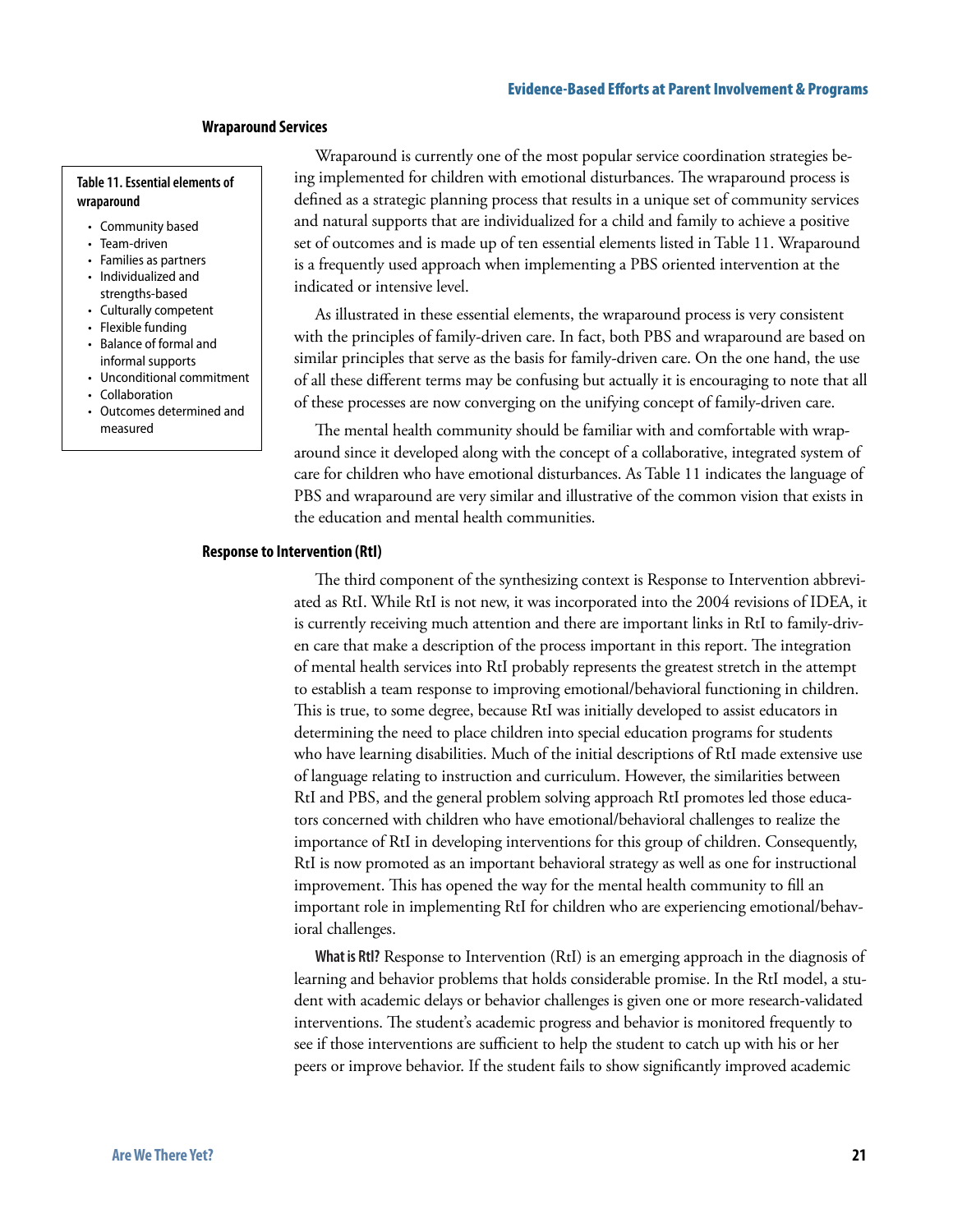skills or behavioral functioning despite several well-designed and implemented interventions, this failure to "respond to intervention" can be viewed as evidence of an underlying learning or emotional disability requiring more intensive strategies. RtI is the practice of providing high-quality instruction and interventions matched to student need, monitoring progress frequently to make decisions about changes in instruction or goals and applying child response data to important educational decisions.

RtI is based on the following core principles:

- We can effectively teach all children. B
- **Intervene early.**
- Use a multi-tier model of service delivery.
- Use a problem-solving method to make decisions within a multi-tier model. B
- Use research-based, scientifically validated interventions/instruction to the extent available.
- $\blacksquare$  Monitor student progress to inform instruction.
- Use data to make decisions.
- Use assessments for three different purposes: (1) screening applied to all children to identify those who are not making progress at expected rates; (2) diagnostics to determine what children can and cannot do in important academic and behavioral domains; and (3) progress monitoring to determine if academic or behavioral interventions are producing desired effects.

Three key components of RtI are:

- **High-quality instruction/intervention**, which is defined as instruction or intervention matched to student need that has been demonstrated through scientific research and practice to produce high learning rates for most students. Individual response is assessed in RtI and modifications to instruction/ intervention or goals are made depending on results with individual students.
- **Learning rate and level of performance** are the primary sources of information used in ongoing decision making. Learning rate refers to a student's growth in achievement or behavior competencies over time compared to prior levels of performance and peer growth rates. Level of performance refers to a student's relative standing on some dimension of achievement/performance compared to expected performance (either criterion- or norm-referenced). Decisions about the use of more or less intense interventions are made using information on learning rate and level. More intense interventions may occur in general education classrooms or pull-out programs supported by general, compensatory or special education funding.
- **Important educational decisions** about intensity and likely duration of interven-B tions are based on individual student response to instruction across multiple tiers of intervention. Decisions about the necessity of more intense interventions, including eligibility for special education, exit from special education or other services, are informed by data on learning rate and level.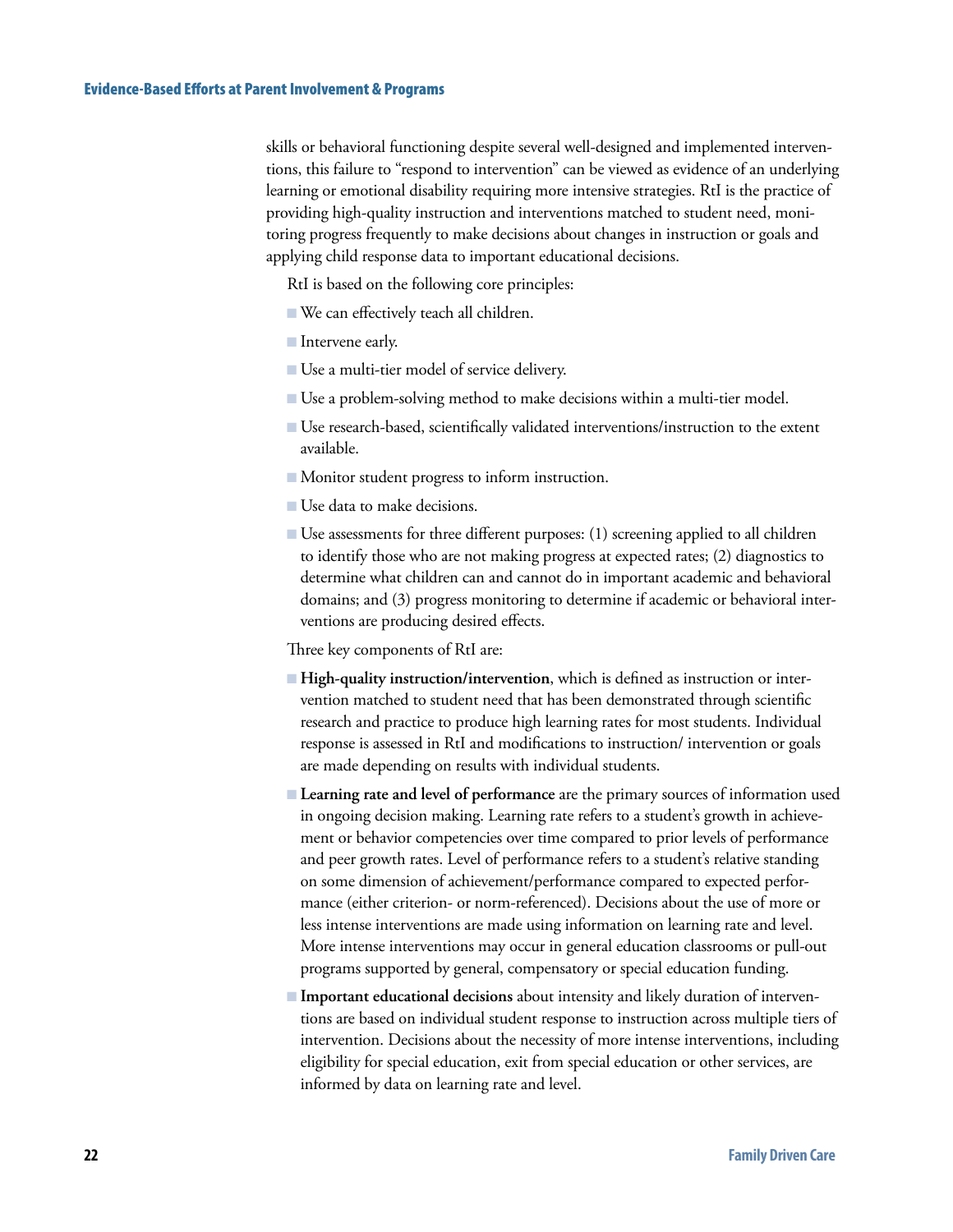As we can see, RtI has many components and terminology that is similar to PBS and compatible with family-driven care. Assessment is a very integral component of RtI and there are specific roles that emerge for the mental health community in the implementation of RtI. In an RtI problem-solving model, assessment is directly linked to three strategic purposes: screening; diagnostics; and progress monitoring.

- Screening in RtI is an assessment that is provided to all students with the express purpose of identifying (as early as possible) students who are not making expected progress, students who are at risk for developing emotional/behavioral problems, and to assess the effectiveness of prevention interventions that are in place.
- Those students identified through screening are provided with diagnostic assessments to ascertain specific skill strengths and deficits.
- After targeted intervention is provided, progress monitoring is employed with stu-B dents to evaluate the effectiveness of interventions and to determine the intensity of interventions and resources needed to support student learning.

The function of assessment in RtI is to identify at-risk students as early as possible and to gather relevant data to support decision making about implementing strategies. The mental health community can provide assessment tools that are sensitive to detect changes in student behavior over time and link the move from screening to diagnostics to progress monitoring.

The use of a structured, problem-solving process is a requisite component of RtI. A structured, systematic problem-solving process assists in the identification of student learning needs and has some basic components. These components include the following:

- **problem** identification,
- $\blacksquare$  analysis of the problem to hypothesize why it is occurring,
- developing a plan to address the problem, B
- E evaluating the student's response to the intervention/ plan selected,
- identification of groups of students with similar learning needs and concerns.

The problem-solving approach in RtI is often summarized as follows: define the problem; analyze why it is occurring; develop a plan to solve the problem; and evaluate progress. This sequence is very close to the PBS process and the mental health community can collaborate in the RtI process by providing expertise in assessment and evidencebased interventions for the problem solving plan.

While RtI has been developed as an educational process, parents and mental health service providers need to become familiar with its use. RtI offers much potential to establish effective prevention and early intervention mechanisms for academic problems and also for emerging emotional/behavioral problems. In the spirit of the partnership, there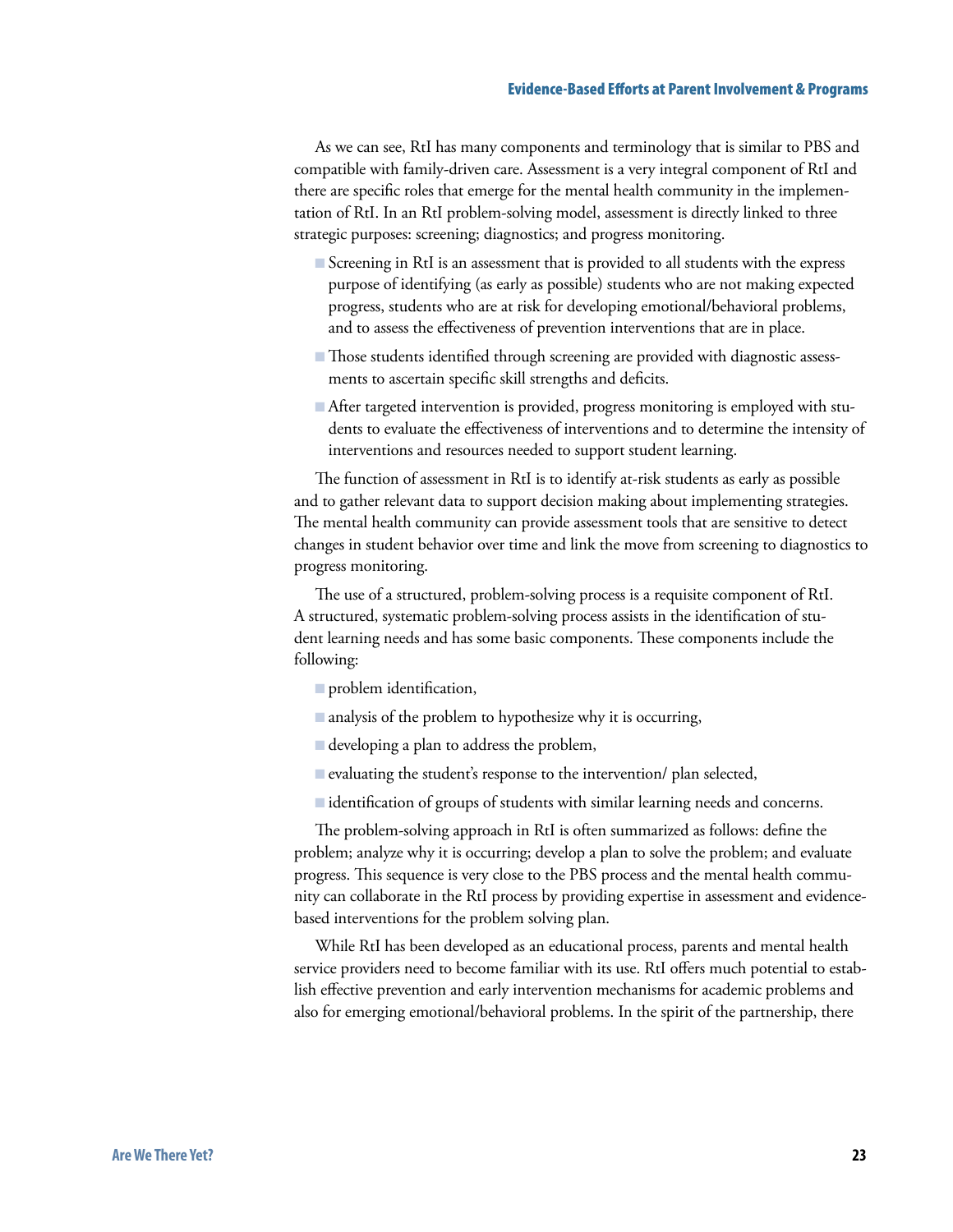is a role for families, educators, and mental health service providers in implementing RtI. The challenge is how to effectively disseminate this information so that it can be utilized by all the members of the partnership.

#### **Putting it All Together**

Approaches that are most effective at meeting the mental health needs of children require that the actions of school and mental health staff and parents are integrated and coordinated. Additionally, these approaches require a continuous review of the progress the child is making in developing the skills and abilities to regulate their behaviors and emotions. Implementation of approaches that use a continuous feedback, problem solving approach to delivering services that empower students and families are most effective in meeting the long term needs of children and families. However, with all the innovations and attention to evidence-based treatments, it is easy to get confused between the strategies aimed at the universal, selective, and indicated levels of services and the roles of staff, parents and children in each of these approaches. Figure 4 provides an example of some of the activities that can occur within a system that is dynamic and includes services ranging from universal supports to indicated treatment. The roles of families, educators, and mental health service providers are specified.

Professionals in both the mental health and education fields are actively working to integrate the latest treatments, supports, and strategies into classrooms and treatment settings. In these attempts to integrate the latest strategies by mental health and educational specialist, it is also important that professionals in education keep informed of the developments in the mental health field and mental health professionals keep informed of the developments and policy initiatives in education. This will require unique cross-training of staff in each field and specialized training materials devoted to the goals of understanding the two separate cultures. In Table 12 the activities of the each member of the collaborative team has been illustrated in terms of the levels of empowerment and skills needed to achieve effective service integration. It is through this exchange of information between the two professions and with parent advocacy organizations that collaboration and transformation of the service delivery system will occur.

The successful implementation of PBS, wraparound, and RtI is dependent upon an effectively functioning team. No single agency has the resources or expertise to resolve all instances of challenging behavior in children, especially at the intensive/indicated level. No plan will be totally successfully without the involvement of families at the planning and implementation levels. While this is well known by educators and mental health service providers, we have yet to implement collaborative processes at a level at which we can observe improving outcomes in the children who are served. The transformation to family driven systems will demand the implementation of effective, collaborative systems of service delivery in schools and the community. School districts and schools that do not provide such services will not be compliant with federal regulations governing the implementation of special education programs. Community agencies that provide mental health services for children will need to adopt and adapt these kinds of services or they will not be part of the future of service provision in schools and the clinic. Direct service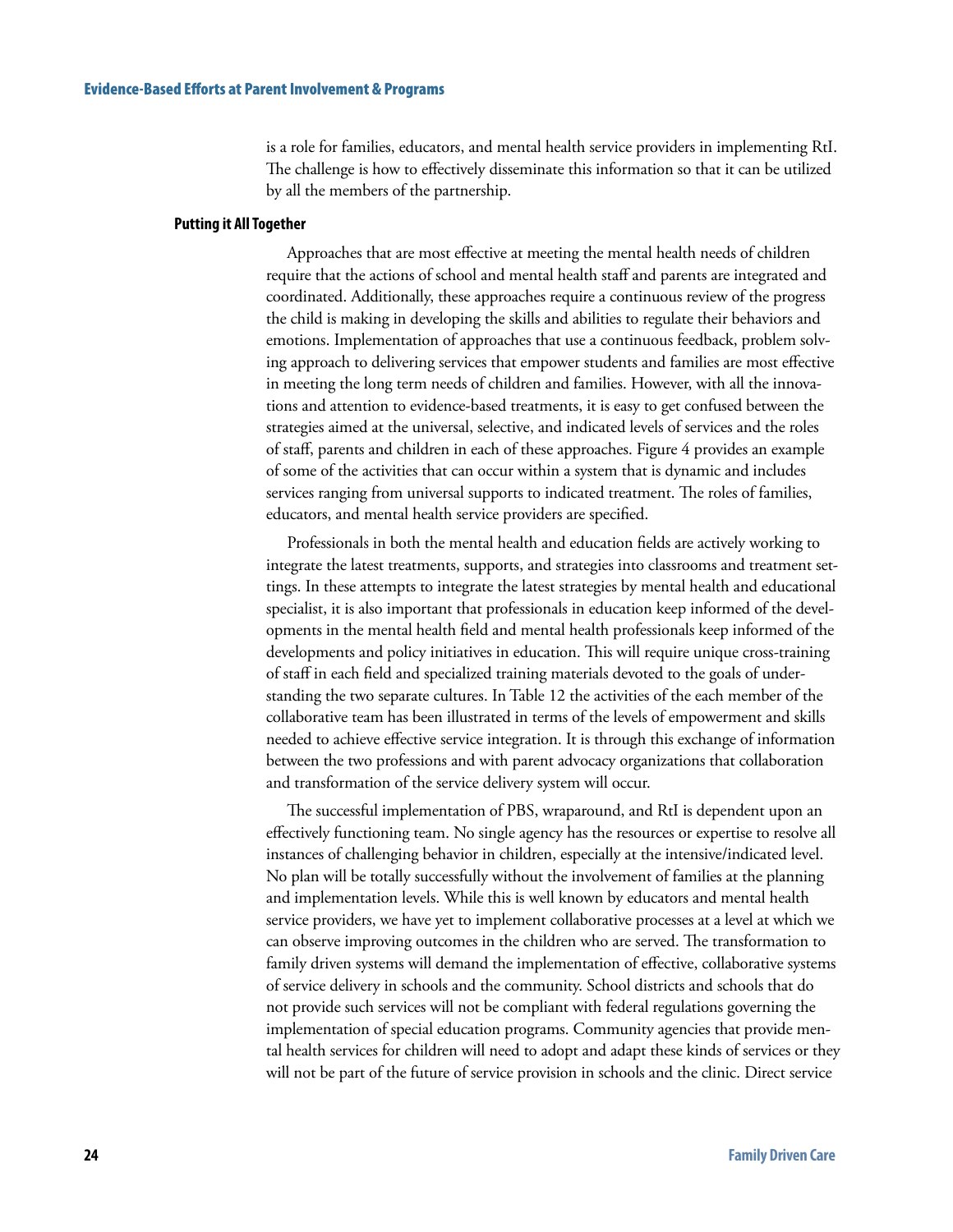

**Figure 4. Supporting positive emotional/behavioral functioning: A team-based model**

**Table 12. The role of staff and parents at the Universal, Selective, and Indicated levels of care**

| Level                                                           | <b>Universal</b>                                   | <b>Selective</b>                                                                                                | Indicated                                                                         |
|-----------------------------------------------------------------|----------------------------------------------------|-----------------------------------------------------------------------------------------------------------------|-----------------------------------------------------------------------------------|
| School                                                          | • School-wide PBS<br>· SEL curriculum (e.g., PATHS | Classroom PBS<br>٠<br>Response to Intervention<br>FBA<br>$\bullet$<br>Teacher Directed skills and<br>curriculum | • Special Ed placement<br>• Specialized Curriculum<br>• Specially trained teacher |
| <b>Mental Health</b>                                            | • Mental Health Promotion<br><b>Activites</b>      | Specialized Mental Health<br>Services — Counseling                                                              | Warparound services<br>$\bullet$<br>Medication                                    |
| Parent                                                          | Aware of activites of school<br>$\bullet$          | Equal decision maker<br>Skills taught at school<br>reinforced at home                                           | • Directs care and IEP                                                            |
| Level of empowerment, problem<br>solving and specialized skills | Low                                                |                                                                                                                 | High                                                                              |

providers in both education and mental health agencies can not be expected to transform the service delivery system alone. They will need support from their organizations in the form of training and policy development that facilitates this new model. Further, system level change in the areas of policy and financing, for example, will be needed to sustain these changes over time. In the sections above we have described and identified roles and activities for the collaborating partners to achieve this type of service system.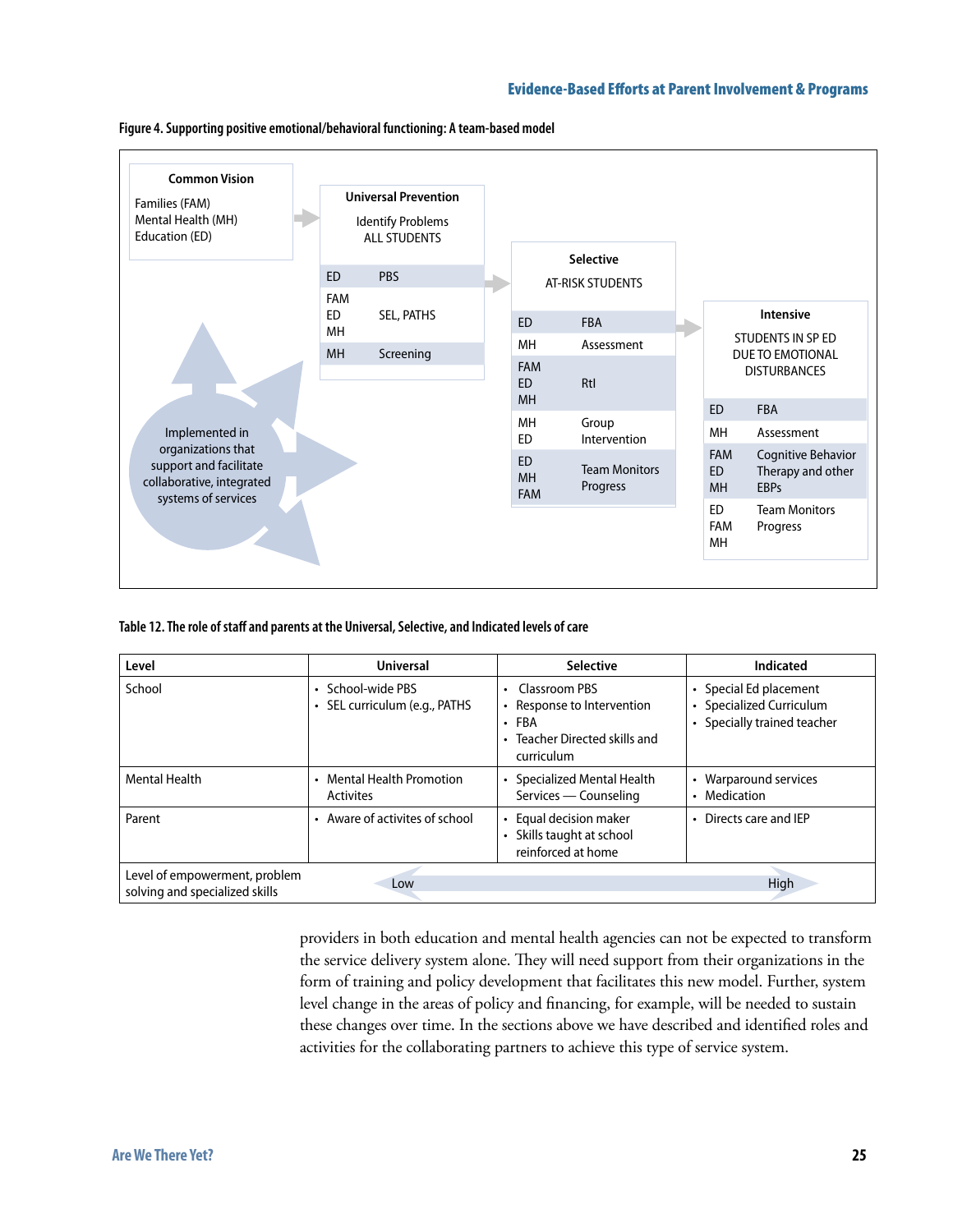## WHAT BARRIERS INHIBIT PARENTS FROM PARTICIPATING in School-Related Activities?



To begin the transformation to family-driven care, the factors inhibiting parent involvement need to be explored so that strategies can be developed to overcome these barriers. When asked about factors that inhibit parents from more actively participating in school-related activities, parents who have children with ED and served in special education settings gave varied responses but four clear themes emerged:

- Parents feel overwhelmed and isolated by lack of information
- Parents feel intimidated by unequal power
- Parents feel blamed and disrespected by school personnel B
- Parents have experienced poor school customer service B

#### **Parents feel overwhelmed and isolated by lack of information**

Parents consistently reported frustration and hopelessness when trying to navigate the multiple systems serving their children. Several reported feeling overwhelmed by this process. Specifically, parents mentioned their difficulty trying to make sense of the "alphabet soup" of IEP language, confusion about their rights and how to enforce them (e.g., what to do if a school fails to follow through on an IEP), and not knowing where to turn for help with other child-related problems (e.g., mental health). They also reported feeling a strong sense of isolation and wishing for social support. Indeed, this shared sense of parental isolation was evident throughout the focus group meetings and afterwards, as parents lingered in the hallway, comparing stories and exchanging phone numbers with each other, seemingly reluctant to leave.

#### **Parents feel intimidated by unequal power**

Similarly, parents reported feeling intimidated walking into a room full of professionals for their child's IEP meeting. Several mentioned feeling like nobody was in their corner. Even more concerning, parents reported feeling "guilted" into signing the IEP even when they did not completely understand it. One parent stated "You feel like if you don't sign right then and there, you don't really want to help your child." Parents also noted that they have expertise with their children that could be useful to schools, but that their experiences in IEP meeting have been to have professionals talk at them, rather than with them, about their children.

#### **Parents feel blamed and disrespected by school personnel**

Parents reported feeling frustrated by the lack of understanding of ED that they have encountered from teachers and school administrators. They feel that because their children's disabilities are invisible, the children are simply labeled as "bad kids." This stigma is damaging to both the children and their parents, who feel they are being blamed by school personnel for raising these "bad kids." Possibly because of this sense of being blamed, parents are very sensitive to being talked down to and resent teachers who,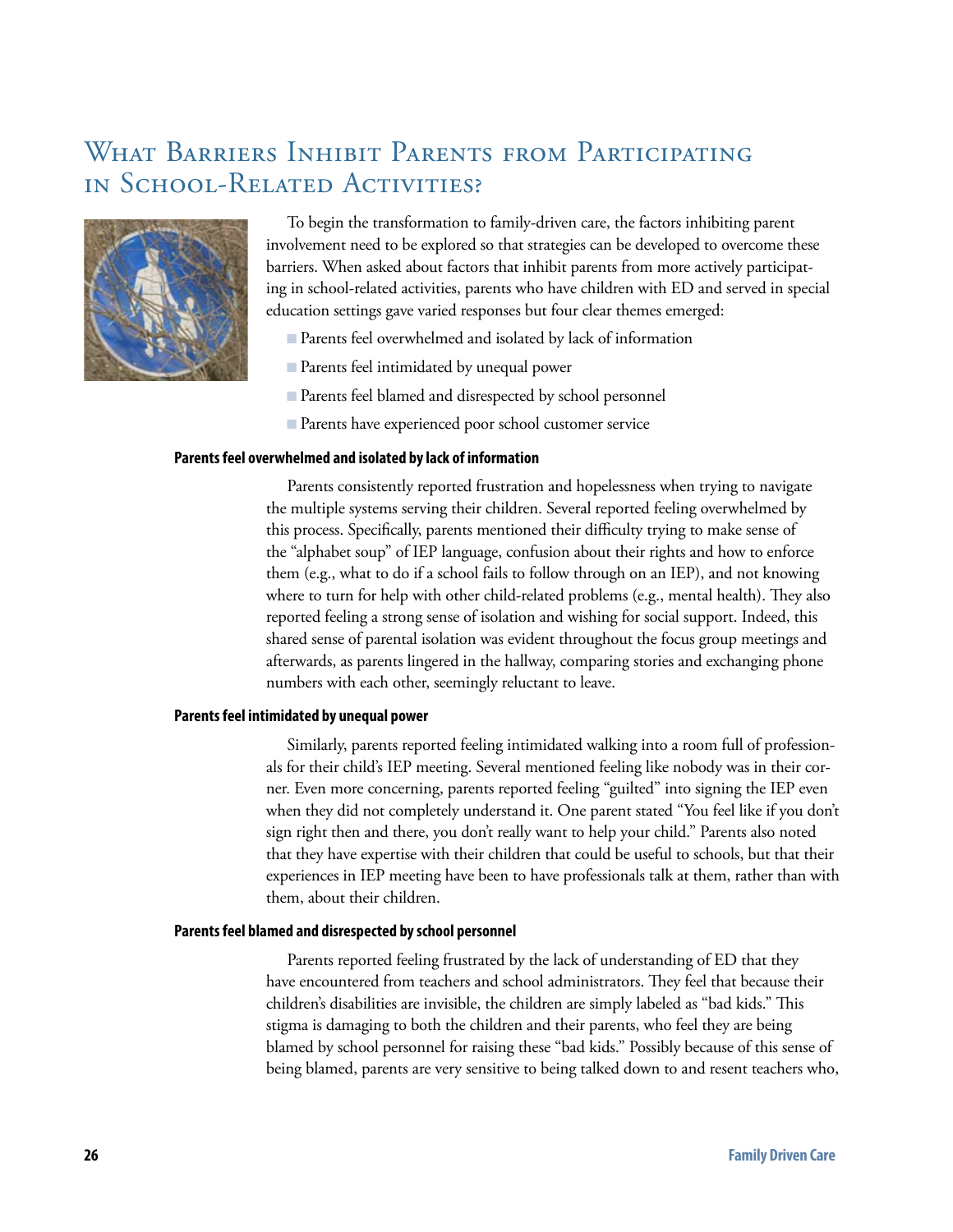in the words of one parent, "speak to me like I'm the child." Parents also shared how difficult and hurtful it is for them when they feel that school personnel do not like their children and are trying to find ways to suspend them to keep them out of the school. They feel that school personnel do not understand the level of parental stress, lack of emotional energy, and practical concerns (e.g., transportation) that keep them from more actively participating in school-related activities.

#### *Unwelcoming School Experiences for Parents*

- Being ignored by office personnel when they arrive at the school
- Arriving at scheduled school appointments and being made to wait for an hour B
- Being told "you should have called first" when they drop by the school unannounced
- Being told that they cannot observe their child's class without a scheduled appointment

#### **Parents have experienced poor school customer service**

Given their past negative school experiences and sense of being blamed for their children's behavior problems, it is not surprising that parents of children with ED chafe at receiving poor school customer service. As one parent noted, "If you don't relate [well] to me, you won't relate to my child." They cited a number of experiences that, taken cumulatively, create an unwelcoming environment for parents when they visit their child's school.

Parents also expressed irritation with being connected to voice recordings and voice mailboxes when they call the school. In the words of one frustrated parent, "it takes an act of Congress to talk to a real person." For parents of children with ED, it can be anxiety-provoking to be unable to speak with someone at the school who can update them on the status of their child, particularly if that child requires medication or has recently experienced escalating behavioral problems.

#### **What makes parents feel welcome?**

When asked what makes them feel welcome and supported by the school, parents were equally forthcoming with their thoughts. Most of them were extremely satisfied with their children's current school situation (a special education center for children who have ED) and highlighted factors that were different from situations they had experienced in the past. Findings from the focus groups indicate the following:

#### *Parents feel welcome when they are treated with respect*

Parents report that they feel welcome when they believe school personnel respect them and view them as partners in helping their children. Several parents indicated that respect is an important factor in their decision to become more involved with the school. When asked to describe what they view as respectful treatment, parents mentioned the following:

An important aspect of parents feeling respected is the attitude of teachers and other school personnel toward parents. Parents indicated that the tone set by the principal pervades the entire school. If the principal makes a point of recognizing parents, greeting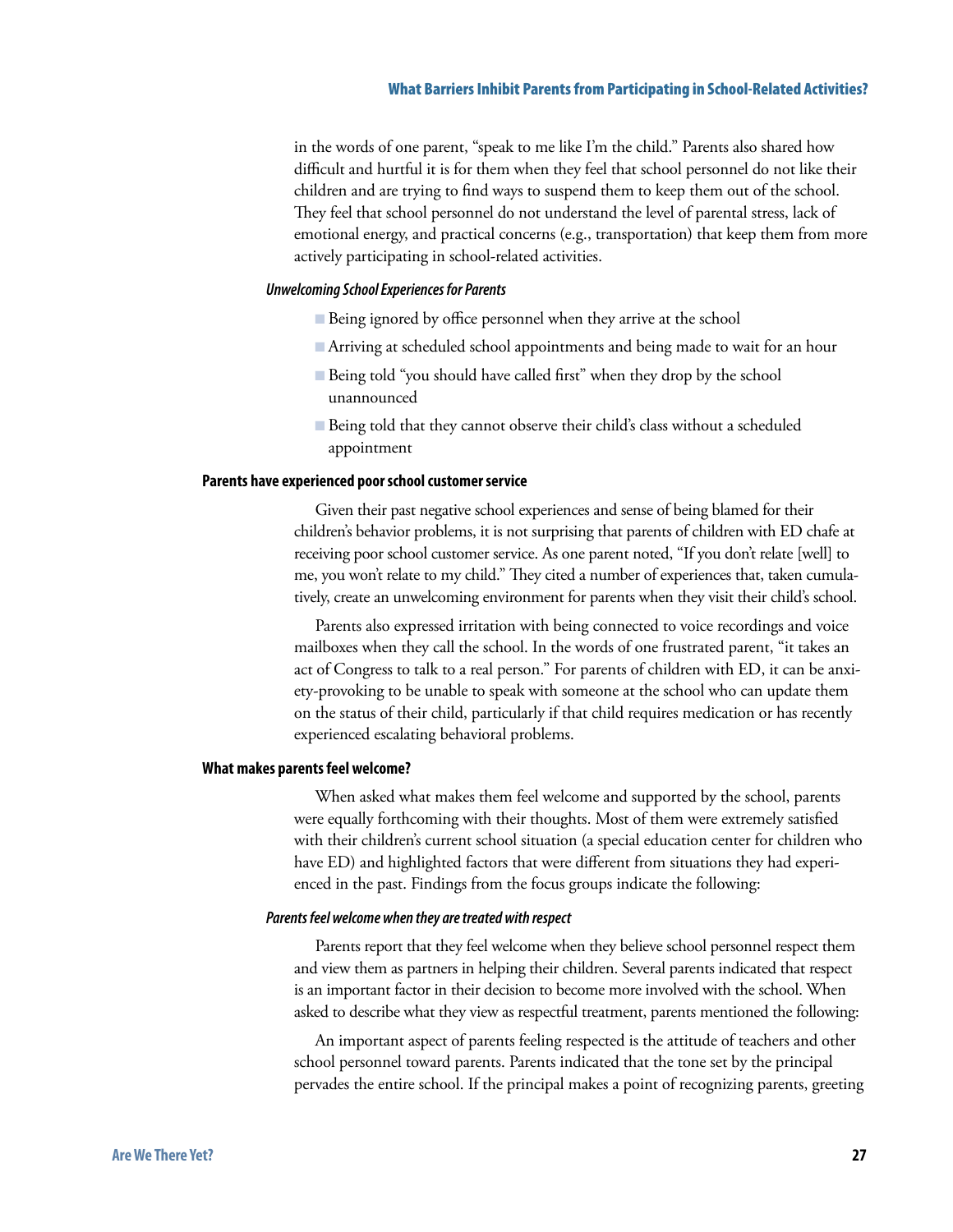them warmly, and encouraging them to call anytime, then other school personnel tend to follow suit and parents feel welcome. In addition, parents mentioned that when they see other parents visiting the school for similar reasons (e.g., seeking IEP information or meeting with teachers) this sends a message that parents are truly welcome at the school.

#### *Parents feel welcome when the school seems to have their child's best interests at heart*

Parents reported feeling welcome when teachers seem to genuinely like their children and have their best interests at heart. They were particularly impressed by teachers who found something positive to say about their child when the child's behavior was at its worst. Hearing something positive about their children is important to all parents, but even more so to parents of children with ED, who are frequently barraged with reports of their child's failings. Parents stressed that they understand their children have behavioral difficulties, but hearing nothing but negative feedback is discouraging to them and makes them wonder if the teacher likes their child. In contrast, when a teacher is able to identify and highlight a child's strengths, this helps to balance out the negative feedback and encourages the parent to more actively partner with the teacher in problem-solving.

#### *Parents feel welcome when school personnel reach out to them through telephone calls*

Similarly, parents reported that they appreciate it when teachers make the effort to call them at home to problem-solve, offer support, or give positive feedback about the child. They are particularly impressed when school personnel are willing to call on weekends if they do not connect during the week. Experiencing positive contact with the school is extremely important to parents of children with ED. Parents reported feeling isolated due to their children's problems and indicated that in previous school situations, they typically did not hear from the school unless there was a problem. One of the things they reported being most impressed with in their child's current school situation is school personnel reaching out to their families. One parent described feeling overwhelmed with gratitude when the principal called her at home because he had heard that there was an illness in the family. Parents agreed that these calls do not have to be long—they can just be "check-in" calls. What is most important is the thought and genuine concern of the person making the call.

#### *Parents feel welcome when the school provides opportunities for them to connect with other parents*

Parents indicated that they feel welcome when the school provides opportunities for them to connect with other parents. Programs that are designed specifically for parents, such as informational gatherings, PTA meetings, or student award ceremonies, are especially desirable. One parent noted that it is clear the school is reaching out to parents "when it throws you that rope." These programs allow parents to network with each other in addition to enjoying the informational or entertainment benefits these programs offer. Interacting with other parents of children with ED enables parents to normalize their own experiences, support each other, and share ideas and resources. Not surprisingly, parents spoke very positively about schools that provide them with a forum in which to mingle and connect with other parents.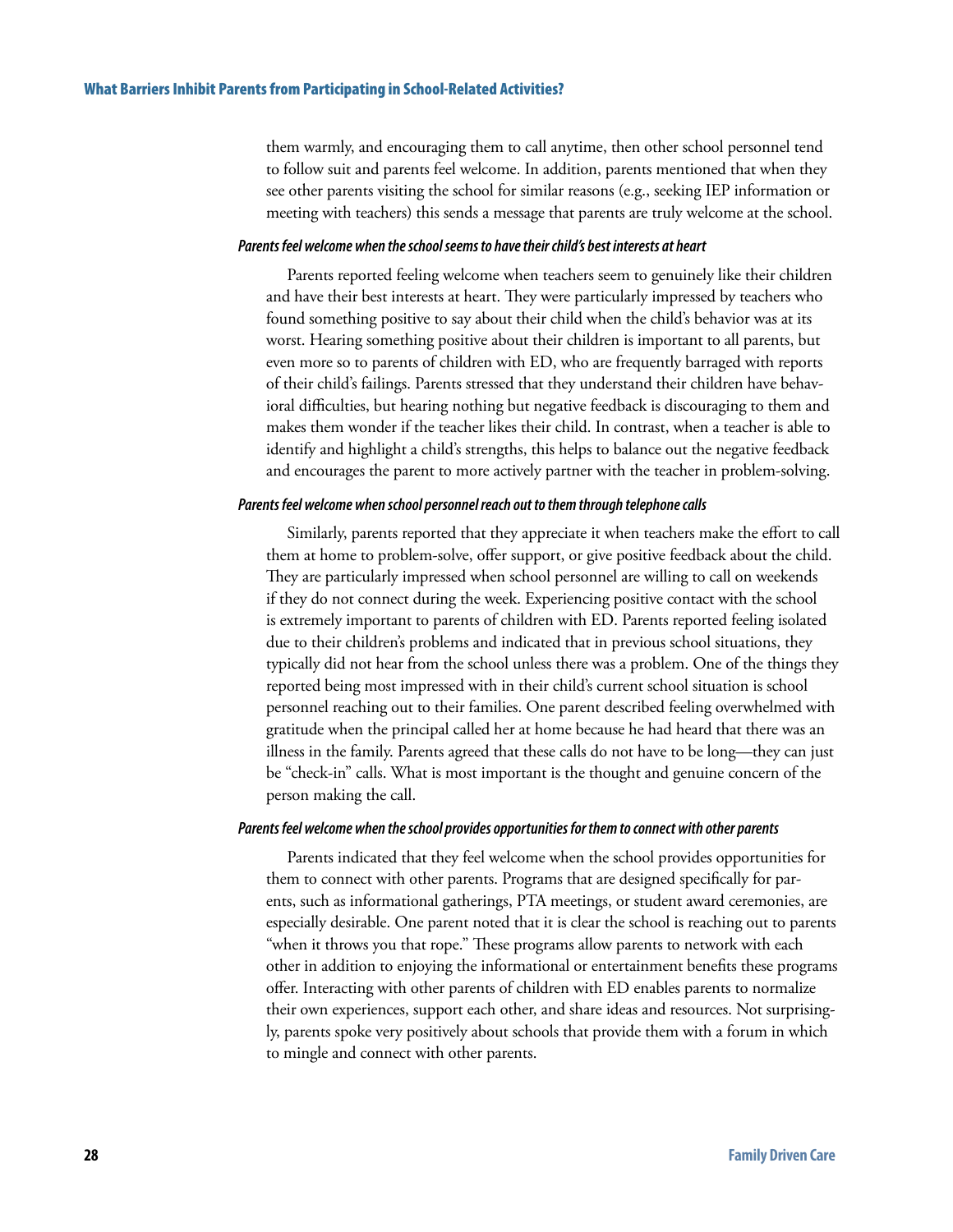#### What Barriers Inhibit Parents from Participating in School-Related Activities?

#### **Achieving Greater Parent Involvement**



In addition to the information obtained above, in-depth interviews were conducted with Parent Connectors. Parent Connectors are parents of children with ED who maintain telephone contact with other parents (10 parents each) throughout the school year, offering emotional support and connecting them with community resources. When asked about ways to achieve greater parent involvement in schools, the Parent Connectors offered the following suggestions:

- 1. To increase parent involvement, school administrators first need to understand why some parents are reluctant to come to the school. The reasons may be different for each school but possible barriers include the parent's embarrassment about socioeconomic issues (e.g., clothing in poor condition, transportation problems), language barriers, fear of feeling stupid in a meeting filled with professionals, or inconvenient hours (particularly for single parents). Once the specific barriers are identified, interventions can be developed to eliminate them.
- 2. Because parents of children with ED often feel stigmatized and isolated, they may be reluctant to attend PTA or other parent-focused meetings unless they are explicitly welcomed and encouraged to participate by those organizations. Simply extending the invitation to attend a meeting is not sufficient. Planned and coordinated outreach to parents of children with ED is the best way to solicit their participation and ensure that they feel genuinely welcomed.
- 3. Schools need to understand how overwhelming the IEP experience is for parents and take steps to make the process more parent-friendly. Some helpful first steps include:
	- Using parent-friendly language and minimizing the use of jargon. For example, do not refer to the meeting as the "IEP meeting" but rather a "team meeting to explain and discuss the IEP."
	- Explaining the purpose of the IEP, why it is important, and how it will help the child. Parents sometimes think that the document is simply another school-generated form and do not understand how it will help their child.
	- Encouraging parents to bring a friend, relative, minister, or other support person with them to the meeting.
	- When possible, being flexible about IEP meeting times. Remember that just because parents are having difficulty arranging a time to come to the school does not mean that they do not care about their children's education.

In addition, many parents are not being informed about the IEP as an avenue for helping their child. One parent who returned to her child's school repeatedly in an effort to find help for him reported that she was never told about the IEP by the school and was instead told that she was to blame for her child's problems. It was not until this parent became associated with a parent organization that she learned about her child's right to an IEP.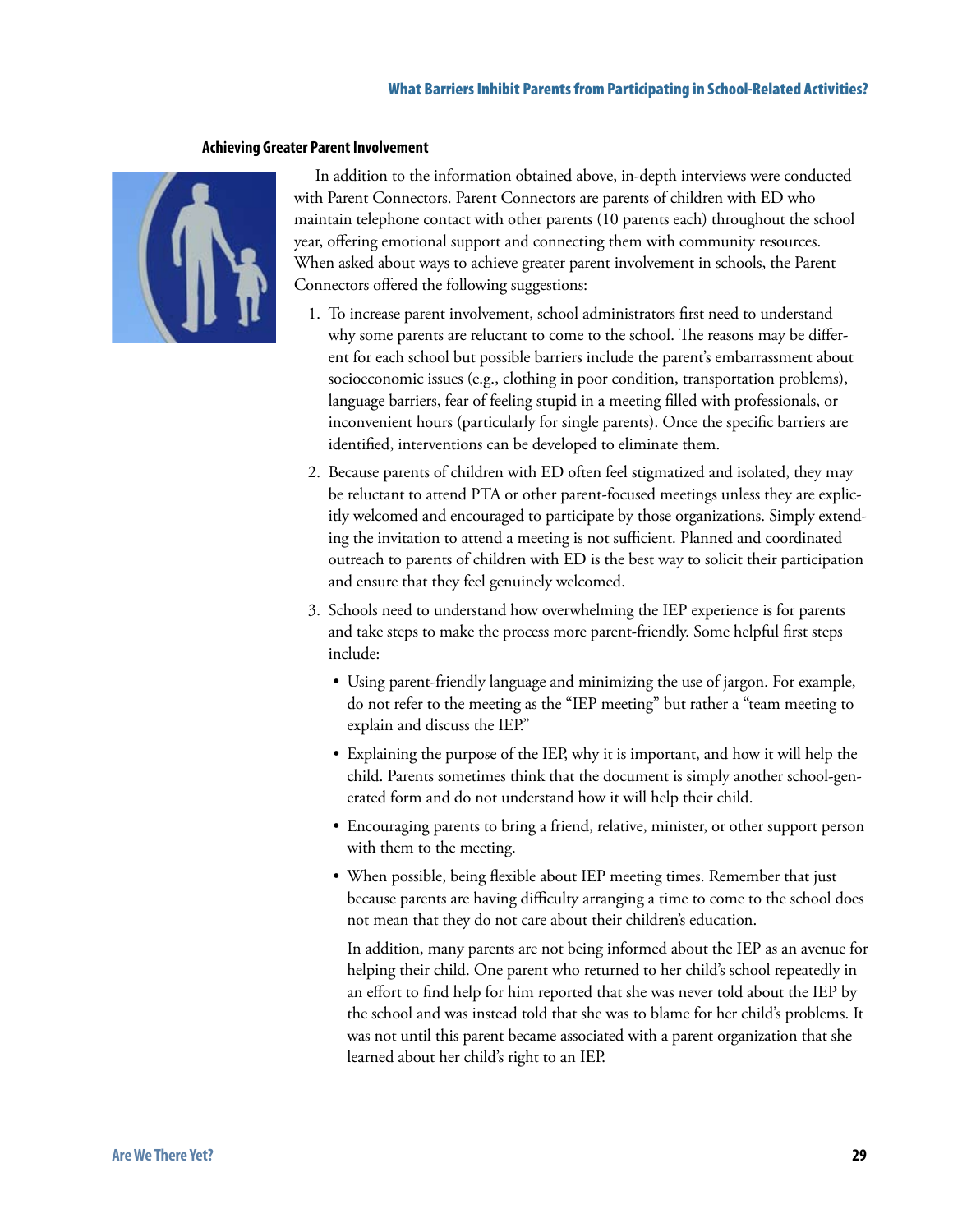- 4. Parents of children with ED often have long histories of negative school experiences. To foster a climate of trust, schools need to make efforts to ensure that every interaction with school personnel is positive for parents. One parent noted, "Even if a parent is at the school because her child's been suspended, she should feel supported by the school and not feel blamed for the child's bad behavior." Some steps to increase the likelihood that parents will visit the school include:
	- Ensuring that parents are spoken to politely on the telephone when they call the school.
	- Inviting parents to school plays, awards ceremonies, informal "coffee and doughnuts" get-togethers, and other positive school events early in the school year. Parents may then feel more motivated to come to the school for IEP and other meetings later in the school year.
	- Providing transportation, childcare, and a stipend to parents for attending a school function will increase the likelihood that reluctant parents will attend.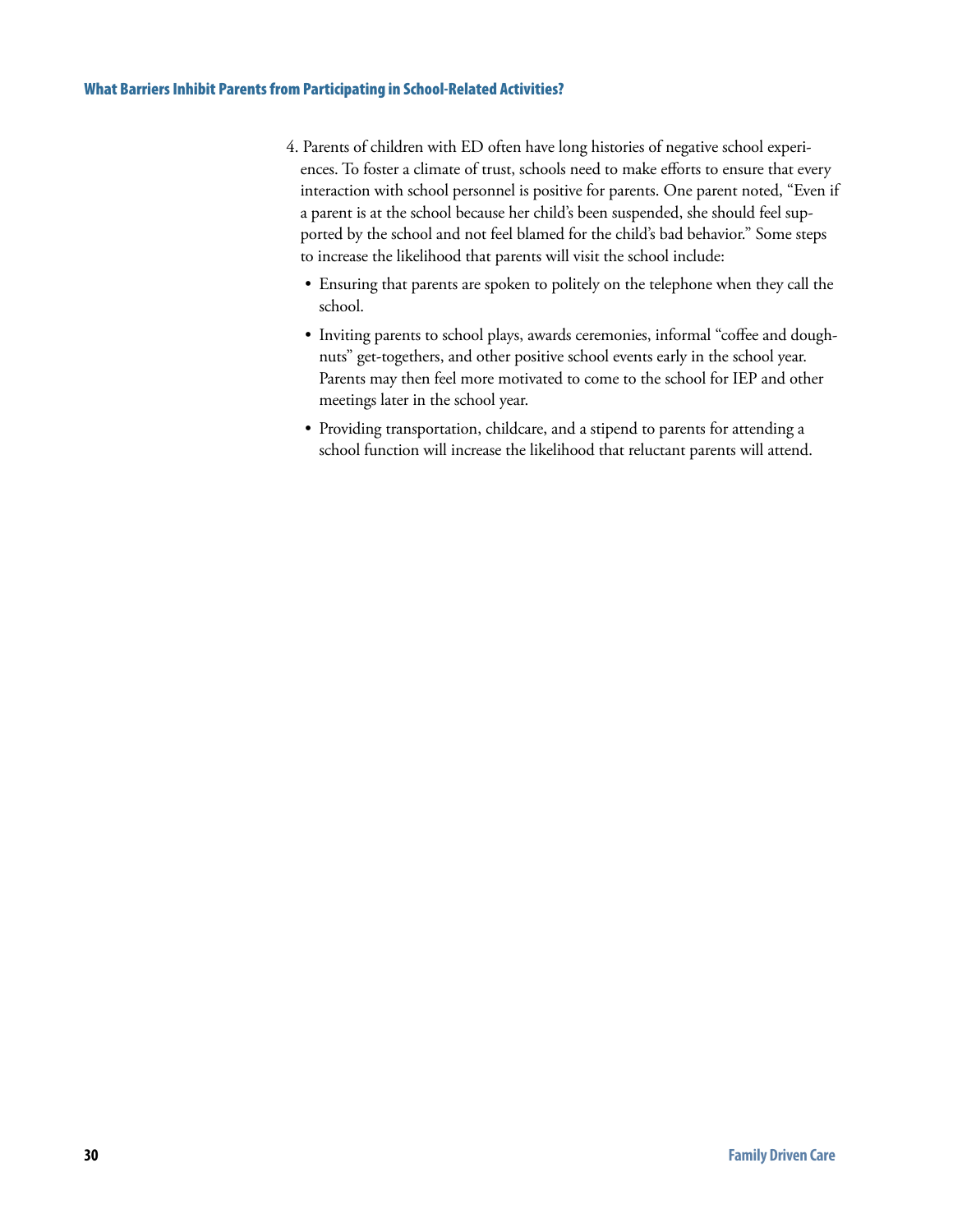# Strategies to Strength-Based, Family-Driven Care

#### **Accessing the Mental Health System**



A recent national study of parent of children who are in special education due to emotional disturbance reveals that these parents have a more difficult time obtaining services than any other disability group (Wagner, et al., 2006). This challenge faced by parents nationally suggests that an examination of how families access mental health services in Florida is warranted. So how do parents access mental health services in Florida? The answer is: it depends. Access to children's mental health services in Florida depends on three factors: level of need (severity), financial and insurance status, and where you live.

Generally speaking, the Department of Children and Families (DCF), a state agency, is considered the lead agency in providing public mental health services in Florida. Because of the decentralized nature of DCF, the relative autonomy of DCF district administrators, and the unique characteristics of distinct geographic areas, there is little uniformity across the state with respect to how district offices are structured and managed or how the services delivery systems are configured. Currently, DCF has organized the state into 15 districts (see Appendix A). It is also privatizing many of the services that were previously provided by DCF staff especially in the area of child welfare (Florida Commission on Mental Health and Substance Abuse, 2001). Since this privatizing, there are now a multitude of agencies that provide mental health services.

However, DCF is not the only provider of public mental health services and because of an extensive diffusion of responsibilities and roles, a blurring of service system boundaries has occurred. In contrast to a few centralized systems of the past, today Florida has at least 10 different funding streams involved in the provision of public mental health and substance abuse services (See Figure 5). As managed care has emerged as a financing strategy, for-profit entities have emerged as major care providers (Florida Commission on Mental Health and Substance Abuse, 2001).



#### **Figure 5. Florida's mental health/substance abuse services**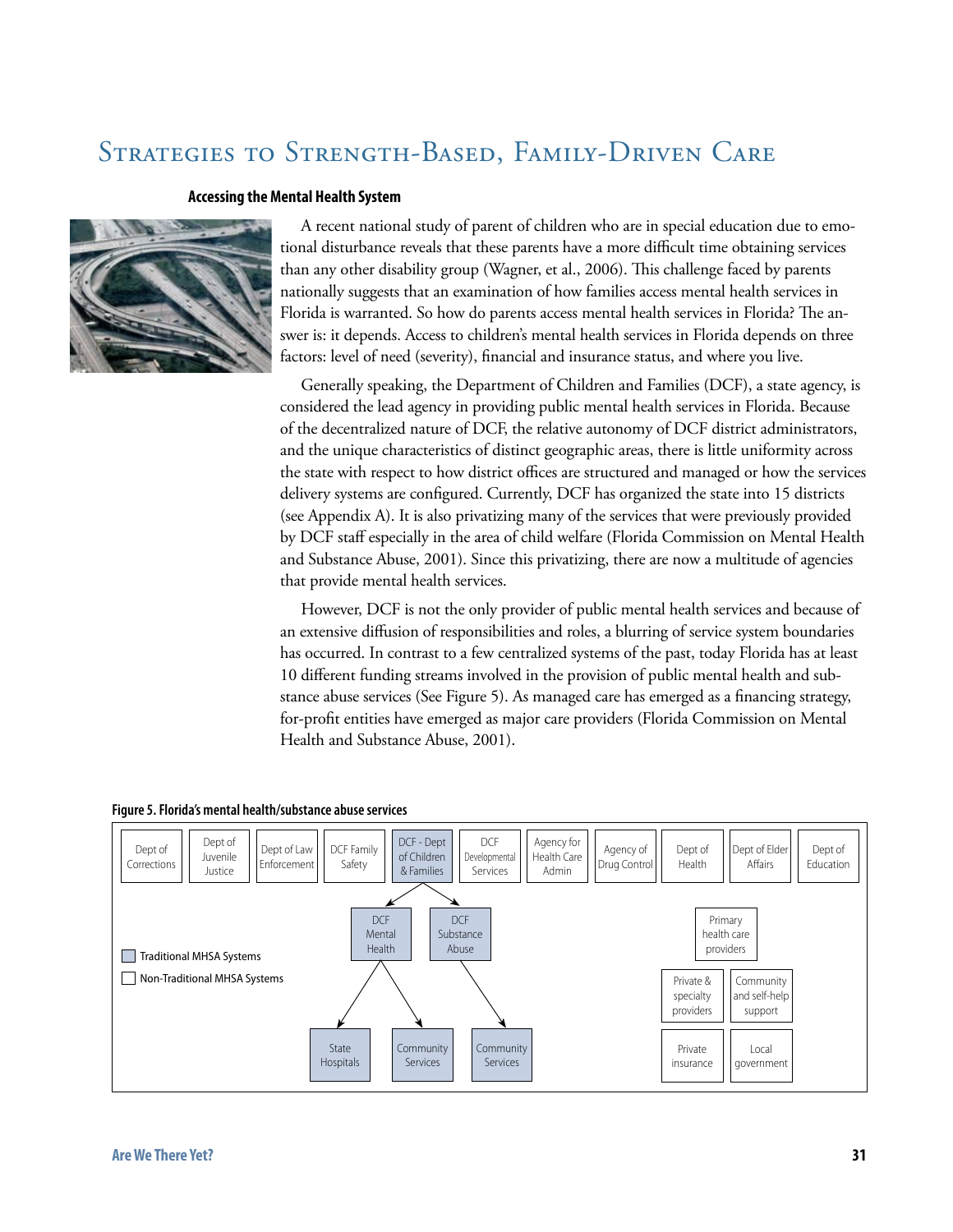The first determination in accessing mental health services is the severity or need for immediate services. If the child is in imminent danger of hurting themselves or others, parents can access emergency crisis services though calling 911. Under Florida's civil commitment statue, which is known as the "Baker Act" (s.394, F. S., 2004), any individual may be involuntarily held in an approved facility for up to 72 hours for involuntary examination, when there is reason to believe that the person has (a) mental illness and (b) may be harmful to self or others or neglectful. Judges, mental health professionals, and law enforcement officials may initiate examinations. Between 2000 and 2004, 36,511 children received emergency examinations and represented 16% of the 277,932 examinations given over this time period. The average age at the time of the examination was a little over 14 years of age with half of the examinations being conducted on youth between the ages of 15 and 17. The majority of examinations (63%) were initiated by law enforcement officers while one third (33%) were initiated by mental health professionals. The remaining examinations (4%) were initiated via ex-parte orders from judges. One-fifth of the children experienced more than one examination over the four year period ranging from 2 to 24 admissions and these multiple admissions accounted for 44% of all children with examinations. This study conducted by Christy, Kutash, and Stiles (2006) documents that a significant number of children experience emergency mental health services and that these emergency services play a significant role in the state wide mental health delivery system.

If parents suspect a mental health or emotional difficulty and it is not a crisis, the most common source of information for parents is their child's pediatrician. Parents should also be encouraged to reach out to school social workers and school psychologists who are often well informed of community resources. Parents should also be encouraged to call 2-1-1, the number for human services resources recently developed nationally. The Florida 2-1-1 Network is a cooperative effort of the Florida Alliance of Information and Referral Services and the United Way of Florida to fulfill the mandate of SB 1276, adopted by the Florida State Legislature in 2002, to make 2-1-1 available to every person in Florida. The Network is a collaboration of the eleven active 2-1-1 regional and local call centers that currently serve 33 of our 67 counties, providing 2-1-1 access to 75% of the population of Florida, and handling over 500,000 calls per year.

For parents whose children are Medicaid eligible, mental health services are offered through mental health clinics and an approved network of private providers. For parents who have private insurance, they should be encouraged to ask their carrier the limits of their mental heath benefit (for example, some carriers limit individual counseling sessions to 12 sessions per year). Parents who are not Medicaid eligible and have no private insurance coverage have the most difficulty accessing services and represent a challenge to the public mental health service delivery system. Often, the only mental health and support services these families can access are supplied by the support staff at schools underpinning the important role of schools in the delivery of mental health services for children. Overall, parents seeking mental health care should be encouraged to contact their local DCF official or local SEDNET Director (see Appendices A and B for contact information).

Because accessing services represents a challenge for parents of children who are developing or have an emotional disturbance, more efforts should be focused on providing school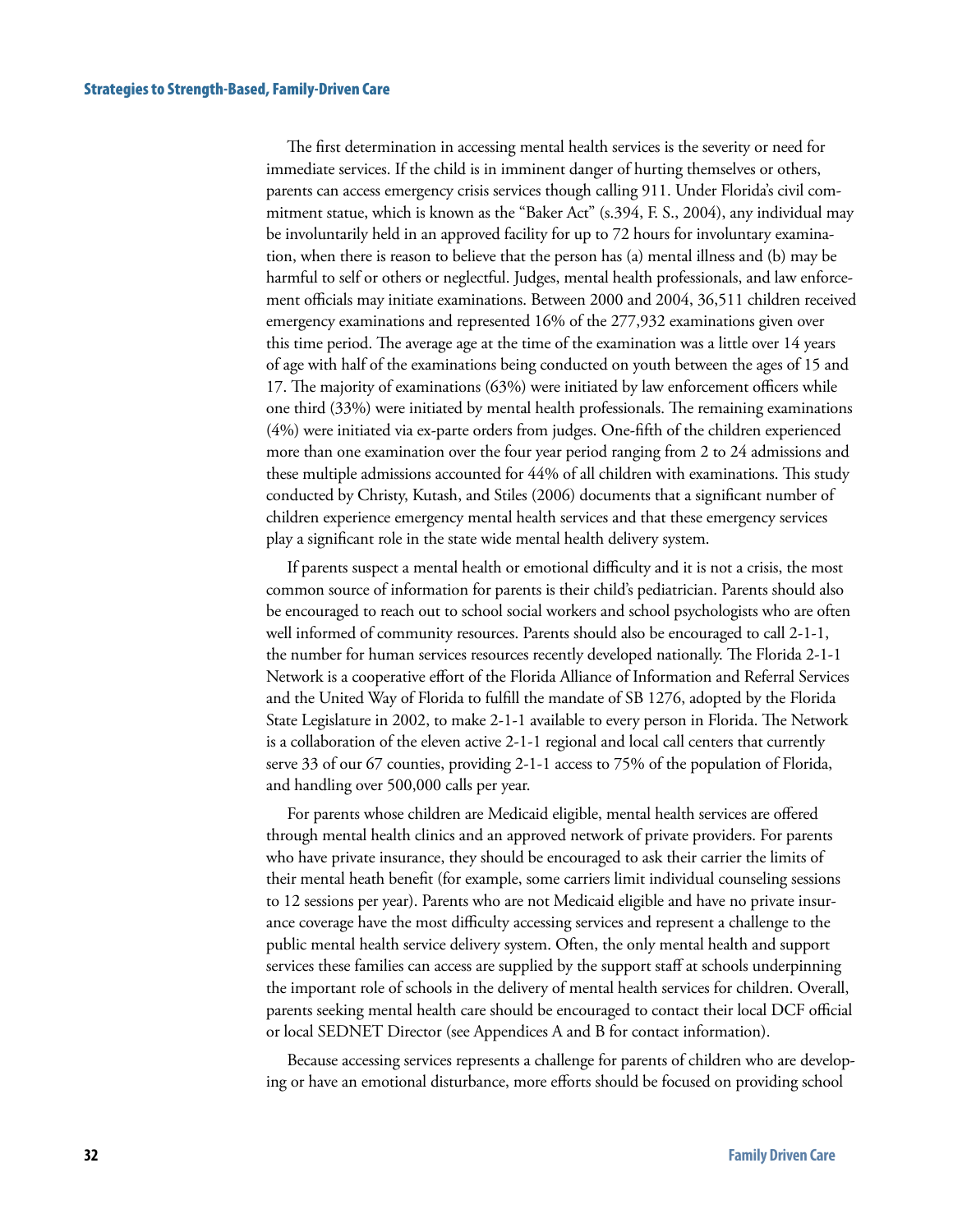staff with written materials on how to access local mental health resources. Additionally, more parent advocates should receive training on accessing services and these advocates can then assist other parents to navigate the system as well as support their journey.

#### **Family Voice and Choice**

As mentioned earlier, transformation to family-driven care will require innovation and, in some cases, revolution. Implementing family voice and choice is, for most of us, revolutionary. That is to say, the traditional processes in special education and mental health services have been expert driven, lacking in resources, and geared toward compliance with any relevant law or regulation. When families learn to access the service system as described above, they will probably encounter what has been called "service as usual" or standard practice. The professionals will be happy to find one reasonable service option to offer a family and most families will feel relieved to get that. With transformation, we are proposing that families join professionals in assessing the strengths and needs of a child, and that an array of possible services is developed from which the family chooses the best fit for them. Is this an unrealistic dream? The answer is a resounding NO! There are many communities across the country and some in Florida that are implementing the beginnings of family-driven care. It is neither easy nor impossible. It does require new beliefs, new ways of thinking, and new methods. For many, it will be revolutionary.

**How can the process begin?** As in most reform movements there are small steps and large steps that can be taken to achieve desired change in how care is provided. Osher and colleagues (2006) have proposed some examples of methods and procedures to increase family voice and choice. These include:

- Ensure that meetings occur at times that are realistic for families to attend;
- Conduct meetings in culturally and linguistically competent environments;
- Ensure that family and youth voices are heard and valued; B
- Ensure that families and youth have access to useful, usable, and understandable information and data;
- Provide sound professional expertise to help families make decisions;
- Share power, authority, resources, and responsibility; B
- **Example 2** Construct funding mechanisms to allow families and youth to have choice.

Most of the recommendations proposed by Osher and her colleagues can be achieved if the members of the partnership—families, mental health, & education—change beliefs and ways of thinking as described in earlier sections of this report. Constructing more flexible funding mechanisms will present the greatest challenge to most communities. However, it must be stated that some communities have done this. It isn't easy, it isn't impossible. In these communities administrators have struggled through the process of putting everything on the table and examining all options. Medicaid funds, the permission for pilot programs using Medicaid funds, discretionary funds in IDEA, small start-up grants for innovation, and federal grants have all served as mechanisms for communities seeking to achieve family choice.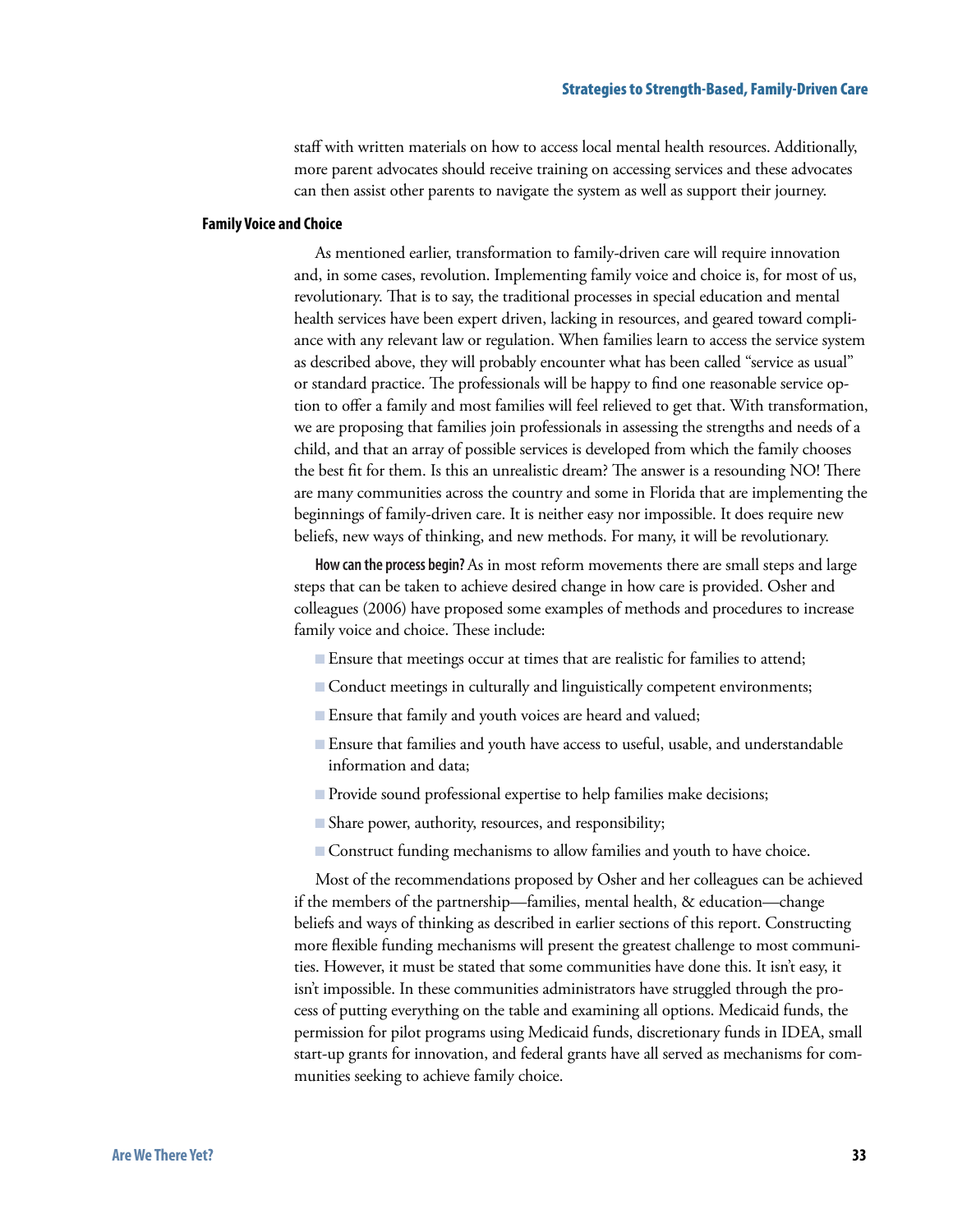**Services, Skills, and Supports.** Once a community develops a mechanism to fund family choice, the question becomes, "What will they be offered?" As our earlier discussion of evidence-based practices illustrated, professionals must be sure that the interventions offered to youth and their families have an empirical foundation that supports their effectiveness. This leads to a very difficult point. Out patient therapy (either in a mental health center office or in an office in a school building) is the major mental health service offered to children and youth. We also know, through the results of scores of studies, it is the least effective intervention for children with emotional and behavioral disturbances. Why? Further studies have revealed that when provided in community settings, most therapists do not adhere to constructs of the therapeutic model and therefore, its effectiveness is diminished. If this is the situation, why should families not be offered other choices of intervention?

We now know that there are several programs called Social-Emotional-Learning (SEL) programs that are effective in improving the academic and emotional functioning of children. These programs teach skills that help children respond appropriately in challenging situations and engage in pro-social behavior. Resources for evidence based practices are obtained in the appendix of this report. The research from SEL challenges educators and mental health professionals to learn about these empirically-supported interventions and make them available to children and their families.

How can it happen?

- Include SELs on IEPs
- When schools contract with mental health agencies for services, require SELs B
- Pupil services staff and teachers can implement some SELs
- There are several SELs that have family components, families need to receive training to carry out their part in implementation

When families are asked to describe what promotes family voice and choice, they say it helps to have:

- Peer support and family directed assistance with information, rights, and B procedures;
- Troubling behavior addressed in a rehabilitative and therapeutic rather than a puni-B tive manner;
- Collaborative (wraparound) planning all agencies together with families tailor education, mental health, and other services to the child's and family's needs;
- Service coordinators (social workers, probations offices) with a mental health back-B ground who provide caring, helpful advice;
- In-home and crisis intervention services and other direct services (Osher et al., B 2006).

Readers need to remind themselves that there are communities in which these practices are being implemented. Our task in Florida is to adopt and adapt to achieve the goal of implementing family-driven care.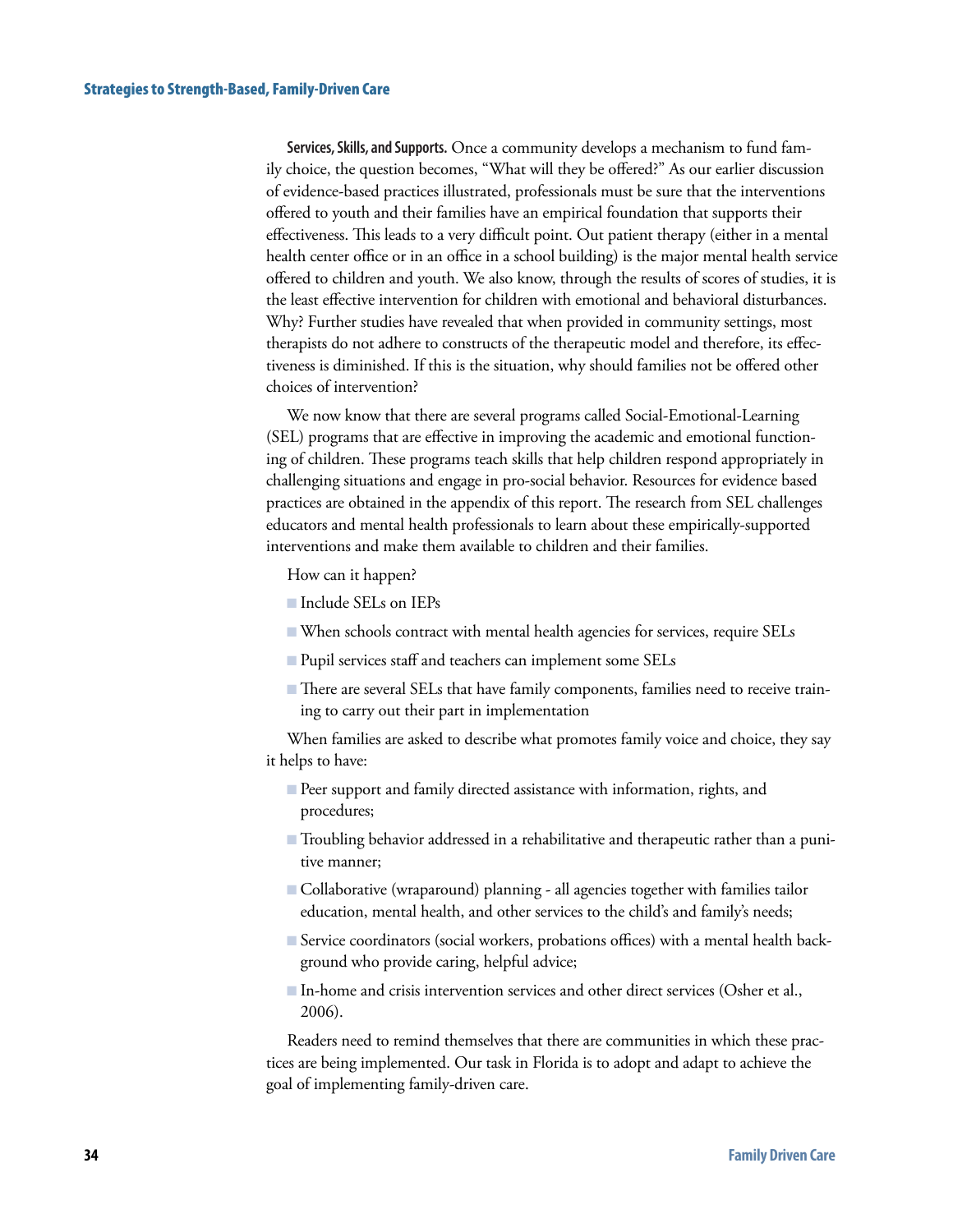#### **Policies that Promote Family Partnerships**

The momentum is mounting to transform the service delivery system for children who have emotional and behavioral disturbances and their families into one that is family-driven. While all the child serving agencies (child welfare, juvenile justice, health care, education, and mental health) are partners in the transformation process, the education and child mental health systems are moving steadily forward, guided by several federal initiatives and legislation. The three partners in the transformation process -- familiesmental health-education – should know that these initiatives and legislation offer guidance as well as mandates to achieve the goal of family-driven systems of care. Specifically, two pieces of legislation and the reports of two Presidential Commissions support the opinion that parent involvement must progress to the point where families determine the nature of educational and social services for their children. The laws are the Individuals with Disabilities Education Act (IDEA) (re-authorized recently but still in revision), and the No Child Left Behind Act of 2002 (NCLB). In 2002 President Bush appointed the President's Commission on Excellence in Special Education and that same year he created the New Freedom Commission on Mental Health which filed their report in 2003.

The Individuals with Disabilities Education Act (IDEA) (PL 94-142) was first signed into law in 1975 as The Education for All Handicapped Children Act. It was amended and re-titled in 1992. The most current version of IDEA (PL 105-17) was signed into law in 1997. IDEA was designed to provide guidelines for the provision of special education services to students with disabilities, ensuring that these students are provided with free and appropriate public education, free and fair evaluations, that Individualized Education Programs (IEPs) are developed for each special education student, and that guardians are provided safeguards and the opportunity to participate in the development of their child's education plan. The law addresses the rights of special education students and their parents, such as the right to comprehensive and objective evaluations; the least restrictive educational environment appropriate for the student; confidentiality; and required consent for evaluation, placement, and provision of services.

The involvement of parents as active members of a child's educational team has become a stronger emphasis in schools over the last few years. Whereas a few years ago, educational planning and implementation for special education students was completed by educational staff almost exclusively (specifically, the child's special education teacher), IDEA requires active engagement of parents. Parents are allowed to invite anyone to a meeting regarding their special needs child. In the meeting, parents identify the child's strengths, needs, goals and objectives, educational programming needed for the student to meet long-term goals, and discuss the child's least restrictive environment. Further, as participants of the child's IEP team, parents should discuss evaluation/re-evaluation needs, need for extended school year services, school-wide achievement testing or alternative assessments, and (for older students) transitional services. IDEA has clearly spelled out the role of parents in determining their child's special education program.

The No Child Left Behind Act (NCLB) (PL 107-110) was signed into law on January 8, 2002. This document provides a detailed description of goals set forth for the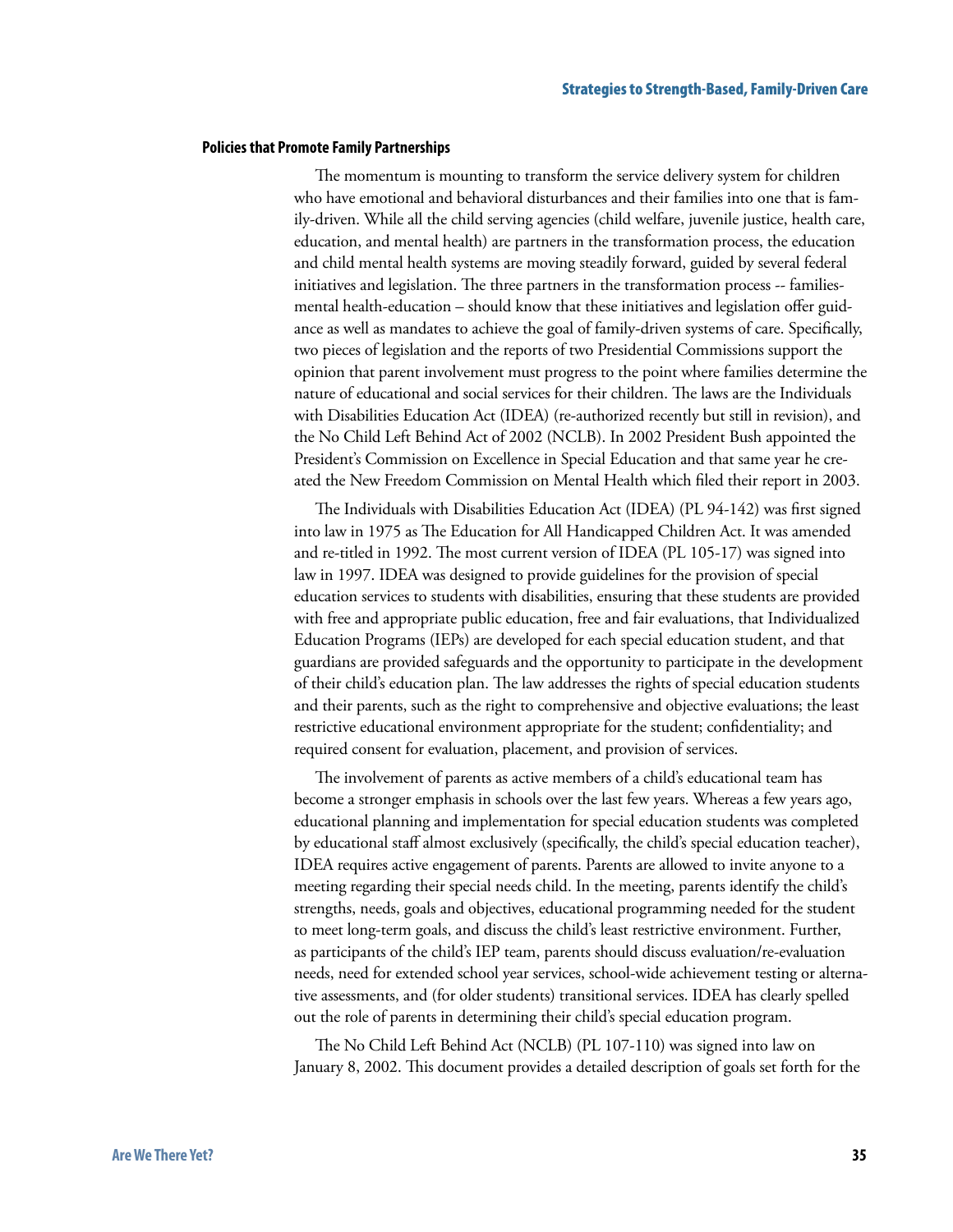#### Strategies to Strength-Based, Family-Driven Care

educational system under the Bush administration. The primary purpose of the Act is to improve achievement of students by:

- $\blacksquare$  Increasing accountability for student performance
- Focusing on what works (research based programs and practices) B
- Reducing bureaucracy and increasing flexibility (increasing flexible funding at the local level), and

#### **Empowering parents**

Over the years since NCLB became law, the emphasis on developing parent empowerment has focused on increasing the opportunities for parents to exercise choice when their child's school does not meet the standards of the law. In the interest of promoting informed parental choice, the Act requires that individual schools develop a "report card" that is disseminated to parents. The report card provides aggregate data on the achievement of students within the school. It addresses the adequate yearly progress of students and schools are required to inform parents if it has a School Improvement Plan due to lack of progress for three consecutive years. Furthermore, parents are afforded the opportunity to choose another public school or charter school to obtain supplemental education services for their child if he/she attends a school that has an improvement plan.

While critics of the Act have argued about the effectiveness of vouchers and school choice in improving the achievement of America's school children, the language used to describe the role of parents is clear and forceful. Parents are given a major role in determining how and where their child is to be educated if certain conditions emerge in their home school.

In addition to these laws, the reports from two commissions appointed by President Bush address the issue of family involvement in determining services for their children who have special needs and require special services. "A New Era: Revitalizing Special Education for Children and Their Families" (2002) is the report of the President's Commission on Excellence in Special Education. Like NCLB, this report calls for an emphasis on results as opposed to documenting compliance in the implementation of IDEA. Evidence-based practices and rigorous research to evaluate the practices are major activities promoted in the report. In addition, increased family involvement is presented in terms of school choice when a child's program consistently fails to produce adequate yearly progress. As in NCLB, parents are taken to a level of empowerment at which they may choose a different school for their child if the child's progress is considered to be unsatisfactory over a period of time. Again, this is a very powerful mechanism aimed at self-determination of parents in designing the education program for their child.

 "Achieving the Promise: Transforming Mental Health Care in America" (2003), is the report of the President's New Freedom Commission on Mental Health. This report addresses many issues that need to be resolved within our mental health system, and it includes many underlying themes such as lack of access to care (including funding), issues related to cultural competence, and stigma. However, the first principle identified by the Commission for the successful transformation of the mental health system is that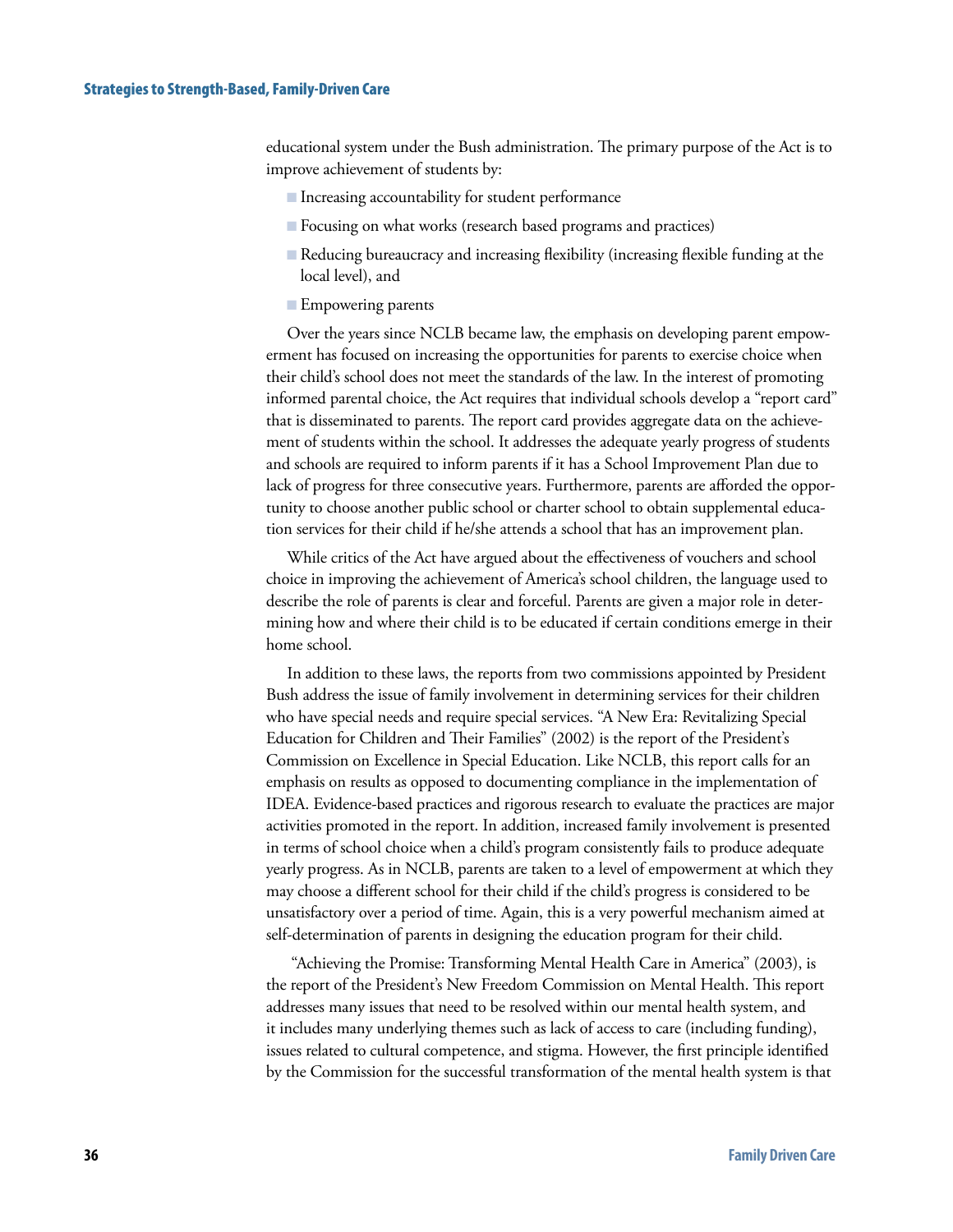#### Strategies to Strength-Based, Family-Driven Care

"services and treatments must be consumer and family centered, geared to give consumers real and meaningful choices about treatment options and providers—not oriented to the requirements of bureaucracies" (President's New Freedom Commission on Mental Health, 2003, p. 7). The Commission identified six goals that must be achieved to transform the mental health system and Goal 2 is to involve consumers and families fully in orienting the mental health system toward recovery.

Since the Commission made strong recommendations about collaboration with schools in the treatment of children who have mental illness we can assume that the principles, goals, and ideas promoted in the report apply to the education system in their efforts to educate children who have emotional and behavioral disturbances. In this report we have a strong mandate to have consumers and families develop and choose the types of service they want as well as the provider of these services. In addition, the Commission introduces the concept of recovery to the process, giving families the mandate to orient providers to services that will promote recovery for their children. This is a recent development in the field and it is hoped that the education community will meet this challenge through effective collaboration with their mental health partners and authentic collaboration and involvement with parents.

Clearly, the education and mental health communities have a foundation of federal laws and initiatives promoting the effective involvement of families in developing a service system for their children who have special needs. It is encouraging that through the national Transformation Initiative local communities are beginning to show progress in this endeavor. Florida is poised to work toward transformation in earnest and develop a system of family-driven care.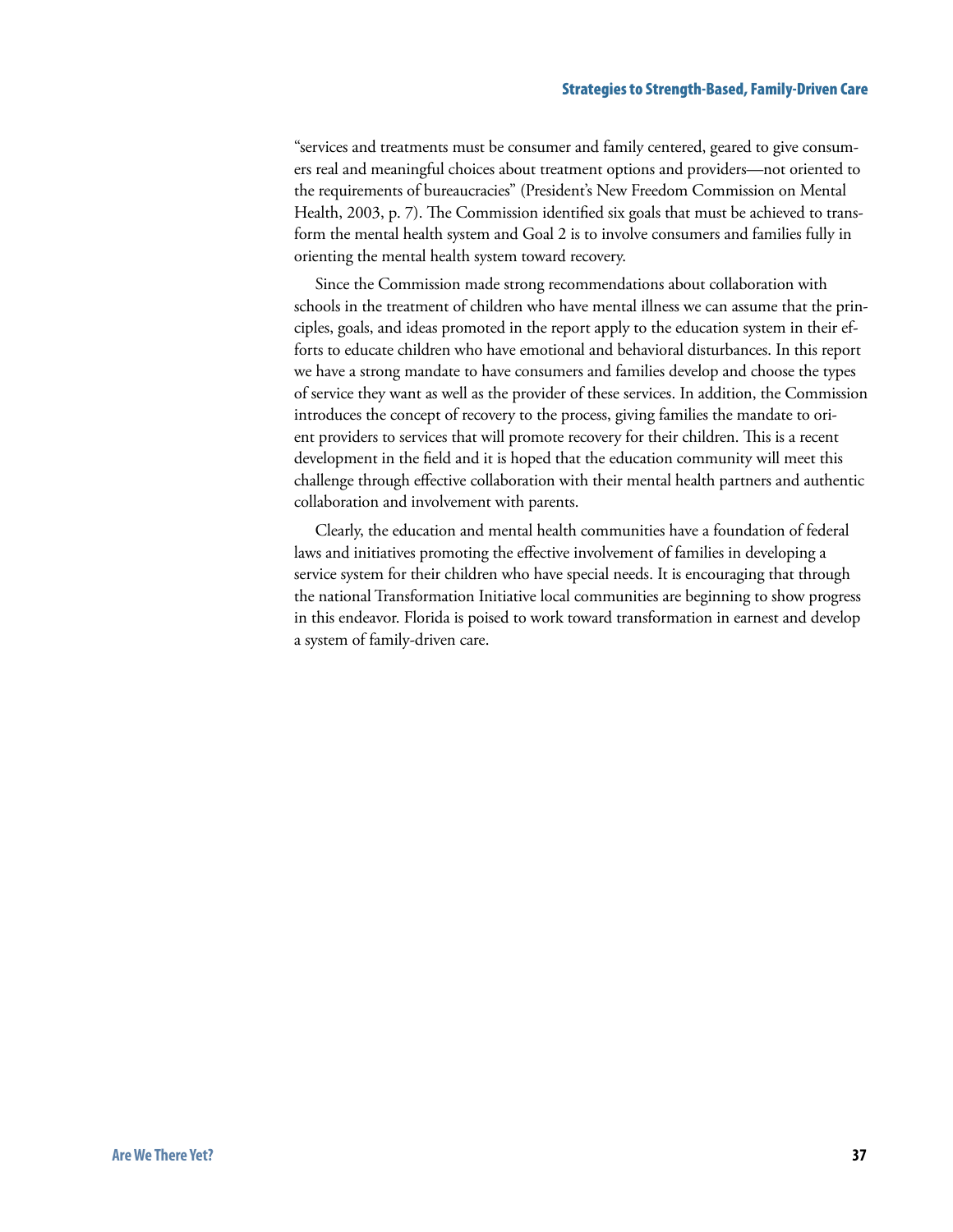# PROMOTING FAMILY-DRIVEN CARE: An action agenda for the partnership



The information presented in this report will not produce any change in the degree of family-driven care available in Florida until specific action steps are taken to help promote the ideas, skills, attitudes, and beliefs that have been described. Clearly, the changes advocated for in this report will require time to be accomplished. Moreover, all three of the partners will have work to do.



While implementing family-driven care in Florida will cost more in terms of time, resources, and effort, the lack of effective family-driven care will cost significantly more in terms of continuing poor outcomes for children, a new generation of dependent young adults, and increasing expenditures for custodial care in Florida's prisons. This scenario is supported by over ten years of longitudinal research.

Some short and long term action steps:

- 1. Get the word out to every teacher, principal, social worker, psychologist, and counselor that having positive expectations about a child has been shown to be the single most effective intervention to improve academic and social functioning in children. Have every school get this message to every parent and guardian as well.
- 2. Use school in-service training days to increase awareness of and skills to use evidencebased practices. Require mental health provider agencies to use evidence-based practices. Be aware that there are not evidence-based practices suitable for every situation but we can go a long way to increase their use for situations that are appropriate both in school and in the clinic. Stop using only "treatment as usual." It doesn't work.
- 3. Build an army of knowledgeable, competent, and passionate family leaders across the state.
- 4. Create a Parent Leadership Academy for families that have children with emotional and behavioral disturbances. There are examples of several organization focused on parent involvement (e.g., the Miami-Dade County Public Schools Parent Academy) and organizations that train parents of special needs students (e.g., the Parent Leadership Development Project also in Miami). However, the complexity of issues related to children who have emotional and behavioral disturbances require an organization specially addressing these issues. Consultation on this topic should begin with such organizations as chapters of the Federation of Families for Children's Mental Health, NAMI, and CHADD.
- 5. Charge every Florida SEDNET Director with the goal of training a cadre of 10 family leaders within 2 years in their region.
- 6. Have every school produce a brochure that gives families information about how to specifically access mental health service in their community.
- 7. Monitor and adapt the current efforts of the New York State Department of Mental Health's Parent Empowerment Program (PEP). New York State Office of Mental Health is currently engaged in training a cadre of parent advocates on a standardized set of parent empowerment and knowledge materials. This cadre of parent advocates will support parents who are accessing mental health services for their children.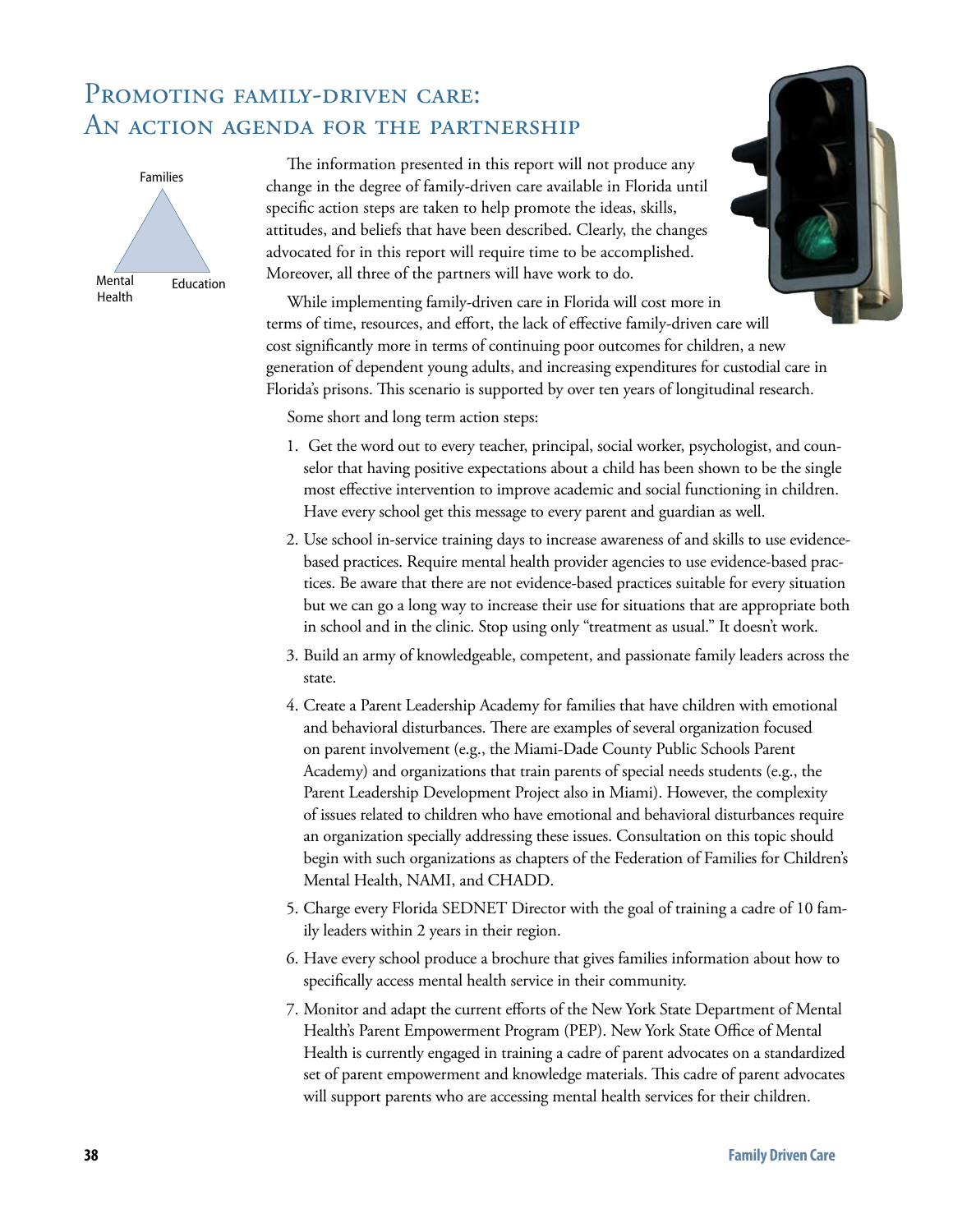### **REFERENCES**

- Carr, E. G., Dunlap, G., Horner, R. H., Koegel, R. L., Turnbull, A. P., Sailor, W., et al. (2002). Positive behavior support: Evolution of an applied science. *Journal of Positive Behavior Interventions, 4*, 4-16, 20.
- Christy, A., Kutash, K. & Stiles, P. D. (2006). Short term involuntary psychiatric examination of children in Florida. Manuscript accepted for publication. *Administration & Policy in Mental Health and Mental Health Services, 33*, 578-584.
- Dunlap, G. (2006). The applied behavior analytic heritage of PBS: A dynamic model of action-oriented research. *Journal of Positive Behavior Interventions, 8*(1), 58-60.
- Eber, L., Sugai, G., Smith, C.R., & Scott, T. M. (2002). Wraparound and positive behavioral intervention and supports in the schools. *Journal of Emotional and Behavioral Disorders, 10*(3), 171-180.
- Epstein, J. L., Sanders, M. G., Simon, B. S., Salinas, K. C., Jansorn, N. R., & Van Voorhis, F. L. (2002). School, family, and community partnerships: *Your handbook for action (2nd ed.).* Thousand Oaks, CA: Corwin Press.
- Florida Commission on Mental Health and Substance Abuse. (2001). *Final report, January 2001.*  Tampa, FL: Author.
- Jeynes, W. H. (2005). A meta-analysis of the relation of parental involvement to urban elementary school student academic achievement. *Urban Education, 40*(3), 237-269.
- Jeynes, W. H. (2007). The relationship between parental involvement and urban secondary school student academic achievement: A meta-analysis. *Urban Education, 42*(1), 82-110.
- National Association of State Directors of Special Education. (2006). *Response to intervention: Policy considerations and implementation.* Alexandria, VA: Author.
- National Center for Education Statistics. (1998). *Digest of education statistics tables and figures 1998: Table 26, Percent of elementary school children whose parents are involved in education-related activities, by selected child, parent, and school characteristics: 1996.* Retrieved March 27, 2007 from http://nces.ed.gov/programs/digest/d98/d98t026.asp
- National Center for Education Statistics. (1999). *National Household Education Survey dataset.*  Retrieved April 2, 2007 from http://nces.ed.gov/nhes/
- Nelson, J. R., Martella, R. M., & Marchand-Martella, N. (2002). Maximizing student learning: The effects of a school-based program for preventing problem behavior. *Journal of Emotional and Behavioral Disorders, 10*(1), 136-148.
- OSEP Technical Assistance Center on PBIS. (n.d.). *Overview of tertiary prevention.* Retrieved March 27, 2007, from http://www.pbis.org/tertiaryPrevention.htm
- Osher, T. W., Osher, D., & Blau, G. (2006). *Shifting gears to family-driven care: Ambassadors tool kit.*  Rockville, MD: Federation of Families for Children's Mental Health.
- President's Commission on Excellence in Special Education. (2002). *A new era: Revitalizing special education and their families.* Retrieved March 27, 2007, from http://www.ed.gov/inits/commissionsboards/whspecialeducation/index.html
- President's New Freedom Commission on Mental Health. (2003). *Achieving the promise: Transforming mental health care in America. Final report* (DHHS Publication No. SMA-03-3832). Rockville, MD: U.S. Department of Health and Human Services.
- Robbins, V., & Armstrong, B. J. (2005). The Bridges Project: Description and evaluation of a school-based mental health program in eastern Kentucky. In M. H. Epstein, K. Kutash, & A. J. Duchnowski (Eds.), *Outcomes for children and youth with emotional disorders and their families: Programs and evaluation best practices* (2nd ed.; pp. 355-373). Austin, TX: Pro-Ed.
- Sugai, G., & Horner, R. H. (2002). Introduction to the special series on positive behavior support in schools. *Journal of Emotional and Behavioral Disorders, 10*(1), 130-135.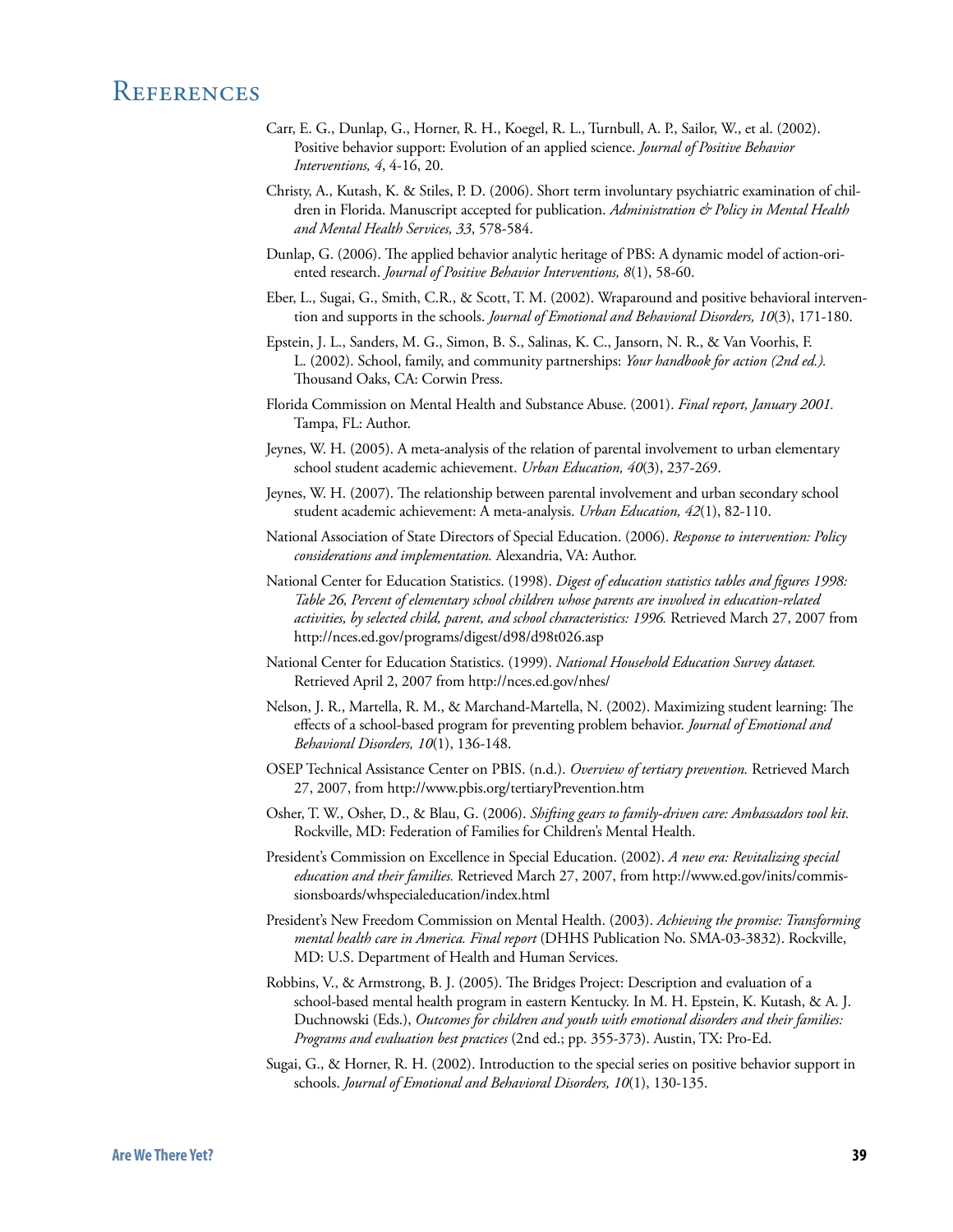- Sugai, G., Horner, R. H., Dunlap, G., Hieneman, M., Lewis, T. J., Nelson, C. M., et al. (1999). *Applying positive behavioral support and functional behavioral assessment in schools.* Retrieved December 29, 2005 from http://www.pbis.org/files/TAG1.doc
- Wagner, M., Kutash, K., Duchnowski, A.J., Epstein, M. H., & Sumi, W.C. (2005). The children and youth we serve: A national picture of the characteristics of students with emotional disturbances receiving special education. *Journal of Emotional and Behavioral Disorders, 13*(2), 79-96.
- Wagner, M., Friend, M., Bursuck, W., Kutash, K., Duchnowski, A.J. Sumi, W.C., & Epstein, M. H. (2006). Educating students with emotional disturbances: A national perspective on programs and services. *Journal of Emotional and Behavioral Disorders, 14,* 12-30.
- Weisz, J., Sandler, I., Durlak, J., & Anton, B. (2005). Promoting and protecting youth mental health through evidence-based prevention and treatment. *American Psychologist, 60*(6), 628-648.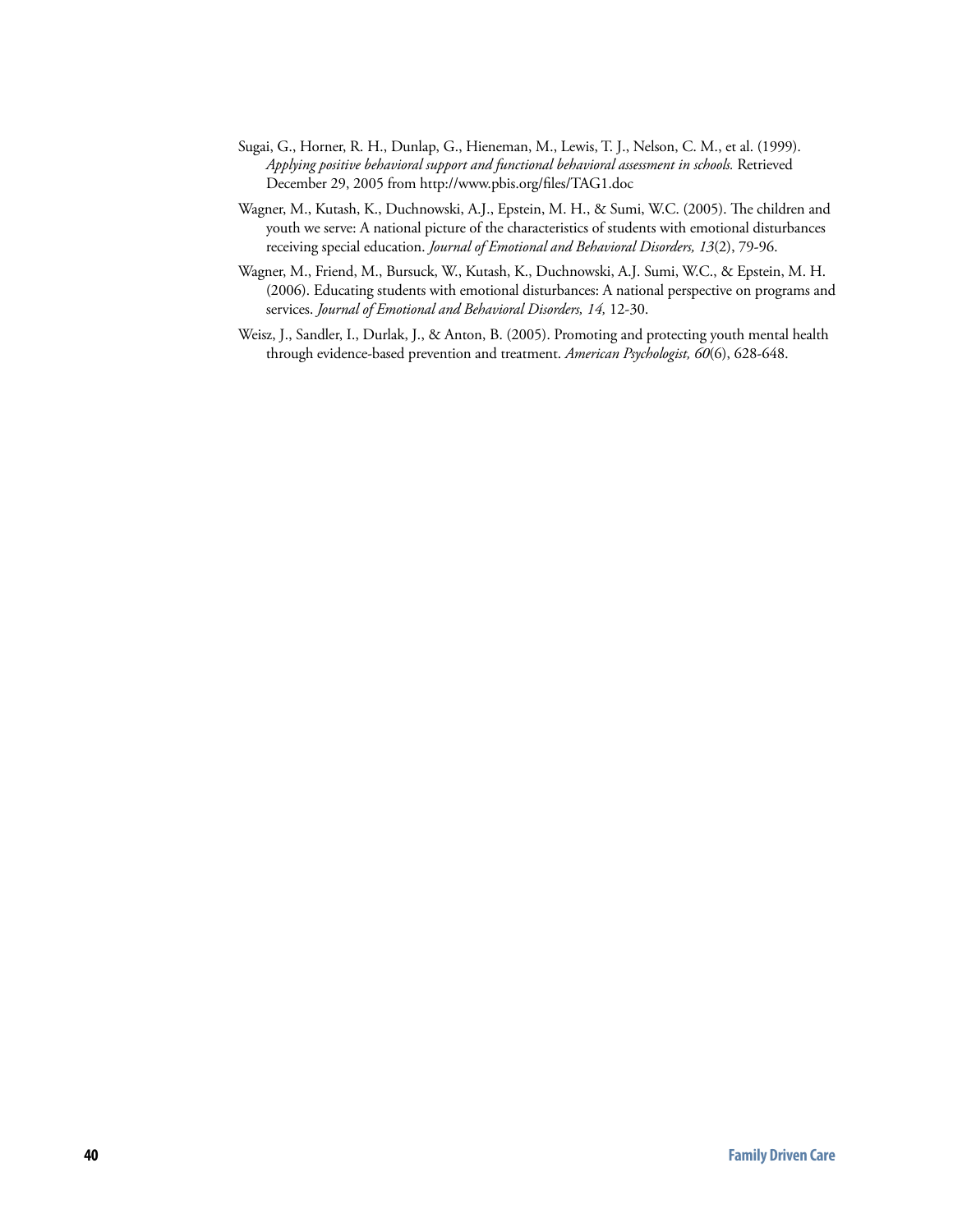# Appendix A

# Florida Department of Children and Families: District Mental Health Program Supervisors

 $\sqrt{1}$ 

 $\mathbf{z}$ 

3

4

13

Suncoast

12

7

| <b>District</b> | Supervisor              | <b>Phone / Email</b>                                                                                                 | 14<br><b>Address</b>                                                                                         |
|-----------------|-------------------------|----------------------------------------------------------------------------------------------------------------------|--------------------------------------------------------------------------------------------------------------|
| $\mathbf{1}$    | J. Paul Rollings, Ph.D. | (850) 595-8366; SC 695-8366<br>Fax (850) 595-8269; SC 695-8269<br>Email: Paul_Rollings@dcf.state.fl.us               | 160 West Government Street<br>Pensacola, Florida 32502-5734                                                  |
| $\overline{2}$  | Ralph Harmsen           | (850) 488-2419 ext. #1068; SC 278-2419<br>Fax (850) 487-9469; SC 277-9469<br>Email: Ralph_Harmsen@dcf.state.fl.us    | <b>Cedars Executive Center</b><br>2383 Phillips Road<br>Tallahassee, Florida 32308                           |
| $\mathbf{3}$    | <b>Bev White</b>        | (352) 955-5053; SC 625-5053<br>Fax (352) 955-5083; SC 625-5083<br>Email: Bev_White@dcf.state.fl.us                   | P.O. Box 390<br>Gainesville, Florida 32602-0390                                                              |
| $\overline{4}$  | Dick Warfel             | (904) 723-2014; SC 841-2014<br>Fax (904) 723-5899; SC 841-5899<br>Email: Dick_Warfel@dcf.state.fl.us                 | 5920 Arlington Expressway<br>Post Office Box 2421<br>Jacksonville, Florida 32211                             |
| Suncoast        | Debbie Spellman         | (813) 558-5700; SC 514-5700<br>Fax (813) 558-5719; SC 514-5719<br>Email: Debbie_Spellman@dcf.state.fl.us             | 9393 North Florida Avenue<br>Tampa, FL 33612-7907                                                            |
| $\overline{7}$  | Carolann Duncan         | (407) 245-0420; SC 344-0420<br>Fax (407) 245-0583; SC 344-0583<br>Email: Carolann_Duncan@dcf.state.fl.us             | 400 West Robinson Street<br>Hurston Bldg., South Tower, Suite S-930<br>Orlando, Florida 32801                |
| 8               | Pamela Baker            | (239) 338-1262; SC 722-1262<br>Fax (239) 338-1201; SC 722-1201<br>Email: Pamela_Baker@dcf.state.fl.us                | Ft. Myers Regional Service Center<br>2295 Victoria Avenue<br>Ft. Myers, Florida 33901                        |
| 9               | George Woodley, Ph.D.   | (561) 650-6860; SC 252-6860<br>Fax (561) 650-6859; SC 252-6859<br>Email: George_Woodley@dcf.state.fl.us              | 111 South Sapodilla Avenue<br>West Palm Beach, FL 33401                                                      |
| 10              | Patricia Kramer         | (954) 713-3026; SC 453-3026<br>Fax (954) 467-4407; SC/453-4407<br>Email: Patricia_Kramer@dcf.state.fl.us             | <b>Broward Regional Service Center</b><br>201 West Broward Blvd., Suite 511<br>Ft. Lauderdale, Florida 33311 |
| 11              | Silvia Quintana         | (305) 377-5029; SC 452-5029<br>Fax (305) 377-5144; SC 452-5144<br>Email: Silvia_Quintana@dcf.state.fl.us             | 401 N.W. 2nd Avenue, Room 1007, North Tower<br>Miami, Florida 33128                                          |
| 12              | Angela Jackson          | (386) 254-3744; SC 380-3744<br>Fax (904) 254-3931; SC 380-3931<br>Email: Angela_Jackson@dcf.state.fl.us              | Daytona Beach Service Center<br>210 North Palmetto Avenue<br>Daytona Beach, Florida 32114-3284               |
| 13              | Dale Benefield          | (352) 330-2162, ext. 6285; SC 895-6285<br>Fax (352) 330-1322; SC 668 - 1322<br>Email: Dale_Benefield@dcf.state.fl.us | 1601 West Gulf-Atlantic Highway<br>Wildwood, FL. 34785-8158                                                  |
| 14              | <b>Neal Dwyer</b>       | (863) 619-4211 ext. 168; SC 561-4211<br>Fax (863) 701-1008; SC 515-2901<br>Email: Neal_Dwyer@dcf.state.fl.us         | 4720 Old Highway 37<br>Lakeland, FL 33813-2030                                                               |
| 15              | George Woodley, Ph.D.   | (772) 467-3852; SC 240-3852<br>Fax (772) 429-2049; SC 240-2049<br>Email: George_Woodley@dcf.state.fl.us              | Ft. Pierce Regional Service Center<br>337 N. 4th Street, Suite A<br>Ft. Pierce, Florida 34950-4206           |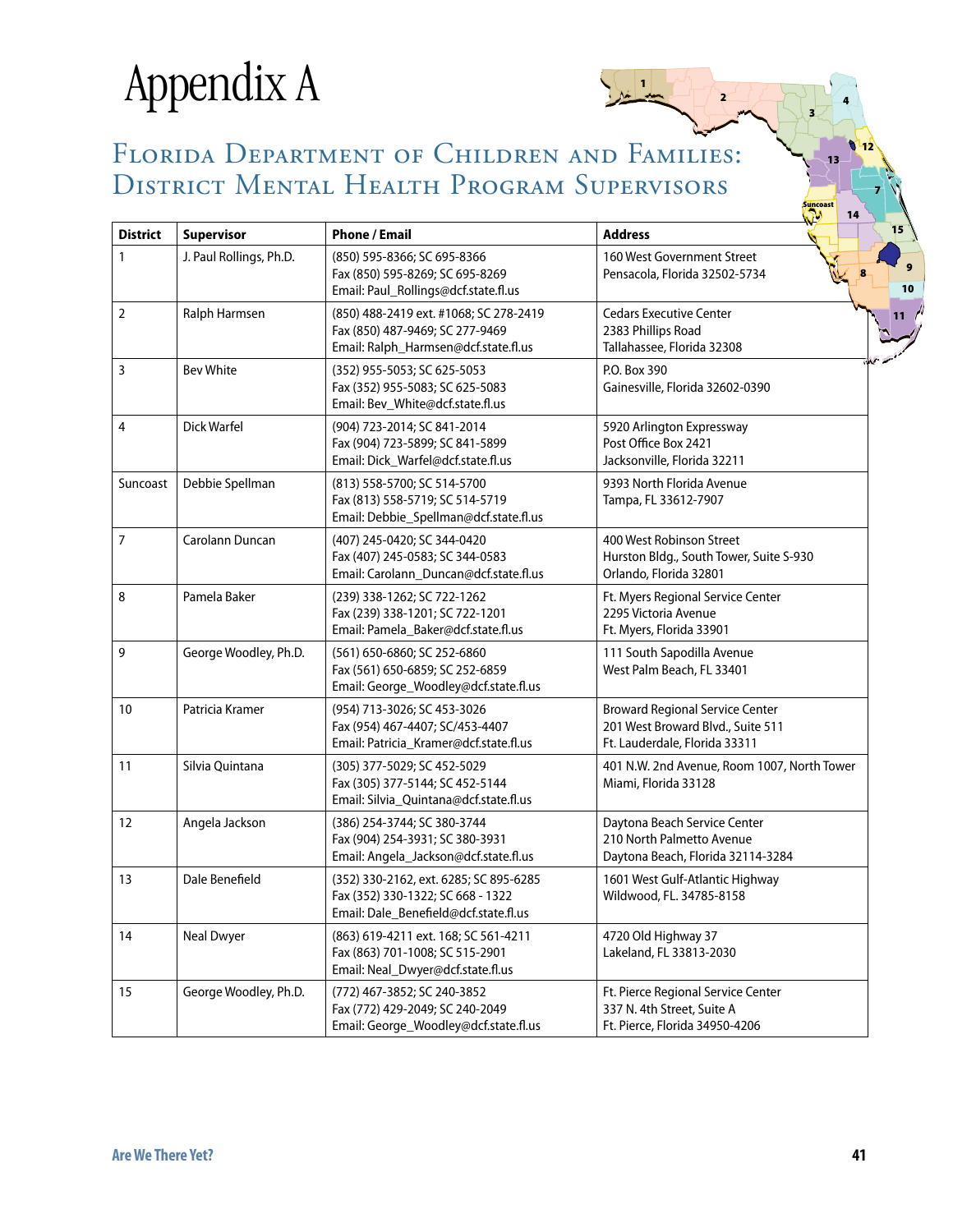# Appendix B

# FLORIDA DEPARTMENT OF EDUCATION

#### **Division of K-12 Public Schools, Bureau of Exeptional Education and Student Services**

| FY 2005-06                                                                                                 | SEDNET-Multiagency Network for Students with Severe Emotional Disturbances                            |                                                                                             |  |  |  |
|------------------------------------------------------------------------------------------------------------|-------------------------------------------------------------------------------------------------------|---------------------------------------------------------------------------------------------|--|--|--|
| <b>SERVICE AREAS</b>                                                                                       | <b>CONTACTS</b>                                                                                       | <b>NUMBERS</b>                                                                              |  |  |  |
| 1. Santa Rosa, Escambia, Okaloosa, Walton                                                                  | Christopher Wells<br>Santa Rosa County Schools<br>6751 Berryhill Street<br>Milton, Florida 32570      | (850) 983-5586<br>FAX: (850) 983-5053<br>wellsc@mail.santarosa.k12.fl.us                    |  |  |  |
| 2A. Washington, Bay, Calhoun, Gulf,<br>Holmes, Jackson                                                     | Kala Dean<br>SEDNET c/o PAEC<br>753 West Boulevard<br>Chipley, Florida 32428                          | (850) 638-6131 ext. 2270<br>FAX: (850) 638-6142<br>deank@paec.org                           |  |  |  |
| 2B. Leon, Franklin, Gadsden, Jefferson,<br>Liberty, Madison, Taylor, Wakulla                               | Diane Johnson<br><b>Leon County Schools</b><br>3955 W. Pensacola Street<br>Tallahassee, Florida 32304 | (850) 487-4319<br>FAX: (850) 921-4097<br>Johnson, Diane johnsond@mail.leon.k12.fl.us        |  |  |  |
| 3. Columbia, Alachua, Bradford, Dixie,<br>Gilchrist, Hamilton, Lafayette, Levy,<br>Putnam, Suwannee, Union | Dana Huggins<br>444 W. Duval<br>Lake City, Florida 32055                                              | (386) 758-4954 / SC: 887-4954<br>FAX: (386) 758-4968<br>FIRN e-mail: huggins_d@firn.edu     |  |  |  |
| 4. Clay, Baker, Duval, Nassau, St. Johns                                                                   | <b>Miriam Crowe</b><br>SEDNET-ANNEX<br>2306 Kingsly Avenue<br>Orange Park, Florida 32073              | (904) 272-8123<br>FAX: (904) 272-8149<br>mcrowe@mail.clay.k12.fl.us                         |  |  |  |
| 5. Pinellas, Pasco                                                                                         | Khush Jagus<br>301 4th Street SW<br>Largo, FL 33770                                                   | (727) 588-6468<br>Cell: 727-638-1542<br>FAX: (727) 588-6441<br>jagusk@pcsb.org              |  |  |  |
| 6. Hillsborough                                                                                            | Clara Reynolds<br>1311 N. West Shore Blvd<br>Tampa, FL 33607                                          | (813) 610-5531<br>FAX: (813)233-3499<br>creynolds@s4kf.org                                  |  |  |  |
| 7A. Orange, Osceola, Seminole                                                                              | Marcia Gilliam & Tracy Elmer Cherokee<br>School<br>550 S. Eola Drive<br>Orlando, Florida 32801        | (407) 897-6440 ext. 252 & 254<br>FAX: (407) 879-2402<br>Gilliam@ocps.net<br>elmert@ocps.net |  |  |  |
| 7B. Brevard                                                                                                | Paula Ferrell<br>2700 Judge Jamieson Way<br>Veira, Florida 32940-6699                                 | (321) 633-1000 ext. 321<br>FAX: (321) 633-3520<br>ferrellp@brevard.k12.fl.us                |  |  |  |
| 8A. Sarasota, Manatee, Desoto                                                                              | Shelia Zelonis<br>1960 Landings Boulevard<br>Sarasota, Florida 34231                                  | (941) 361-6397<br>FAX: (941) 361-6399<br>shelia_zelonis@sarasota.k12.fl.us                  |  |  |  |
| 8B. Lee, Collier, Hendry, Glades, Charlotte                                                                | Katrina Nedley<br><b>Collier County School Board</b><br>5775 Osceola Trail<br>Naples, Florida 34109   | (239) 377-0116<br>FAX: (239) 377-0158<br>CELL: (239) 595-8502<br>NedleyKa@collier.k12.fl.us |  |  |  |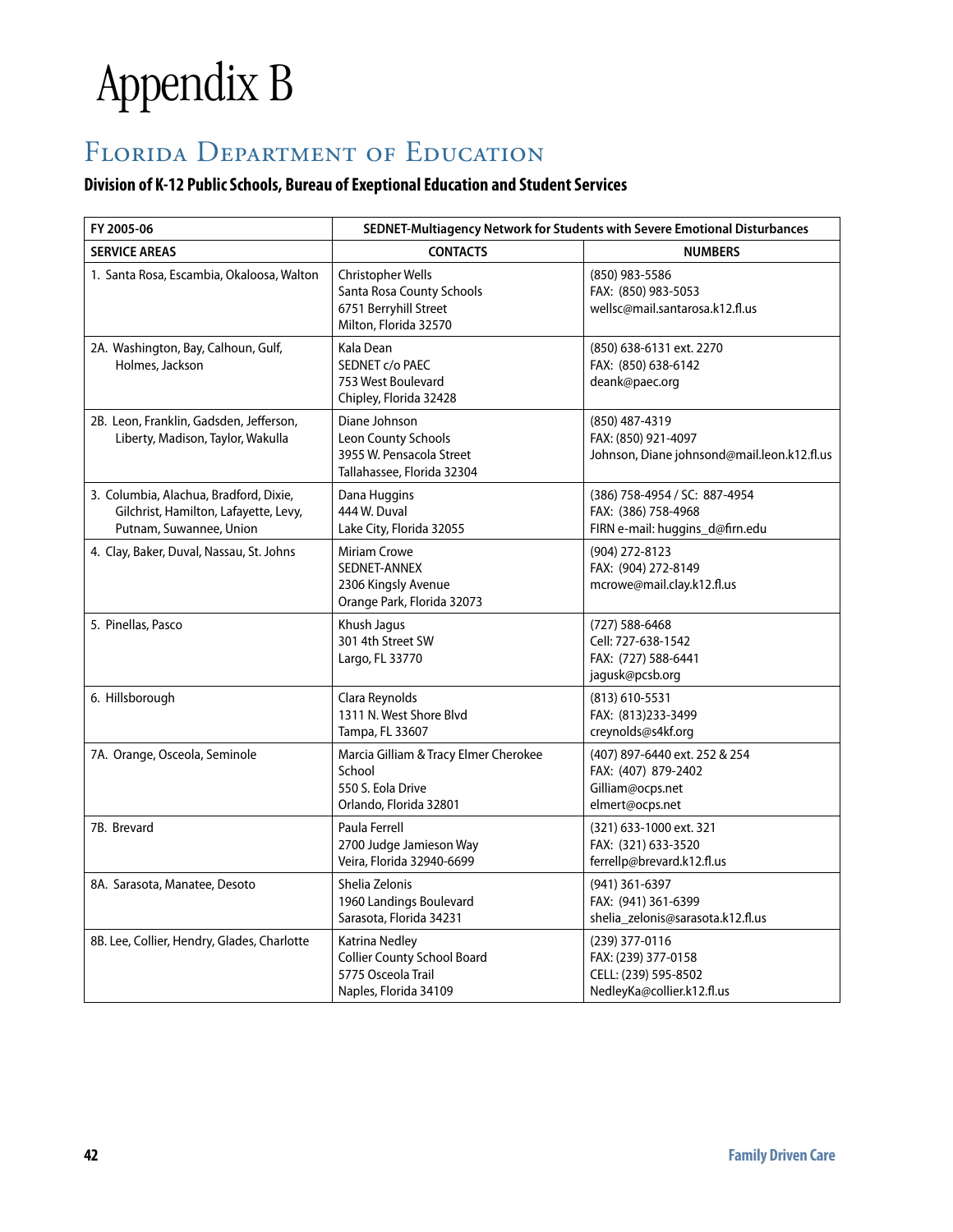| FY 2005-06                                                                                        | SEDNET-Multiagency Network for Students with Severe Emotional Disturbances                                                                               |                                                                                                           |  |  |  |
|---------------------------------------------------------------------------------------------------|----------------------------------------------------------------------------------------------------------------------------------------------------------|-----------------------------------------------------------------------------------------------------------|--|--|--|
| <b>SERVICE AREAS</b>                                                                              | <b>CONTACTS</b>                                                                                                                                          | <b>NUMBERS</b>                                                                                            |  |  |  |
| 9. Palm Beach                                                                                     | Gerald M. Evans<br>Palm Beach County Schools/ESE<br>Fulton-Holland Edu. Services Ctr.<br>3378 Forest Hill Blvd., A-203<br>West Palm Beach, Florida 33406 | $(561)$ 434-8147<br>FAX: (561) 434-7313<br>evans@palmbeach.k12.fl.us                                      |  |  |  |
| 10. Broward                                                                                       | Barbara J. Myrick<br>600 SE 3rd Ave. - 7th Floor<br>Ft. Lauderdale, Florida 33301                                                                        | (754) 321-2564<br>Direct Line: (754) 321-2567<br>FAX: (754) 321-2724<br>barbara.myrick@browardschools.com |  |  |  |
| 11. Miami-Dade, Monroe                                                                            | <b>Hank Sterner</b><br>Ruth Owens Kruse Educational Center<br>11001 SW 76th St. Rm. 63<br>Miami, Florida 33173                                           | (305) 598-2436<br>FAX: (305) 598-4639<br>hsterner1@dadeschools.net                                        |  |  |  |
| 12. Volusia, Flagler                                                                              | Lois Moltane<br>729 Loomis Avenue<br>P.O. Box 2410<br>Daytona Beach, Florida 32115                                                                       | (386) 255-6475 ext. 60229<br>FAX: (386) 947-5949<br>Imoltane@volusia.k12.fl.us                            |  |  |  |
| 13. Hernando, Citrus, Lake, Sumter, Marion                                                        | <b>Judy Everett</b><br>900 Emerson Road<br>Brooksville, Florida 34601                                                                                    | (352) 797-7022 ext. 202<br>FAX: (352) 797-7122<br>everett_j@popmail.firn.edu                              |  |  |  |
| 14. Polk, Hardee, Highlands                                                                       | Amy Looker<br>1909 S. Floral Avenue<br>Bartow, Florida 33830                                                                                             | (863) 863-519-8864<br>FAX: (863) 534-0938<br>Amy.looker@polk-fl.net                                       |  |  |  |
| 15. St. Lucie, Indian River, Martin,<br>Okeechobee                                                | Nancy Brown<br>4204 Okeechobee Road<br>Ft. Pierce, Florida 34947                                                                                         | (772) 429-4524<br>FAX: (772) 429-4528<br>brownn@stlucie.k12.fl.us                                         |  |  |  |
| Florida Department of Education<br>Bureau of Exceptional Education and<br><b>Student Services</b> | Lee Clark, Program Specialist<br>325 W. Gaines St. #614<br>Tallahassee, FL 32399-0400                                                                    | (850) 245-0478<br>FAX: (850) 245-0955<br>Lee.Clark@fldoe.org                                              |  |  |  |
| University of South Florida,<br>Louis De La Parte<br>Florida Mental Health Institute              | <b>Christine Epps</b><br>FMHI/USF/MHC 2413<br>13301 Bruce B. Downs Blvd<br>Tampa, Florida 33612-3699                                                     | (813) 974-8007<br>FAX: (813) 974-7376<br>cepps@fmhi.usf.edu                                               |  |  |  |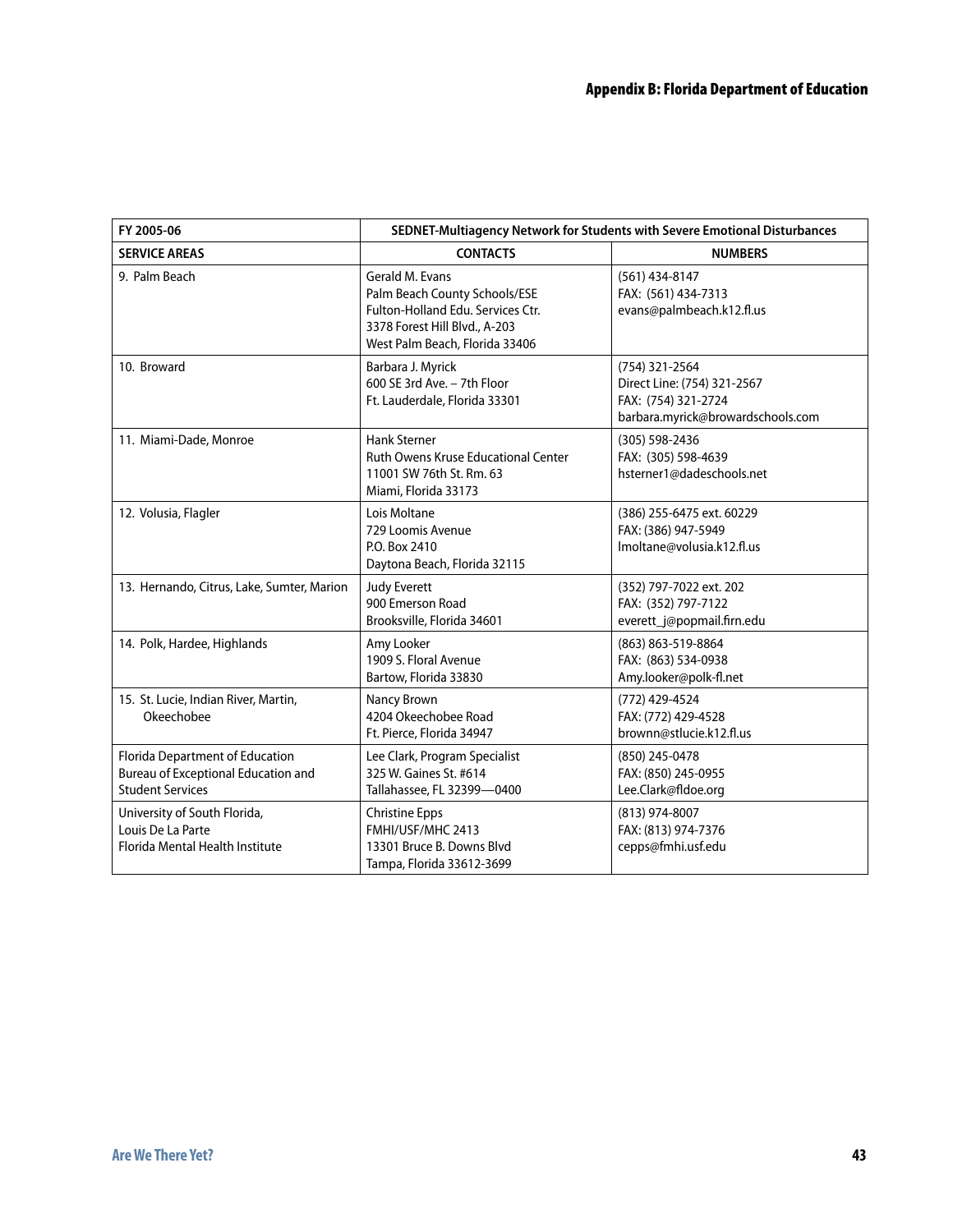# Appendix C

### **Compendium of Evidence-Based Behavioral Health Programs Listed on any of Five Sources by Prevention Level**

**(Indicated, Selective, and Universal)**

|                |                                                                         | List      | School,<br>Community,     | Age                           |                    | Family<br>Component | Teacher<br>Component |
|----------------|-------------------------------------------------------------------------|-----------|---------------------------|-------------------------------|--------------------|---------------------|----------------------|
|                | Prevention Level / Focus                                                | Cited     | or Both                   | Range*                        | Length of Program+ | (Y/N)               | (Y/N)                |
|                | Indicated (17 programs)                                                 |           |                           |                               |                    |                     |                      |
|                | <b>Social / Emotional</b>                                               |           |                           |                               |                    |                     |                      |
| $\mathbf{1}$   | <b>Brief Strategic Family Therapy</b>                                   | A         | C                         | $6 - 17$ vrs                  | $8 - 12$ weeks     | Y                   | N                    |
| $\overline{2}$ | Counselors Care (C-CARE) and Coping and Support                         | B         | S                         | 14-18 yrs                     | 2 hours (C-CARE)   | N                   | N                    |
|                | Training (CAST)                                                         |           |                           |                               | 6 weeks (CAST)     |                     |                      |
| 3              | Early Risers: Skills for Success                                        | A         | B                         | $6 - 10$ yrs                  | 3 years            | Y                   | N                    |
| $\overline{4}$ | Family Effectiveness Training                                           | A         | C                         | $6 - 12$ yrs                  | 13 weeks           | Y                   | N                    |
| 5              | Multidimensional Treatment Foster Care                                  | C, D      | B                         | $12 - 18$ yrs                 | Avg. stay 7 months | Y                   | N                    |
| 6              | Queensland Early Intervention and Prevention of                         | B         | S                         | 7-14 yrs                      | 10 weeks           | Y                   | Ν                    |
|                | Anxiety Project                                                         |           |                           |                               |                    |                     |                      |
|                | <b>Substance Abuse</b>                                                  |           |                           |                               |                    |                     |                      |
| 7              | Multidimensional Family Therapy                                         | Α         | C                         | $11 - 18$ yrs                 | Avg. of 4 months   | Y                   | N                    |
| 8              | Not on Tobacco                                                          | A         | B                         | $12 - 24$ yrs                 | 10 weeks           | N                   | N                    |
| 9              | Project EX                                                              | A         | S                         | $14 - 19$ yrs                 | 6 weeks            | N                   | Ν                    |
| 10             | Reconnecting Youth                                                      | Α         | S                         | $14 - 18$ yrs                 | One semester       | Y                   | Y                    |
|                | <b>Violence / Aggression</b>                                            |           |                           |                               |                    |                     |                      |
| 11             | Adolescent Transitions Program (ATP)                                    | B         | C                         | $10 - 14$ yrs                 | 12 weeks           | Y                   | Ν                    |
| 12             | Anger Coping Program                                                    | B         | S                         | $9 - 12$ yrs                  | $12 - 18$ weeks    | N                   | N                    |
| 13             | Attributional Intervention (Brainpower Program)                         | B         | $\mathsf S$               | $10 - 12$ yrs                 | 6 weeks            | Ν                   | Ν                    |
| 14             | Earlscourt Social Skills Group Program                                  | B<br>B    | S<br>B                    | $6 - 12$ yrs                  | $12 - 15$ weeks    | Y<br>Y              | Y                    |
| 15<br>16       | Montreal Longitudinal Experimental Study<br>Multisystemic Therapy (MST) |           | $\mathcal{C}$             | $7 - 9$ yrs                   | Two years          | Y                   | N<br>N               |
|                | Peer Coping Skills Training                                             | A, C<br>B | S                         | $12 - 17$ yrs<br>$6 - 12$ yrs | Avg. of 4 months   | N                   | Y                    |
| 17             |                                                                         |           |                           |                               | Approx. 22 weeks   |                     |                      |
|                | Indicated / Selective (11 programs)                                     |           |                           |                               |                    |                     |                      |
|                | <b>Social / Emotional</b>                                               |           |                           |                               |                    |                     |                      |
| 18             | Incredible Years                                                        | A, C      | S                         | $2 - 8$ yrs                   | Up to 22 weeks     | Y                   | Y                    |
| 19             | Families and Schools Together (FAST)                                    | A         | $\mathcal{C}$             | $4 - 12$ yrs                  | $8 - 12$ weeks     | Y                   | N                    |
|                | Substance Abuse                                                         |           |                           |                               |                    |                     |                      |
| 20             | CASASTART (Striving Together to Achieve Rewarding                       | A, D      | C                         | $8 - 13$ yrs                  | Up to 2 years      | Υ                   | Ν                    |
|                | Tomorrows)                                                              |           |                           |                               |                    |                     |                      |
| 21             | Leadership and Resiliency Program (LRP)                                 | Α         | B                         | $14 - 17$ yrs                 | Up to 4 years      | Ν                   | N                    |
| 22             | Parenting Wisely                                                        | A         | C                         | $9 - 18$ yrs                  | Self-administered  | Y                   | Ν                    |
| 23             | Project Success                                                         | A         | C                         | $14 - 18$ yrs                 | $8 - 12$ sessions  | Y                   | N                    |
| 24             | Residential Student Assistance Program                                  | A         | $\mathcal{C}$             | $14 - 17$ yrs                 | $5 - 24$ weeks     | Ν                   | Ν                    |
|                | <b>Violence / Aggression</b>                                            |           |                           |                               |                    |                     |                      |
| 25             | <b>FAST Track</b>                                                       | B         | S                         | $6 - 12$ yrs                  | School Year        | Y                   | N                    |
|                | <b>Trauma</b>                                                           |           |                           |                               |                    |                     |                      |
| 26             | Cognitive Behavioral Therapy for Child Sexual Abuse                     | Α         | C                         | $3 - 18$ yrs                  | 12 sessions        | Y                   | N                    |
| 27             | Trauma Focused Cognitive Behavior Therapy                               | A         | $\mathcal{C}$             | $3 - 18$ yrs                  | 12 - 16 weeks      | Y                   | Ν                    |
|                | <b>Healthy Babies</b>                                                   |           |                           |                               |                    |                     |                      |
| 28             | Nurse-Family Partnership Program                                        | A, C      |                           | $0 - 3$ yrs                   | Up to 2 years      |                     | N                    |
|                | Selective (14 programs)                                                 |           |                           |                               |                    |                     |                      |
|                | <b>Social / Emotional</b>                                               |           |                           |                               |                    |                     |                      |
| 29             | Across Ages                                                             | A         | $\boldsymbol{\mathsf{B}}$ | $9 - 13$ yrs                  | Continuous         | Y                   | Ν                    |
| 30             | PENN Prevention Program                                                 | $\,$ B    | $\mathsf{C}$              | $10 - 13$ yrs                 | 12 weeks           | $\mathsf N$         | N                    |
| 31             | Primary Mental Health Project                                           | B         | $\mathsf S$               | $4 - 10$ yrs                  | School Year        | N                   | N                    |
| 32             | Stress Inoculation Training I                                           | $\,$ B    | $\mathsf S$               | $16 - 18$ yrs                 | 13 sessions        | N                   | Ν                    |
| 33             | Stress Inoculation Training II<br><b>Aggression / Depression</b>        | B         | S                         | $13 - 18$ yrs                 | 8 sessions         | N                   | N                    |
| 34             | Coping with Stress Course                                               | B         | S                         | $13 - 18$ yrs                 | 15 sessions        | Ν                   | N                    |
| 35             | First Step to Success                                                   | B         | B                         | $4-5$ yrs                     | Approx. 3 months   | Y                   | Y                    |
| 36             | Functional Family Therapy                                               | $\bigl($  | C                         | $11 - 18$ yrs                 | $8 - 26$ hours     | Y                   | N                    |
| 37             | Social Relations Program                                                | B         | S                         | $10 - 11$ yrs                 | School Year        | $\mathsf N$         | $\sf N$              |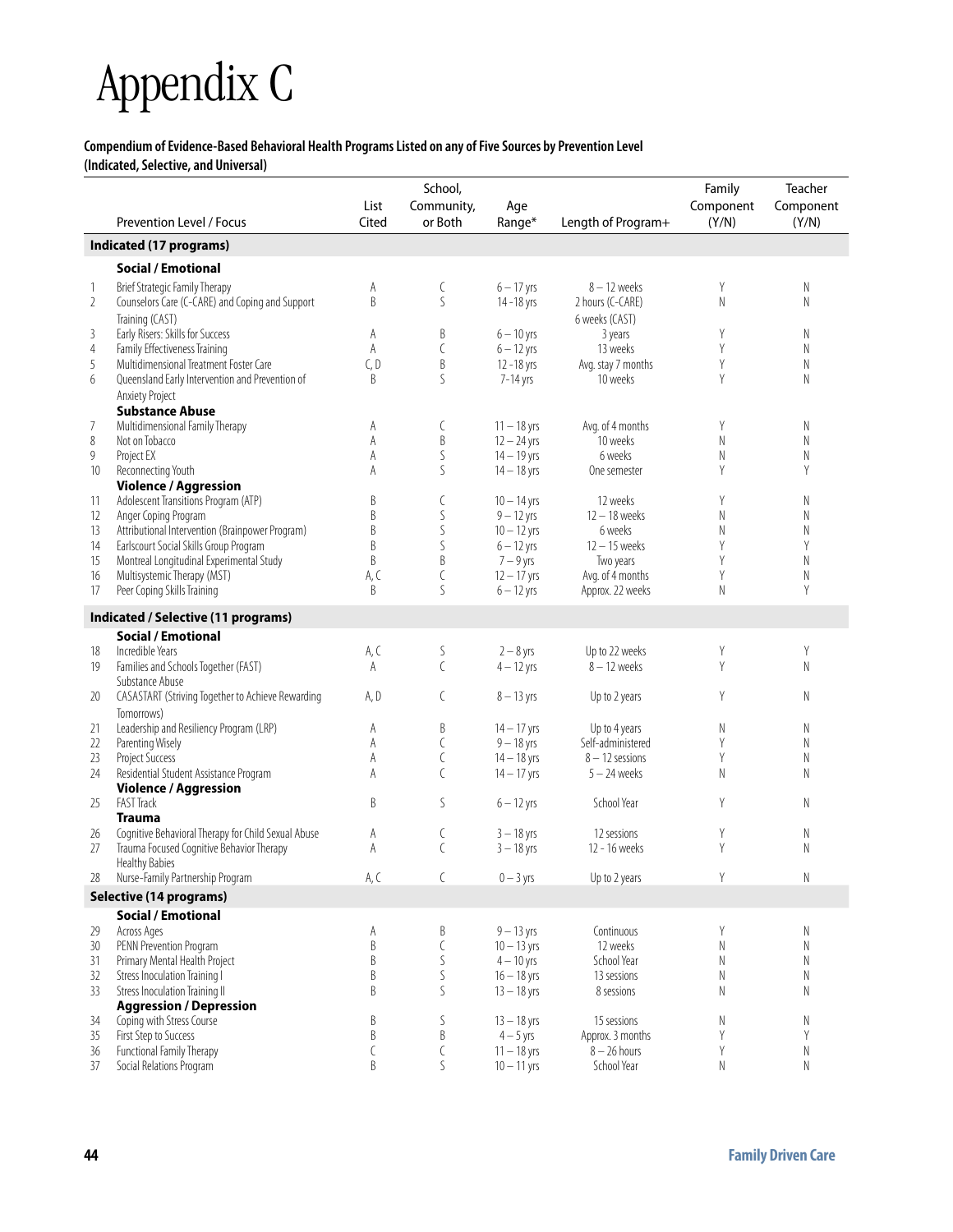#### Appendix C: Compendium of Evidence-Based Behavioral Health Programs

|          | Prevention Level / Focus                                  | List<br>Cited  | School,<br>Community,<br>or Both | Age<br>Range* | Length of Program+      | Family<br>Component<br>(Y/N) | Teacher<br>Component<br>(Y/N) |
|----------|-----------------------------------------------------------|----------------|----------------------------------|---------------|-------------------------|------------------------------|-------------------------------|
|          |                                                           |                |                                  |               |                         |                              |                               |
|          | <b>Trauma</b><br>Children in the Middle                   |                |                                  | $3 - 12$ yrs  | $2 - 4$ months          | Y                            | Ν                             |
| 38<br>39 | Children of Divorce Intervention Program (CODIP)          | Α<br>$\,$ B    | C<br>S                           | $8 - 15$ yrs  | $9 - 16$ sessions       | N                            | N                             |
| 40       | Children of Divorce Parenting Program                     | $\overline{B}$ | C                                | $8 - 15$ yrs  | 12 sessions             | Y                            | N                             |
| 41       | Family Bereavement Program                                | B              | C                                | $7 - 17$ yrs  | 15 sessions             | Y                            | N                             |
|          | <b>Mentoring</b>                                          |                |                                  |               |                         |                              |                               |
| 42       | Big Brothers/Big Sisters                                  | B, C           | C                                | $5 - 18$ yrs  | One year or longer      | Ν                            | N                             |
|          | <b>Selective / Universal (9 programs)</b>                 |                |                                  |               |                         |                              |                               |
|          | <b>Social / Emotional</b>                                 |                |                                  |               |                         |                              |                               |
| 43       | Dare to be You1                                           | A              | B                                | $2 - 5$ yrs   | 12 weeks and boosters   | Y                            | Y                             |
| 44       | Project Achieve                                           | A              | S                                | $4 - 14$ yrs  | 3 years                 | Y                            | Y                             |
| 45       | SAFE Children: Schools and Families Educating Children    | A              | B                                | $4 - 6$ yrs   | 20 weeks                | Y                            | N                             |
| 46       | Strengthening Families Program                            | A              | $\mathcal{C}$                    | $6 - 12$ yrs  | 7-14 weeks and boosters | Y                            | N                             |
|          | <b>Substance Abuse</b>                                    |                |                                  |               |                         |                              |                               |
| 47       | All Stars                                                 | A              | B                                | $11 - 14$ yrs | $9 - 13$ weeks          | Y                            | Y                             |
| 48       | Keepin' It REAL                                           | A              | S                                | $10 - 17$ yrs | 10 lessons and booster  | N                            | Y                             |
| 49       | Project ALERT                                             | A, D           | S                                | $11 - 14$ yrs | 11 weeks and boosters   | N                            | Y                             |
| 50       | Project Toward No Drug Abuse                              | A, C           | S                                | $14 - 19$ yrs | $4 - 6$ weeks           | Ν                            | Y                             |
|          | <b>Aggression</b>                                         |                |                                  |               |                         |                              |                               |
| 51       | Olweus Bullying Prevention Program                        | A, C           | S                                | $6 - 18$ yrs  | School Year             | N                            | Y                             |
|          | <b>Universal (39 programs)</b>                            |                |                                  |               |                         |                              |                               |
|          | <b>Social / Emotional</b>                                 |                |                                  |               |                         |                              |                               |
| 52       | Al's Pals: Kids Making Healthy Choices                    | Α              | B                                | $3 - 8$ yrs   | 23 weeks                | Y                            | Y                             |
| 53       | Caring School Community                                   | $\mathsf E$    | S                                | $5 - 12$ yrs  | School Year             | Y                            | Y                             |
| 54       | Child Development Project                                 | A, B           | $\mathsf S$                      | $5 - 12$ yrs  | Up to 3 years           | Y                            | Y                             |
| 55       | Families that Care: Guiding Good Choices                  | A              | C                                | $8 - 13$ yrs  | $5 - 10$ weeks          | Y                            | N                             |
| 56       | Good Behavior Game                                        | B              | S                                | $5 - 7$ yrs   | 2 years                 | N                            | Y                             |
| 57       | High/Scope Educational Approach for Pre-School &          | A, E           | S                                | $3 - 5$ yrs   | School Year             | Y                            | Υ                             |
|          | Primary Grades                                            |                |                                  |               |                         |                              |                               |
| 58       | Improving Social Awareness - Social Problem Solving       | B              | S                                | $8 - 14$ yrs  | School Year             | Ν                            | Y                             |
| 59       | Life Skills Training                                      | A, C, D, E     | $\mathsf S$                      | $11 - 16$ yrs | 3 years                 | N                            | Y                             |
| 60       | Linking the Interests of Families and Teachers (LIFT)     | B              | S                                | $6 - 11$ yrs  | 10 weeks                | Y                            | Y                             |
| 61       | Lions Quest Skills Series                                 | A, E           | $\mathsf S$                      | $6 - 18$ yrs  | Multiyear               | Y                            | N                             |
| 62       | PATHS: Promoting Alternative Thinking Strategies          | A, B, C, E     | S                                | $5 - 12$ yrs  | 5 years                 | Y                            | Y                             |
| 63       | Positive Youth Development Program                        | B              | S                                | $11 - 14$ yrs | 15 weeks                | $\hbox{N}$                   | Ν                             |
| 64       | School Transitional Environment Project (STEP)            | B              | S                                | Transitioning | School Year             | Ν                            | Y                             |
|          |                                                           |                |                                  | students      |                         |                              |                               |
| 65       | Seattle Social Development Project                        | B              | S                                | $6 - 12$ yrs  | School Year             | Y                            | Y                             |
| 66       | Skills, Opportunities, And Recognition (SOAR)             | E              | $\mathsf S$                      | $6 - 12$ yrs  | Multiyear               | Y                            | Y                             |
| 67       | Social Decision Making and Problem Solving Program        | $\mathsf E$    | S                                | $6 - 12$ yrs  | 25-40 lessons per year  | N                            | Y                             |
| 68       | Suicide Prevention Program I                              | B              | S                                | 12 - 14 yrs   | 12 weeks                | N                            | N                             |
| 69       | Suicide Prevention Program II                             | B              | S                                | $16 - 17$ yrs | 7 weeks                 | N                            | N                             |
|          | <b>Substance Abuse</b>                                    |                |                                  |               |                         |                              |                               |
| 70       | Athletes Training and Learning to Avoid Steroids (ATLAS)  | A, D           | S                                | 13 - 19 yrs   | 10 sessions             | Y                            | Y                             |
| 71       | Class Action                                              | Α              | S                                | $14 - 18$ yrs | 8-10 weeks              | Y                            | Y                             |
| 72       | Communities Mobilizing for Change on Alcohol              | Α              | B                                | 13 - 20 yrs   | Continuous              | Ν                            | Ν                             |
| 73       | <b>Family Matters</b>                                     | A              | C                                | $12 - 14$ yrs | 3 months                | Y                            | N                             |
| 74       | Keep a Clear Mind                                         | A              | S                                | $8 - 12$ yrs  | 4 weeks                 | Y                            | Y                             |
| 75       | Midwestern Prevention Project                             | C              | B                                | $12 - 18$ yrs | 5 years                 | Y                            | Y                             |
| 76       | Project Northland                                         | A, D           | S                                | $10 - 14$ yrs | 3 years                 | Y                            | Y                             |
| 77       | Project TNT: Towards No Tobacco Use                       | A, D           | S                                | $11 - 14$ yrs | 10 days and boosters    | Ν                            | Y                             |
| 78       | Project Venture                                           | Α              | B                                | $11 - 15$ yrs | Continuous              | N                            | Y                             |
| 79       | Protecting You/Protecting Me                              | A              | S                                | $6 - 11$ yrs  | 5 years                 | N                            | Y                             |
| 80       | Start Taking Alcohol Risks Seriously (STARS) for Families | A              | B                                | $11 - 14$ yrs | $5 - 10$ weeks          | Y                            | $\mathsf N$                   |
| 81       | The Strengthening Families Program: For Parents &         | A, D           | C                                | $10 - 14$ yrs | 7 weeks and booster     | Y                            | N                             |
|          | Youth                                                     |                |                                  |               |                         |                              |                               |
| 82       | Too Good For Drugs                                        | Α              | S                                | $5 - 18$ yrs  | School year             | Υ                            | Y                             |